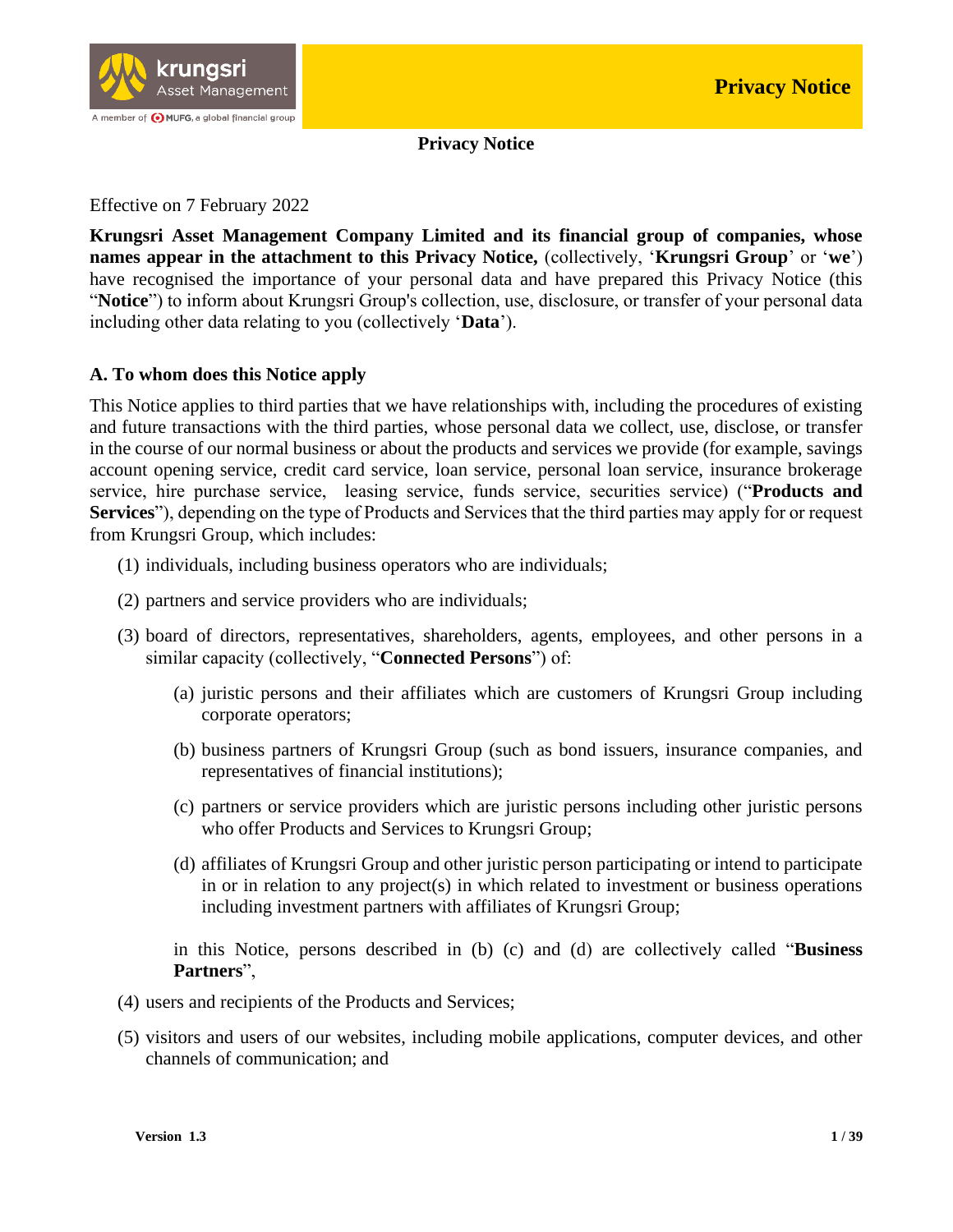(6) any other persons whose personal data we obtain (such as shareholders of companies in Krungsri Group and their proxies, individual guarantors and participants in a public auction and questionnaire respondents).

Persons described in (1) to (6) are collectively called "**you**".

#### **B. Changes to this Notice**

This Notice, including the name list of Krungsri Group companies in the attachment to this Notice, may be amended or updated from time to time. This is to reflect changes in our practices or policies with respect to the collection, use, disclosure and/or transfer of personal data, or changes in applicable law. Krungsri Group will notify you of such changes to ensure that you have adequate information on the changes. We also encourage you to read this Notice carefully, and to regularly check and review any changes we might make to this Notice.

#### **C. How we collect, use, disclose and/or transfer and protect your Data**

The purpose of this Notice is to describe in detail how we collect, use, disclose, and/or transfer your Data. This Notice informs you the rights and options as a data subject with respect to your Data, and our contact details when you have any inquiries.

#### **1. Personal data that we collect**

#### **1.1 Categories of personal data**

"**Personal data**" means any identifiable data relating to you. If there is any data which can be combined with your Data, or other data which is used to prepare a profile of an individual, we will deem that such data is personal data.

Krungsri Group may collect or obtain the following categories of data which may include your Personal Data, depending on the context of your relationship with us and the type of data subject you are.

| Category of personal data       | <b>Description and examples</b>                                                                                                                                                                                                                                                                                                                    |
|---------------------------------|----------------------------------------------------------------------------------------------------------------------------------------------------------------------------------------------------------------------------------------------------------------------------------------------------------------------------------------------------|
| <b>Name and initials</b>        | Your data you are known of, addressed, or referred to                                                                                                                                                                                                                                                                                              |
|                                 | such as title, first name, initial, middle name, last name,                                                                                                                                                                                                                                                                                        |
|                                 | previous last name, aliases or previous names, signature                                                                                                                                                                                                                                                                                           |
| <b>Personal characteristics</b> | Your personal characteristics such as age, date of birth,<br>gender, height, weight, marital status, number of children,<br>nationality, country of birth, citizenship and status, military<br>details, leisure and interests, photographs, language skills,<br>travel details, voice recording, data about behaviours and<br>preferences of users |
| <b>Contact details</b>          | Your contact details such as home postal address or work<br>address, contact address, home or work telephone and                                                                                                                                                                                                                                   |

#### **(1) You as an individual**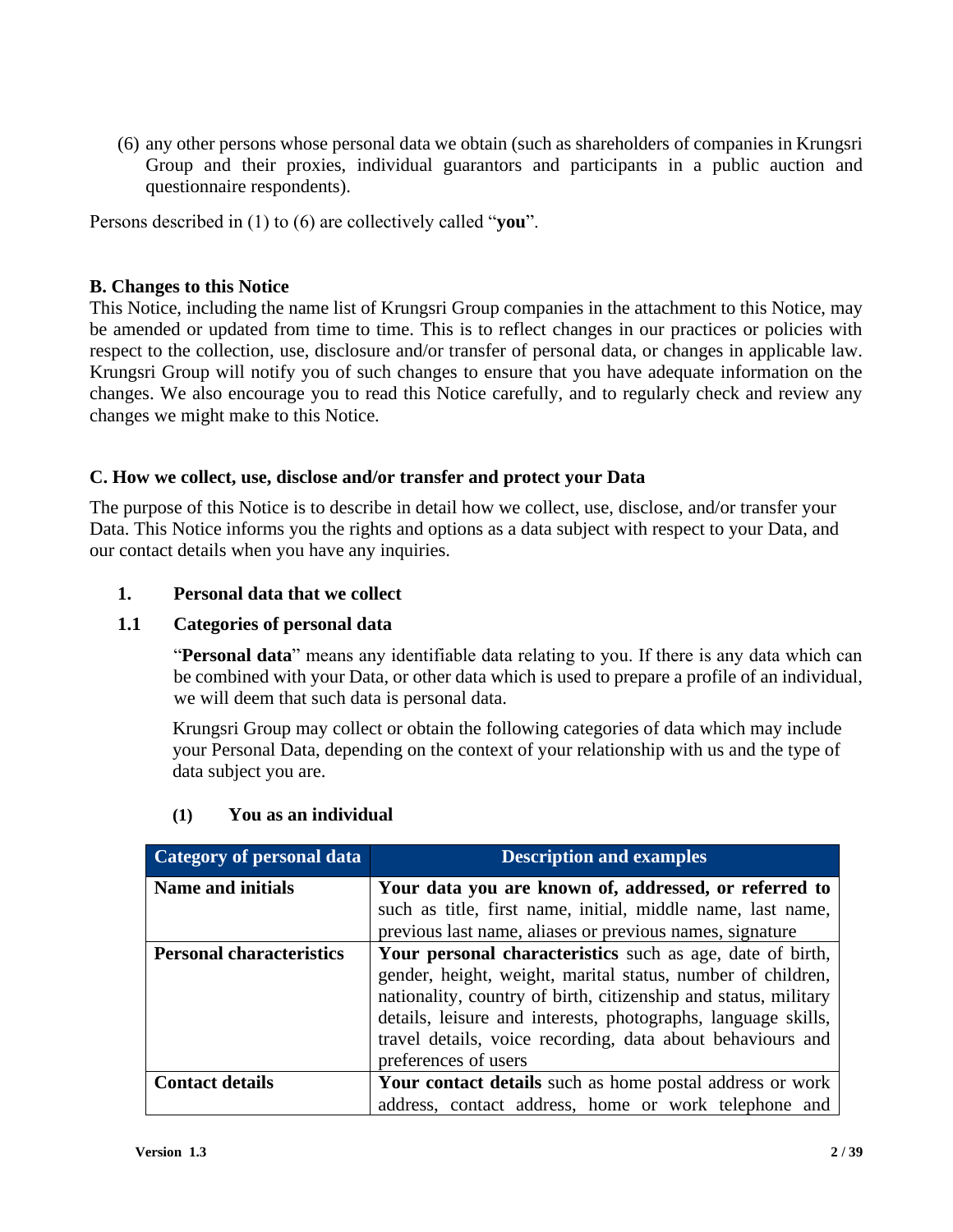| <b>Category of personal data</b>            | <b>Description and examples</b>                                                                                                                                                                                                                                                                                                                                                                                                                                                                                                                                                                                                                                                                                                                                                                                                               |
|---------------------------------------------|-----------------------------------------------------------------------------------------------------------------------------------------------------------------------------------------------------------------------------------------------------------------------------------------------------------------------------------------------------------------------------------------------------------------------------------------------------------------------------------------------------------------------------------------------------------------------------------------------------------------------------------------------------------------------------------------------------------------------------------------------------------------------------------------------------------------------------------------------|
|                                             | facsimile number, e-mail address, mobile or wireless<br>number, social media profile, household registration, main<br>country of residence, types of residences (e.g., house<br>ownership, welfare housing, house rent and rentals),<br>residences of foreigners in home country, maps showing<br>residences and workplace                                                                                                                                                                                                                                                                                                                                                                                                                                                                                                                    |
| <b>Educational details</b>                  | Your educational and professional details such as degrees<br>and schooling, academic records, licenses, professional<br>membership (e.g., member of the Lawyers Council, member<br>of the Engineering Institute of Thailand and member of the<br>Medical Council)                                                                                                                                                                                                                                                                                                                                                                                                                                                                                                                                                                             |
| <b>Employment details</b>                   | Your employment details, status, and history such as<br>occupation, title, position, function, employer identification<br>number, job code, corporate held credit/debit card, work visa<br>status/employment authorization details, reference and<br>background checks (excluding criminal records), taxpayer<br>identification number, employee identification number,<br>claims, workers<br>compensation<br>insurance<br>claims,<br>employment records (including salary, attendance, and<br>benefits), recruitment date, work termination,<br>assets in<br>possession of the employee, previous workplace, your<br>workplace or places where you are employed or in which you<br>hold shares, reviews (e.g., potential and performance<br>reviews) including technological evaluation and the use of<br>technology (e.g., internet, email) |
| Government-issued<br>identification details | A number or details given to you by competent authority<br>to identify who you are such as national identification<br>number, driver's license number, operation's license number,<br>vehicle registration number, professional license number,<br>passport number, foreigner registration number, house<br>registration details, social security number and any other<br>identification numbers issued by the government                                                                                                                                                                                                                                                                                                                                                                                                                     |
| <b>Financial and transaction</b><br>details | <b>Financial and transaction details such as</b><br>information relating to background checks, financial<br>institution account number, name of financial<br>(including credit card companies),<br>institutions<br>financial transaction history, credit history, banking<br>details, investments, savings, insurance claim history,<br>fees/other<br>income/salary/service<br>compensations,<br>compulsory employee salary deductions, voluntary<br>employee salary deductions, financial assistance<br>(e.g., benefits, assistance, allowances, subsidies),<br>household income data;                                                                                                                                                                                                                                                       |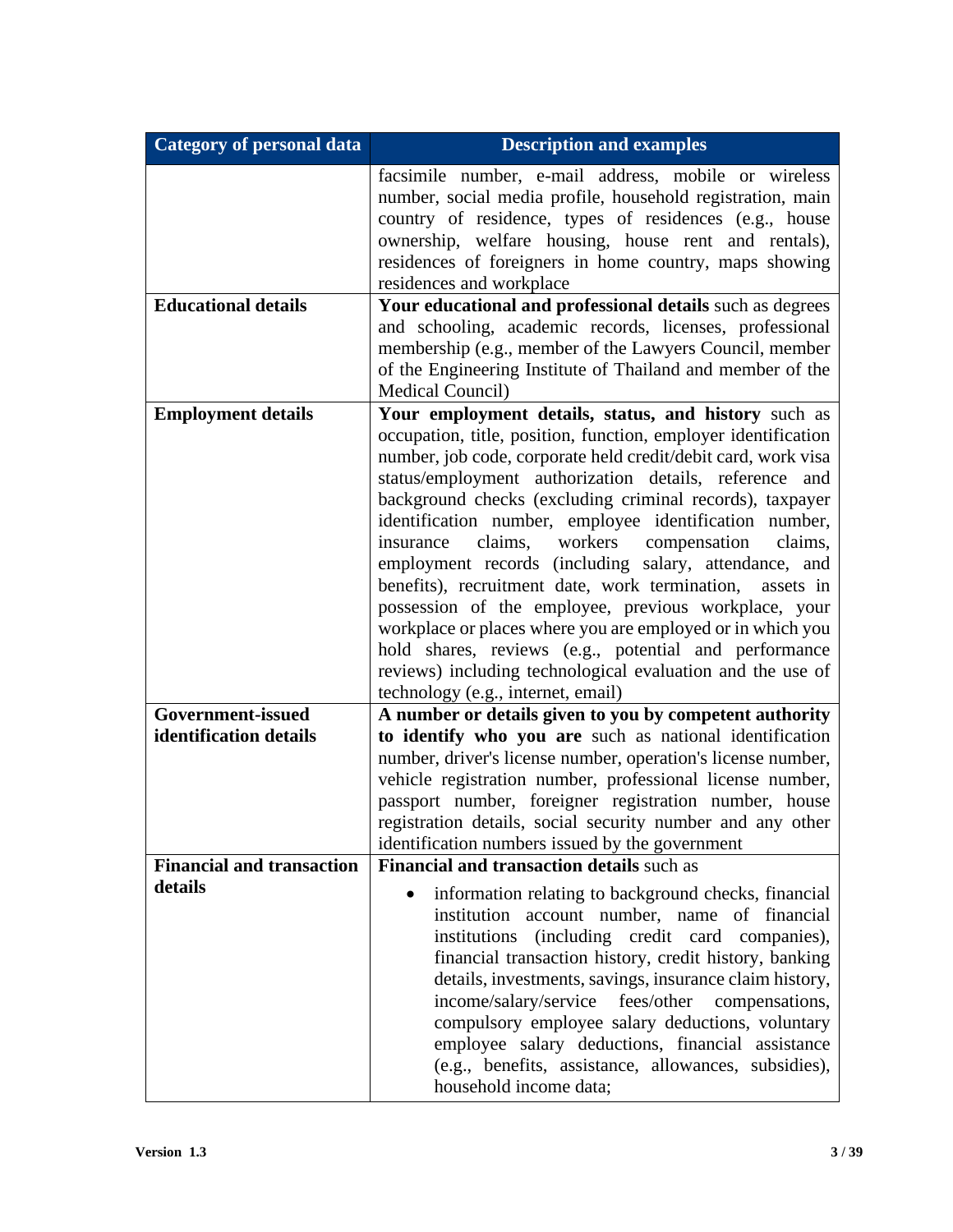| <b>Category of personal data</b> | <b>Description and examples</b>                                                                                                                                                                                                                                                                                                                                                                                                                                                                                                                                                                                                    |
|----------------------------------|------------------------------------------------------------------------------------------------------------------------------------------------------------------------------------------------------------------------------------------------------------------------------------------------------------------------------------------------------------------------------------------------------------------------------------------------------------------------------------------------------------------------------------------------------------------------------------------------------------------------------------|
|                                  | source of income, size/component of household, data<br>$\bullet$<br>relating to vehicles or assets, bonus, details which<br>appear in domestic income statement, records of<br>assets, photography of assets taken during site<br>inspection, maximum limit of guarantee and number<br>of installments, country of source of income, cash<br>flow in bank accounts, certificates from banks, credit<br>limits, bank guarantees, details about debts,<br>objectives of bank account opening, sources of<br>deposits, financial statements, objectives of business<br>relationship or transactions, investments,<br>and<br>deposits; |
|                                  | data relating to financial literacy and suitability,<br>experience and knowledge relating to investment and<br>transaction;                                                                                                                                                                                                                                                                                                                                                                                                                                                                                                        |
|                                  | total asset details, length of residing in current<br>$\bullet$<br>residence, financial obligations relating to your<br>current residence/vehicle as described in vehicle<br>registration manual;                                                                                                                                                                                                                                                                                                                                                                                                                                  |
|                                  | collaterals, your details of obligation with other<br>$\bullet$<br>parties, both as lenders and debtors, as well as details<br>in acquired and sold collaterals including movable<br>and immovable properties, including titles and<br>valuations of the collaterals;                                                                                                                                                                                                                                                                                                                                                              |
|                                  | purpose of loan application, down payment, down<br>payment period, loan limit, interest rate;                                                                                                                                                                                                                                                                                                                                                                                                                                                                                                                                      |
|                                  | transactional information and history such as your<br>٠<br>purchase history (e.g., purchase/lease/return of<br>goods, products and services, rentals, and returns),<br>address for sending bills and statements, information<br>contained in invoices, instruction records, transaction<br>details and counterparty details;                                                                                                                                                                                                                                                                                                       |
|                                  | insurance-related information<br>such as existing<br>insurance premiums, insurance coverage, insurance<br>claim history, policy number for compulsory third-<br>party insurance;                                                                                                                                                                                                                                                                                                                                                                                                                                                   |
|                                  | locational information such as map showing location<br>of your home/workplace/collateral, image showing<br>location of business operating place, housing records<br>(e.g., household registration)                                                                                                                                                                                                                                                                                                                                                                                                                                 |
| <b>Credit card details</b>       | Your credit card details such as number of credit cards you<br>hold, credit card/debit card number, cardholder name,                                                                                                                                                                                                                                                                                                                                                                                                                                                                                                               |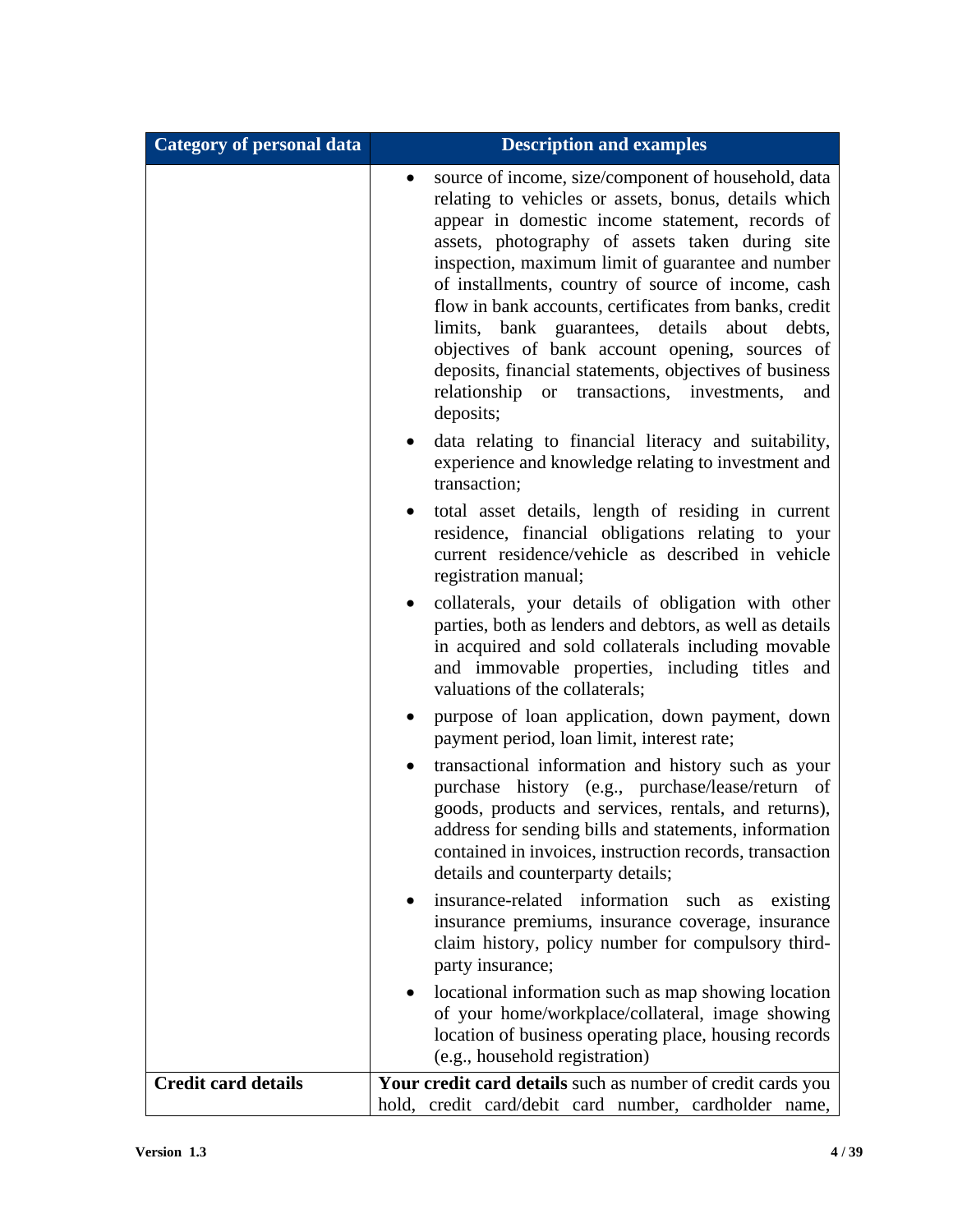| <b>Category of personal data</b> | <b>Description and examples</b>                                                                                                                                                                                                                                                                                                                                                                                                                                                                                                                                                                                                                                                                                                                                                                                                                                                                                                                                                                                                                       |
|----------------------------------|-------------------------------------------------------------------------------------------------------------------------------------------------------------------------------------------------------------------------------------------------------------------------------------------------------------------------------------------------------------------------------------------------------------------------------------------------------------------------------------------------------------------------------------------------------------------------------------------------------------------------------------------------------------------------------------------------------------------------------------------------------------------------------------------------------------------------------------------------------------------------------------------------------------------------------------------------------------------------------------------------------------------------------------------------------|
|                                  | expiration date, CVV, CVC2, CID number, PIN number, sort                                                                                                                                                                                                                                                                                                                                                                                                                                                                                                                                                                                                                                                                                                                                                                                                                                                                                                                                                                                              |
|                                  | code, issuance date, issuing banks, types of credit card                                                                                                                                                                                                                                                                                                                                                                                                                                                                                                                                                                                                                                                                                                                                                                                                                                                                                                                                                                                              |
| <b>Insurance policy details</b>  | Your data related to pre-existing and current insurance<br>including related terms and conditions such as insurer, policy<br>number, policy type (e.g., life insurance, health insurance,<br>automotive insurance, property insurance, travel insurance,<br>and business insurance), coverages, limits, exposure, claims-<br>related data, data related to insured property (e.g., house and<br>vehicle), driving data, price and quantity, insurance policy<br>number, broker number, conditions (if any), payment and<br>transaction records relating to the client's insurance policy,<br>financial statements, taxes, revenues, income, and default<br>record                                                                                                                                                                                                                                                                                                                                                                                     |
| Social relationship details      | Your social relationship details such as political status,                                                                                                                                                                                                                                                                                                                                                                                                                                                                                                                                                                                                                                                                                                                                                                                                                                                                                                                                                                                            |
|                                  | relationship with directors, management, and persons with<br>controlling power of Krungsri Group, relationship with other<br>(e.g.,<br>directorship,<br>juristic<br>persons<br>management,<br>shareholding), and other relationships                                                                                                                                                                                                                                                                                                                                                                                                                                                                                                                                                                                                                                                                                                                                                                                                                  |
| <b>Segmentation attributes</b>   | Segmentation attributes details such as household age                                                                                                                                                                                                                                                                                                                                                                                                                                                                                                                                                                                                                                                                                                                                                                                                                                                                                                                                                                                                 |
| details                          | indicator, designated market area code, estimated income<br>identified, number of persons in the household, number of<br>cars owned, college education, dwelling type and number of<br>audiences                                                                                                                                                                                                                                                                                                                                                                                                                                                                                                                                                                                                                                                                                                                                                                                                                                                      |
| <b>Products and Services</b>     | Details about Products and Services which we provide to                                                                                                                                                                                                                                                                                                                                                                                                                                                                                                                                                                                                                                                                                                                                                                                                                                                                                                                                                                                               |
| details                          | you such as<br>details relating to account activation, your contact<br>details in relation to Products and Services (including<br>notification<br>details<br>changes,<br>updates,<br>οf<br>modifications or other alterations of the Products and<br>Services, details relating to follow-ups on transaction<br>matters and notifications on renewal of insurance<br>products), details relating to the issuance and delivery<br>of an account, card, check, certificate or other<br>document related to the Service in any form to you,<br>details relating to the provision of ongoing Products<br>and Services, (e.g., card renewal, loan maintenance<br>service, insurance policy maintenance service,<br>mutual fund trading service, change to securities,<br>management of inherited securities), details relating<br>to the provision of redemption service (e.g.,<br>collateral, securities), details needed for closing the<br>accounts, and other data in relation with the<br>termination of the Products and Service provided to<br>you; |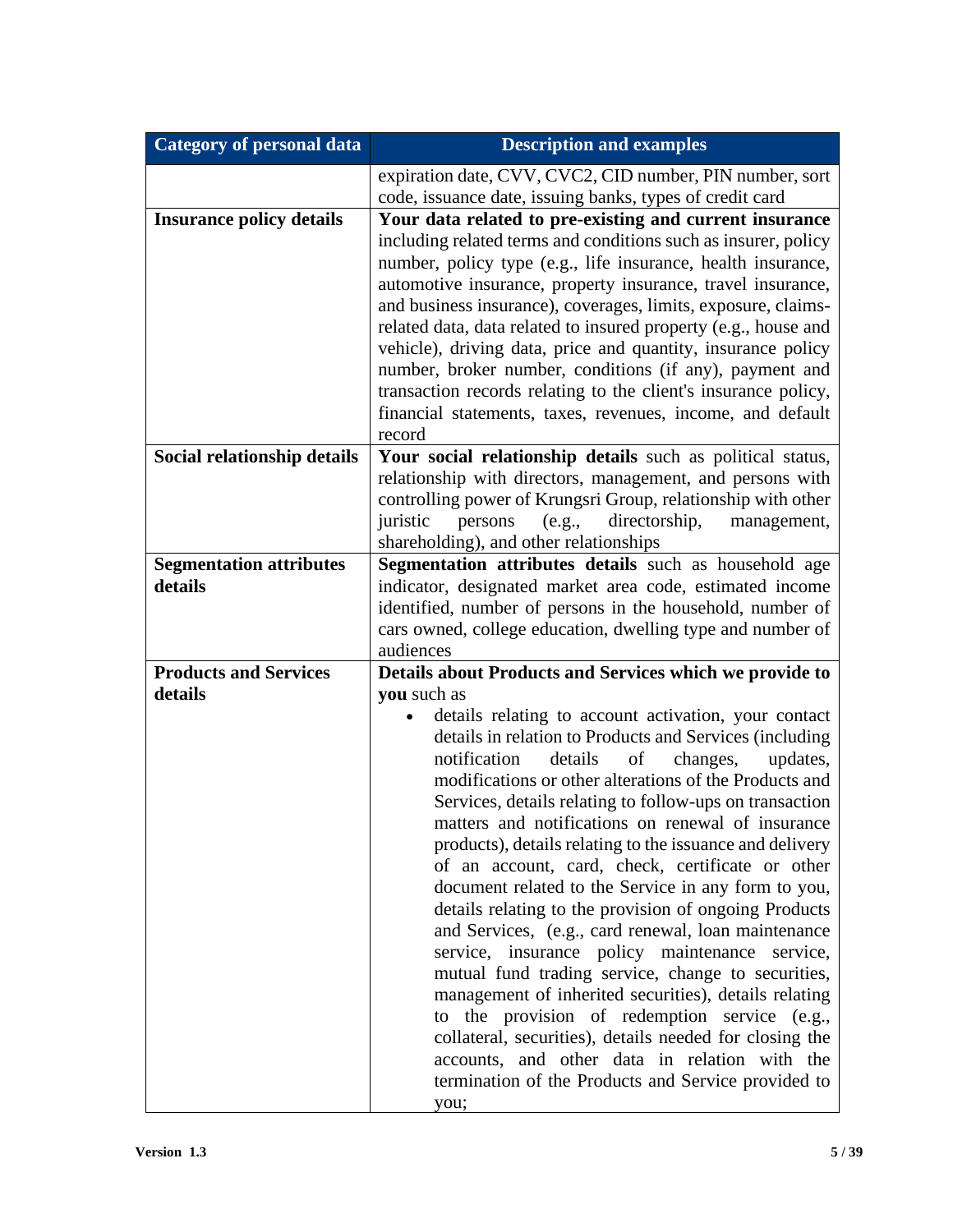| <b>Category of personal data</b> | <b>Description and examples</b>                                                                                                                                                                                                                                                                                                                                                                                                                                                                                                                                                                                                                                                                                                                                                                                                                                                                                                                                                                                                                                                                                                                                                                                                                                                                                                                                                                                                                                                                                                                                                                                                                                                                                                                                                                                                                                                                                              |
|----------------------------------|------------------------------------------------------------------------------------------------------------------------------------------------------------------------------------------------------------------------------------------------------------------------------------------------------------------------------------------------------------------------------------------------------------------------------------------------------------------------------------------------------------------------------------------------------------------------------------------------------------------------------------------------------------------------------------------------------------------------------------------------------------------------------------------------------------------------------------------------------------------------------------------------------------------------------------------------------------------------------------------------------------------------------------------------------------------------------------------------------------------------------------------------------------------------------------------------------------------------------------------------------------------------------------------------------------------------------------------------------------------------------------------------------------------------------------------------------------------------------------------------------------------------------------------------------------------------------------------------------------------------------------------------------------------------------------------------------------------------------------------------------------------------------------------------------------------------------------------------------------------------------------------------------------------------------|
| <b>Vehicle or collateral</b>     | details of forms and application documents for<br>$\bullet$<br>account opening (e.g., details about mutual fund<br>account opening applications and details relating to<br>transactions of mutual funds, tax deductions of<br>dividends, objectives of mutual fund account<br>opening, and details contained in mutual fund<br>subscription forms including unitholder numbers,<br>subscription date, names of funds, subscription<br>amounts, cheque numbers), membership number<br>(e.g., provident fund membership), types of services<br>(e.g., mutual fund services), number of investment<br>units, details of transfer (e.g., funds for which the<br>transfer is applied and the amount of investments to<br>be transferred), any information on the investment<br>risk profiling questionnaire (including an investment<br>knowledge, risk tolerance, experience in securities<br>investment, investment plans and views);<br>instruction records (such as trading orders),<br>application number, extended guarantee,<br>the<br>timeframe within which you agree to allow Krungsri<br>Group to contact you, communication channels,<br>branch codes, campaign codes, details of insurance<br>companies, data relating to insurance, withholding<br>tax, cash payment of purchase price, down payments,<br>investments, objectives of loan application, finance,<br>credit limits, interest rate, payment installments,<br>payment date for first installment, delivery fees,<br>taxes, and applicable tax rates;<br>data relating to shareholders such as changes in a<br>share certificate, and the request to exercise the right<br>as a shareholder such as the right to attend a<br>shareholder meeting, the right to receive a dividend;<br>any data which you have given as a part of our<br>Products and Services or relationship management<br>Details about your vehicles or collaterals such as appraised |
| details                          | price/estimate evaluation cost, vehicle<br>brand, model,                                                                                                                                                                                                                                                                                                                                                                                                                                                                                                                                                                                                                                                                                                                                                                                                                                                                                                                                                                                                                                                                                                                                                                                                                                                                                                                                                                                                                                                                                                                                                                                                                                                                                                                                                                                                                                                                     |
|                                  | manufactured year, year of registration, license plate number,                                                                                                                                                                                                                                                                                                                                                                                                                                                                                                                                                                                                                                                                                                                                                                                                                                                                                                                                                                                                                                                                                                                                                                                                                                                                                                                                                                                                                                                                                                                                                                                                                                                                                                                                                                                                                                                               |
|                                  | province of registration, chassis number, engine number,                                                                                                                                                                                                                                                                                                                                                                                                                                                                                                                                                                                                                                                                                                                                                                                                                                                                                                                                                                                                                                                                                                                                                                                                                                                                                                                                                                                                                                                                                                                                                                                                                                                                                                                                                                                                                                                                     |
|                                  | miles record, any attached obligation to vehicles, and/or other<br>details in accordance with the registration document (e.g.,                                                                                                                                                                                                                                                                                                                                                                                                                                                                                                                                                                                                                                                                                                                                                                                                                                                                                                                                                                                                                                                                                                                                                                                                                                                                                                                                                                                                                                                                                                                                                                                                                                                                                                                                                                                               |
|                                  | engine power/ $CC$ )                                                                                                                                                                                                                                                                                                                                                                                                                                                                                                                                                                                                                                                                                                                                                                                                                                                                                                                                                                                                                                                                                                                                                                                                                                                                                                                                                                                                                                                                                                                                                                                                                                                                                                                                                                                                                                                                                                         |
| <b>Online usage details</b>      | Details about the use of online and technical data and                                                                                                                                                                                                                                                                                                                                                                                                                                                                                                                                                                                                                                                                                                                                                                                                                                                                                                                                                                                                                                                                                                                                                                                                                                                                                                                                                                                                                                                                                                                                                                                                                                                                                                                                                                                                                                                                       |
| including technical data         | data collected via devices such as                                                                                                                                                                                                                                                                                                                                                                                                                                                                                                                                                                                                                                                                                                                                                                                                                                                                                                                                                                                                                                                                                                                                                                                                                                                                                                                                                                                                                                                                                                                                                                                                                                                                                                                                                                                                                                                                                           |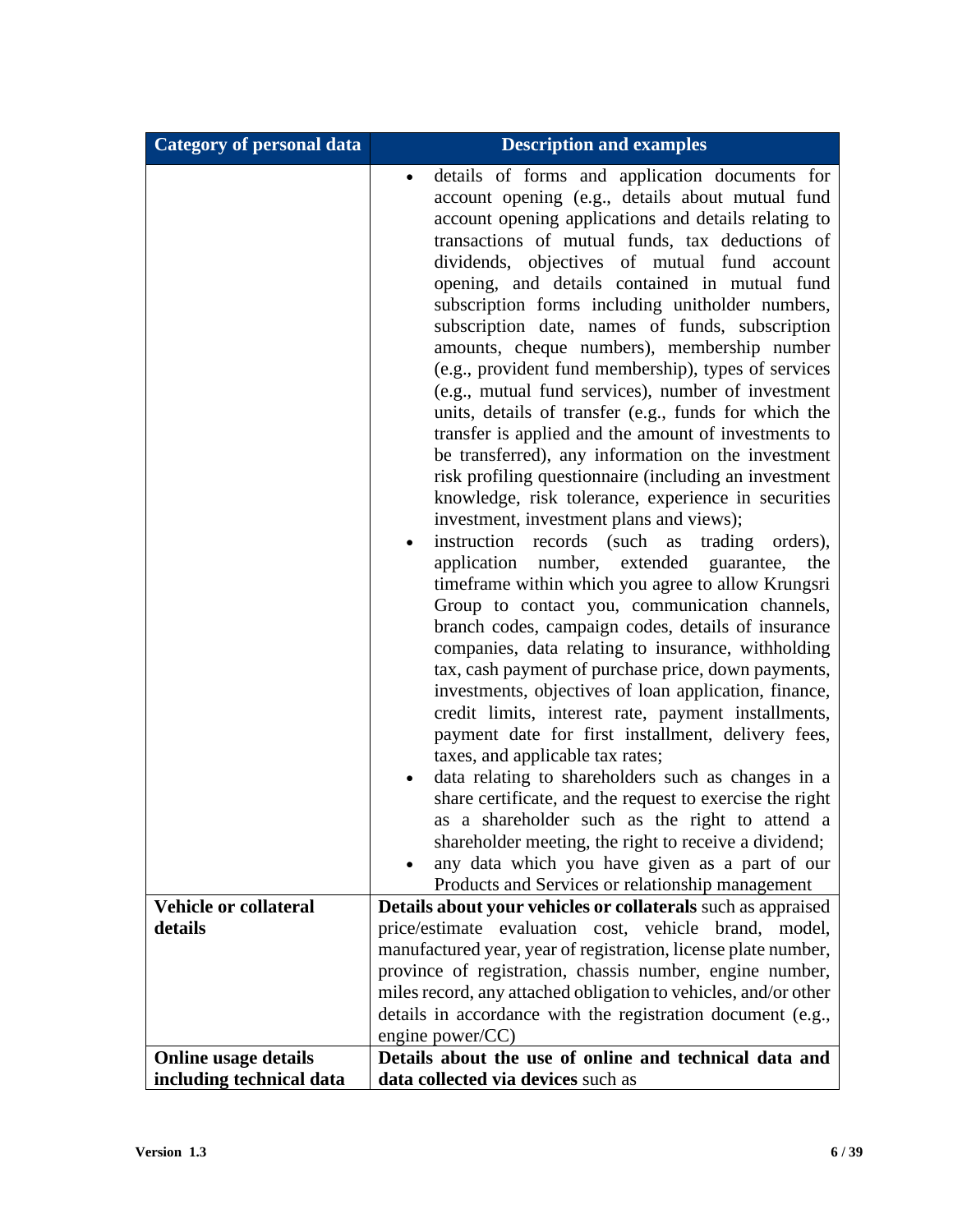| <b>Category of personal data</b>  | <b>Description and examples</b>                                                                                                                                                                                                                                                                                                                                                                                                                                                                                                                                                                                                                                                                                                                                                                                                                                                                                                                                                                                                                                                                                                                                                                                                                                                                                                                                                                                                                                                                                                                                                                                                                                                                                                                                                                                                                    |
|-----------------------------------|----------------------------------------------------------------------------------------------------------------------------------------------------------------------------------------------------------------------------------------------------------------------------------------------------------------------------------------------------------------------------------------------------------------------------------------------------------------------------------------------------------------------------------------------------------------------------------------------------------------------------------------------------------------------------------------------------------------------------------------------------------------------------------------------------------------------------------------------------------------------------------------------------------------------------------------------------------------------------------------------------------------------------------------------------------------------------------------------------------------------------------------------------------------------------------------------------------------------------------------------------------------------------------------------------------------------------------------------------------------------------------------------------------------------------------------------------------------------------------------------------------------------------------------------------------------------------------------------------------------------------------------------------------------------------------------------------------------------------------------------------------------------------------------------------------------------------------------------------|
| and data collected via<br>devices | geo-location, audio/video/photos/camera access data,<br>calendar information, call logs, contact/address book,<br>text messages or emails (content), unique device<br>identifier (UDID), IP address;<br>clickstream/online<br>website<br>tracking,<br>browsing<br>history, types of website visits, data relating to<br>browsing activities such as content visited, links that<br>you click and features used, time and frequency with<br>which you have used online services of Krungsri<br>Group, number of website visits (this applies even if<br>we do not know the identity of the end user), cookies<br>or other similar technologies, language used in<br>visiting websites;<br>login credentials, security code, access code, or<br>password, account usernames, account passwords,<br>PIN number, access details and time, Single Sign-on<br>(SSO) details, OTP, Token, SMS messages;<br>telemetry, metadata, data related to end user activity<br>$\bullet$<br>device numbers and types, networks, connection<br>details, access details, plug-in types of browsers<br>including versions, operating systems, platforms,<br>time zone setting and locations, time used in<br>accessing website;<br>data relating to the means that you use in interacting<br>with online services or advertisements of Krungsri<br>Group, website pages, time and frequency which you<br>have used the online services of Krungsri Group (e.g.,<br>Referrer URL), crash report, and other technologies<br>on communication devices that you use for accessing<br>the platforms;<br>unstructured data, RFID, models of communication<br>devices, content in MID device (e.g., LINE generated<br>ID which is not LINE ID), codes for your survey<br>response submitted via LINE, LINE ID, Rabbit ID,<br>social media account ID (e.g., Google, Facebook) |
| Behaviours, preferences,          | Details relating to behaviours, preferences, views,                                                                                                                                                                                                                                                                                                                                                                                                                                                                                                                                                                                                                                                                                                                                                                                                                                                                                                                                                                                                                                                                                                                                                                                                                                                                                                                                                                                                                                                                                                                                                                                                                                                                                                                                                                                                |
| views, inquiries, and             | inquiries, and opinions such as data relating to the use of                                                                                                                                                                                                                                                                                                                                                                                                                                                                                                                                                                                                                                                                                                                                                                                                                                                                                                                                                                                                                                                                                                                                                                                                                                                                                                                                                                                                                                                                                                                                                                                                                                                                                                                                                                                        |
| opinions details                  | Products and Services that you are interested in, other                                                                                                                                                                                                                                                                                                                                                                                                                                                                                                                                                                                                                                                                                                                                                                                                                                                                                                                                                                                                                                                                                                                                                                                                                                                                                                                                                                                                                                                                                                                                                                                                                                                                                                                                                                                            |
|                                   | information that you choose to send to us (including on or via                                                                                                                                                                                                                                                                                                                                                                                                                                                                                                                                                                                                                                                                                                                                                                                                                                                                                                                                                                                                                                                                                                                                                                                                                                                                                                                                                                                                                                                                                                                                                                                                                                                                                                                                                                                     |
|                                   | social media platforms or online surveys), comments,<br>feedback, complaints, recommendations, survey responses,<br>inquiries, and any data you have voluntarily given during                                                                                                                                                                                                                                                                                                                                                                                                                                                                                                                                                                                                                                                                                                                                                                                                                                                                                                                                                                                                                                                                                                                                                                                                                                                                                                                                                                                                                                                                                                                                                                                                                                                                      |
|                                   | marketing or customer service-related communications,                                                                                                                                                                                                                                                                                                                                                                                                                                                                                                                                                                                                                                                                                                                                                                                                                                                                                                                                                                                                                                                                                                                                                                                                                                                                                                                                                                                                                                                                                                                                                                                                                                                                                                                                                                                              |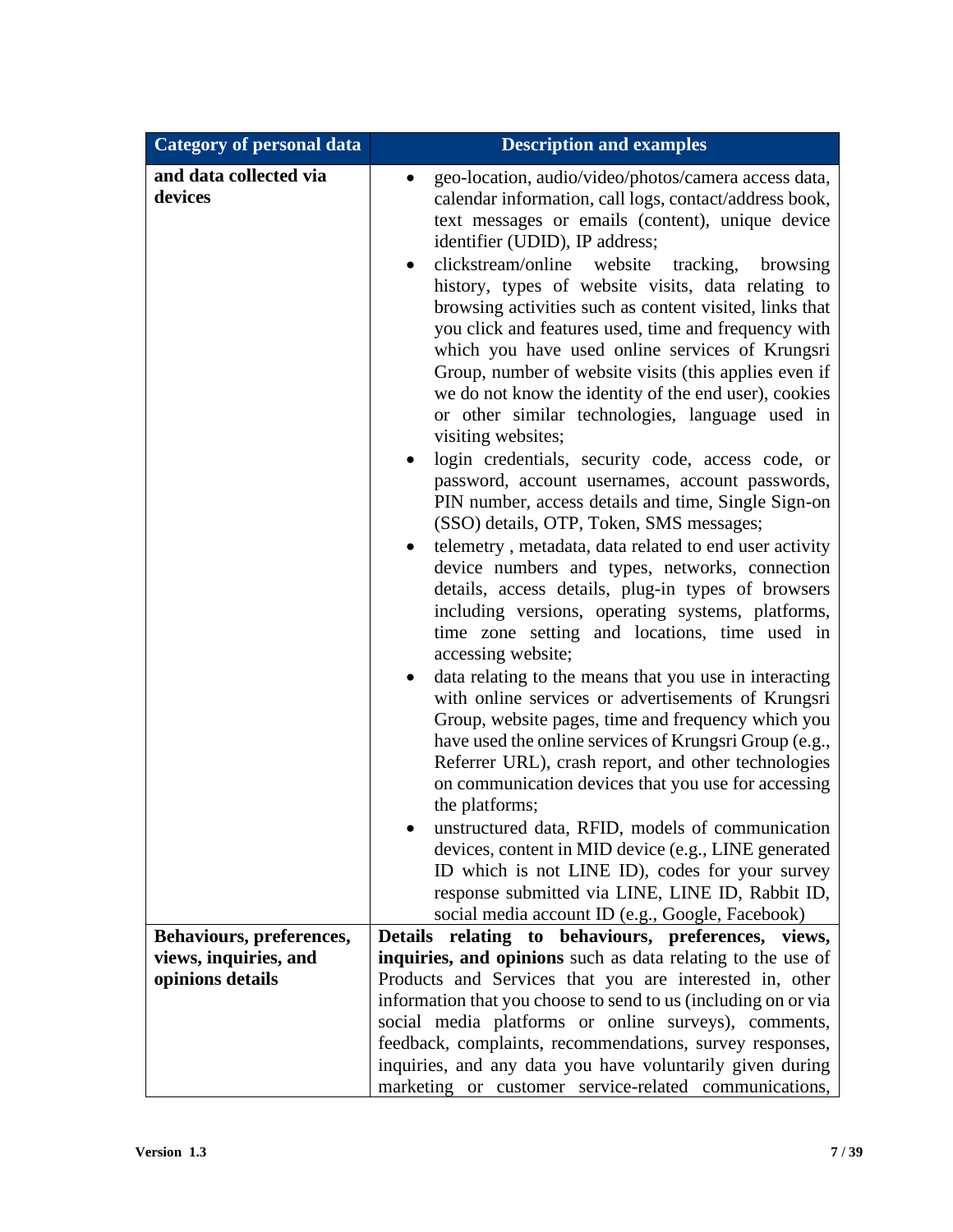| Category of personal data         | <b>Description and examples</b>                                   |
|-----------------------------------|-------------------------------------------------------------------|
|                                   | including your Data that is disclosed on your social media        |
|                                   | profiles                                                          |
| Data in compliance to             | <b>Data in compliance to FATCA</b> such as whether you have       |
| <b>FATCA</b> (Foreign             | the nationality or birthplace that is linked to the United States |
| <b>Account Tax Compliance</b>     | of America, whether you have legally surrendered American         |
| <b>Act) of the United States</b>  | citizenship, you hold an American Permanent Resident Card,        |
| of America                        | you have an obligation to pay tax to the American Revenue         |
|                                   | Department, you have a current U.S. residence address, U.S.       |
|                                   | mail address, or U.S. telephone number for contacting you or      |
|                                   | another person related to the account opened or held with         |
|                                   | Krungsri Group.                                                   |
| <b>Provision of Products and</b>  | Provision of Products and Services details including our          |
| <b>Services details including</b> | interaction with you such as telephone conversation logs          |
| our interaction with you          | between you and Krungsri Group, voice records, call notes         |
|                                   | (open text fields), co-pay/financial assistance, terminal ID,     |
|                                   | data which is subject to litigation holds or eDiscovery, data     |
|                                   | to be retained for litigation purposes                            |
| Sensitive personal data           | Sensitive personal data such as criminal records, religion        |
|                                   | data, disability data, biometric data (such as facial and         |
|                                   | fingerprint data)                                                 |
|                                   | Krungsri Group may collect your sensitive personal data           |
|                                   | described above for purposes described in 2.3 "Sensitive          |
|                                   | Personal Data".                                                   |

#### **(2) You as a Connected Person**

| <b>Category of personal data</b>           | <b>Description and Examples</b>                                                                                                                                                                                                                                                                                                                                                                                                                                                                  |
|--------------------------------------------|--------------------------------------------------------------------------------------------------------------------------------------------------------------------------------------------------------------------------------------------------------------------------------------------------------------------------------------------------------------------------------------------------------------------------------------------------------------------------------------------------|
| <b>Identity data</b>                       | Your identity data such as first name, middle name, last<br>name, age, employment information, government-issued ID<br>numbers (e.g., national ID number, driver's license number,<br>ID for professional licenses, passport number, foreigner<br>registration number, tax identification number, social<br>security number), work-related information (e.g., position,<br>function, occupation, job title, company you work for, are<br>employed or hold shares of), nationality, and signature |
| Contact data through<br>different channels | Your contact data through different channels such as<br>phone number, email address, social media account ID, chat<br>ID, address                                                                                                                                                                                                                                                                                                                                                                |

If you do not provide your Data, Krungsri Group may not be able to provide you with the Products and Services you request or may not meet our certain obligations to you, or we cannot comply with our legal obligations.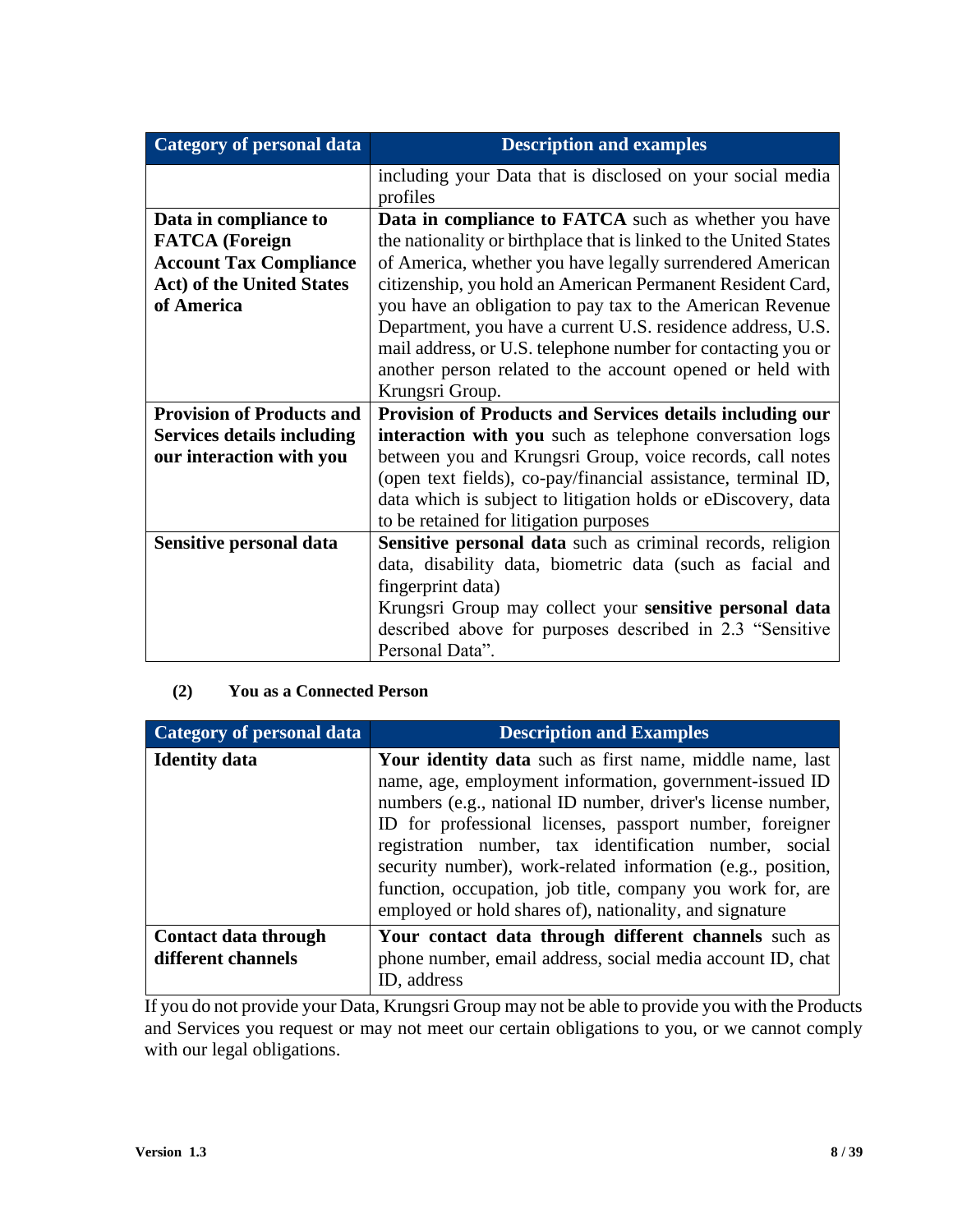#### **Personal data of third parties**

You are responsible for notifying third parties of the details of this Notice, and obtaining any required consent from them (where consent is required) if you give us their personal data. In addition, you must also ensure that we can lawfully collect, use, disclose, or transfer those third parties' personal data as set out in this Notice depending on the companies in Krungsri Group that you have interacted with and gave their Data to. Examples of personal data includes:

- name, family name, age, gender, postal/email address, telephone number, identification number, passport number;
- financial documents, salary, work-related information (e.g., position, function, occupation, job title, company he/she works for, is employed at, or holds shares of);
- relationship with director of, management of and a person having controlling power over Krungsri Group, relationship with other corporate entities(e.g., as a director, management and shareholder), information of persons with the controlling power of funds including the assignees, beneficiaries, information of ultimate beneficiary owners, company's board/directors/shareholders/representatives of juristic person/chief managers, other persons who can dictate policies or possess executive power in an organization;
- relationship with you and political status such as relatives who hold political status;
- your family members, joint account holders, spouse/former spouse, data relating to your children (such as their titles, name, family name, age, gender, government-issued identification number, address, e-mail address and activities relating to them), next of kin, housing ownership;
- estate administrator/executor's information, joint account holders' information, information of witness, information of the assignee of the power of attorney;
- authorized person, information relating to witnesses and assignees under a Power of Attorney, contact person, insurance premium payer, authorized signatory/withdrawer of deposit account, guarantors, reference person, customers of the third parties;
- pledgers/pledgees, mortgagers/mortgagees, lessors/lessees, registrars for property being placed by you as collateral, your debtors, transferee/recipient of the funds, the payee, employer;
- contact person for debt collection, or you ask us to disclose their personal data to other third parties;
- in some cases, we may have inevitably received or accessed personal data about other persons through other sources, such as via Single Form on KSAM's FundConnext platform , in which we do not require such personal data in offering our Products and Services.

#### **Personal data of minors, incompetent persons, and quasi-incompetent persons**

If Krungsri Group has acknowledged that we need to obtain consent from data subjects who are minors and cannot lawfully give consent by themselves, we will not collect their Data until the consent of the persons exercising parental power is obtained. In addition, we will not collect any Data from quasi-incompetent persons or incompetent persons until the consent of their legal curators and guardians is obtained (as the case may be).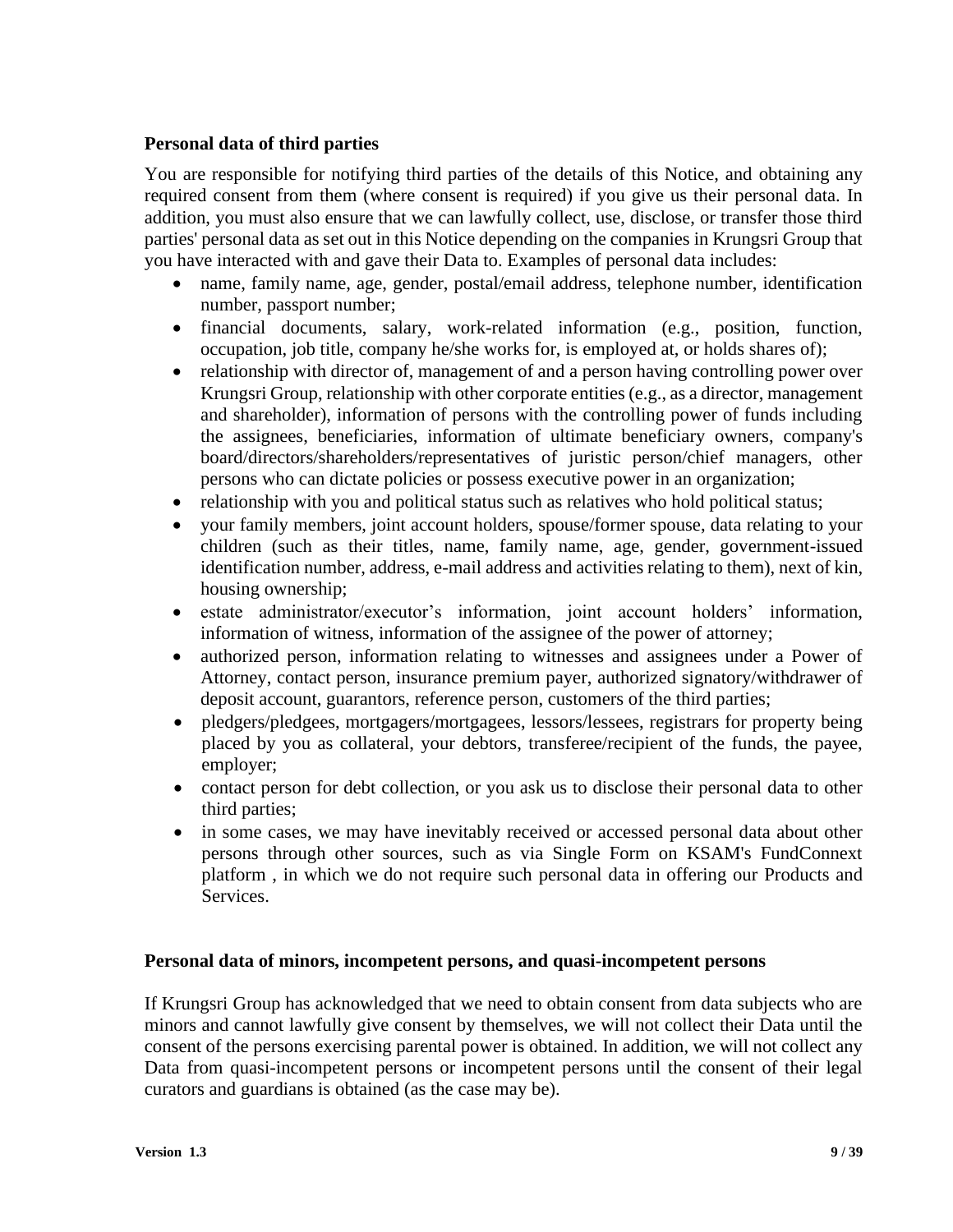If Krungsri Group has not acknowledged that the data subjects are minors, quasi-incompetent persons or incompetent persons prior to the collection of their personal data, upon learning that we have collected personal data of minors without the consent of persons exercising parental power (when it is required and the minors cannot lawfully give consent by themselves), or from quasi-incompetent persons and incompetent persons without the consent of their legal curator and guardian, we will delete the personal data at the earliest convenience unless we can rely on other legal bases apart from consent.

#### **Cookies**

As part of the security procedure for our services and user experiences in using our Products and Services, cookies and such other systems may be used and may be placed on your device, depending on the company in Krungsri Group that you have interacted with. In general, information gathered using cookies is not linked to any identifiable data (e.g., your name or email). However, if we may need to link your personal data with cookies or other data that is associated with your use of our Products and Services, we will treat cookies and combined data as personal data.

#### **1.2 Collection of your Data**

Krungsri Group may collect your Data in various ways (depending on the company in Krungsri Group that you have interacted with), including:

- **(1) Through the service channels**: we may collect your Data directly from you both via online and offline channels (e.g., via branches or offices of Krungsri Group, interviews, post, ATMs, messengers) or via telecommunications such as telephones, e-mails, websites, applications, online social network platforms (e.g., Line and Facebook), and other promotional and marketing channels.
- **(2) From sources other than through the service channels**: we may collect your Data from other sources such as when you contact Krungsri Group before carrying out transactions, applying for Products and Services of Krungsri Group, requesting for pitching documents or proposals, participating in transactions or entering into contracts (regardless of the channels through which the contacts are made and personal data is given such as through Krungsri Group branches, electronic platforms, online social networks, Krungsri Group's official LINE account) or data obtained from the data room relating to transactions.
- **(3) Other sources:** we may collect your Data from other sources such as public sources and/or through our parent company and affiliates (e.g., service providers engaged by us to collect personal data on our behalf), our Business Partners (such as co-branded companies, or companies participating or intend to participate in projects in or in relation to investment or business operations with affiliates of Krungsri Group, or insurance companies for insurance related purposes or FundConnext platform), the entities to which we provide the Services (including their websites, online social networking profiles),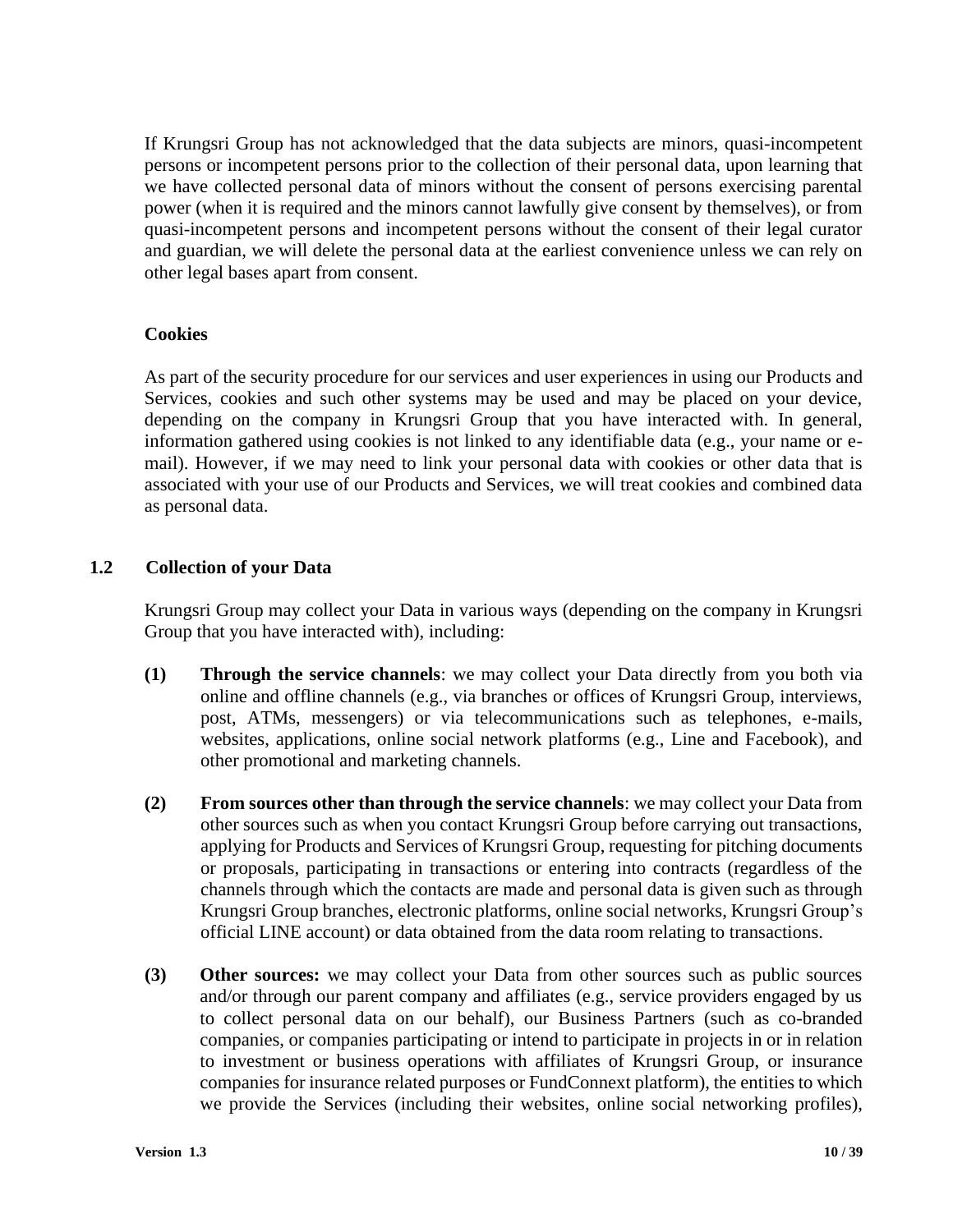government sources, government agencies holding a reliable database of individuals, government authorities (e.g., the Bank of Thailand, the Revenue Department, the Anti-Money Laundering Office, the Office of Insurance Commission, the Legal Execution Department, the Ministry of Commerce, the Office of Securities and Exchange Commission, the Department of Lands,), courts, and from other third parties (e.g., referral persons, your representatives or other parties who are persons who were ultimately given power of attorney from you).

#### **2. Legal bases and why we collect, use, disclose, or transfer your Data**

#### **2.1. Legal bases we may rely on**

Krungsri Group will determine our legal bases for the collection, use, disclosure, or transfer of your Data, as appropriate, depending on the company in Krungsri Group that you have interacted with. In most cases, the legal bases which we mainly rely on are any of the following:

| <b>Legal bases</b>          | <b>Description</b>                                                                                                                                                                                                                                                                                                                                                                                                                                                                                                                    |
|-----------------------------|---------------------------------------------------------------------------------------------------------------------------------------------------------------------------------------------------------------------------------------------------------------------------------------------------------------------------------------------------------------------------------------------------------------------------------------------------------------------------------------------------------------------------------------|
| <b>Contractual basis</b>    | To allow us to perform obligations and/or actions that are<br>necessary for entering into contract with you and/or for<br>providing you with the Products and Services you require<br>under the contracts between you and Krungsri Group (for<br>example, to allow you to make and receive payments using a<br>credit card issued by us, to lend you the amount of money<br>based on your loan contract with us, to assist you with<br>payments relating to insurance policies, etc.), and to perform<br>obligations under contracts. |
| <b>Legal obligations</b>    | To allow us to meet our legal obligations (for example,<br>obtaining proof of your identity to meet our obligations<br>under anti-money laundering laws of Krungsri Group and<br>disclosing to the National Credit Bureau (NCB) per our<br>obligations under the credit information laws and the Foreign<br>Account Tax Compliance Act: FATCA).                                                                                                                                                                                       |
| <b>Legitimate interests</b> | To pursue our and others' legitimate interests (such as to<br>understand how customers use our Services and develop new<br>services, to improve to be new services we currently provide,<br>to detect and prevent fraud), to administer systems and<br>services for collection and write-off management.                                                                                                                                                                                                                              |
| <b>Vital interest</b>       | To prevent or suppress a danger to your life, body, or health.                                                                                                                                                                                                                                                                                                                                                                                                                                                                        |
| <b>Consent</b>              | To collect, use, disclose, or transfer your Data if your<br>consent is required, such as for promoting sales or<br>publicizing the Products and Services including beneficial<br>privileges.                                                                                                                                                                                                                                                                                                                                          |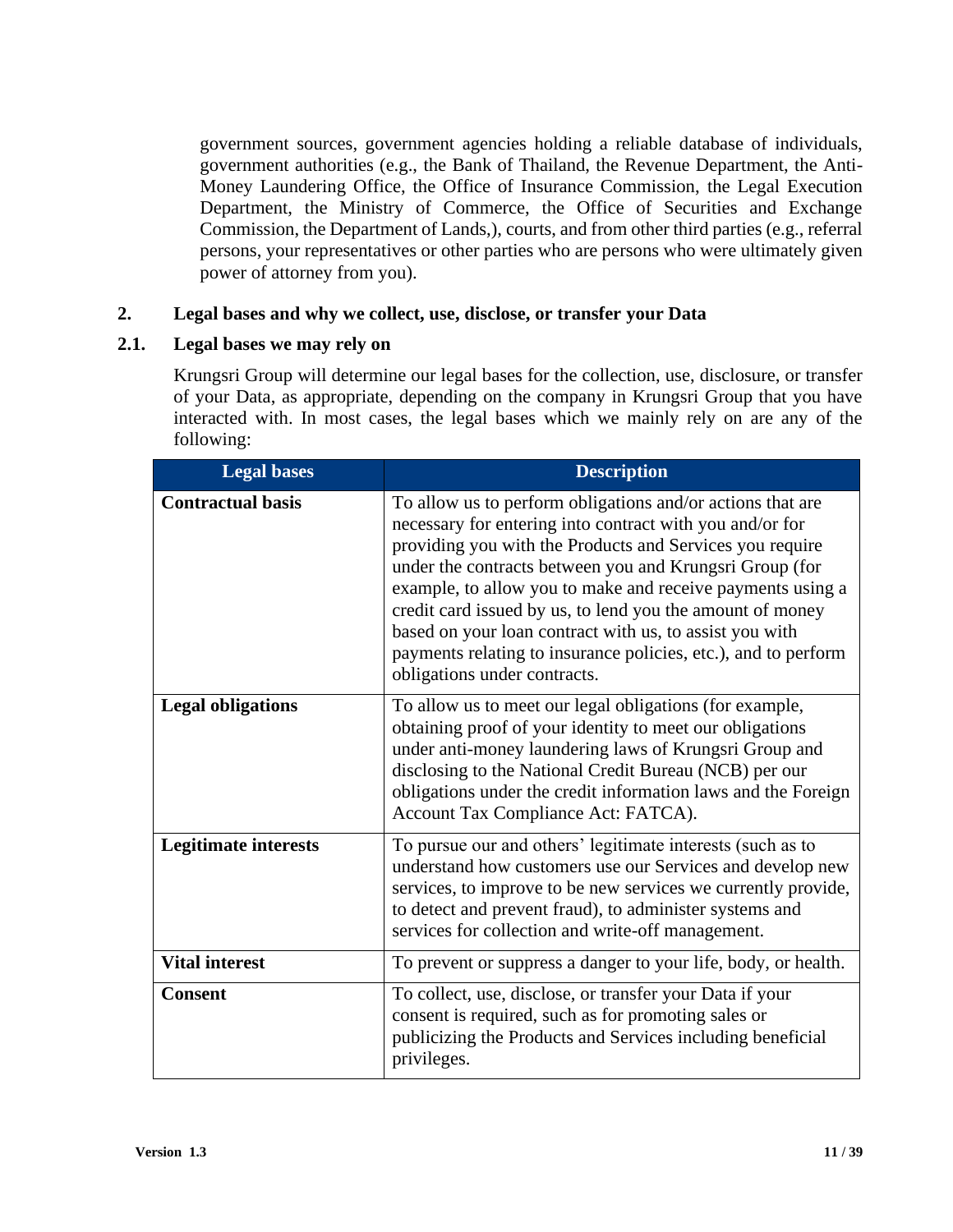If Krungsri Group is required to collect your Data for fulfilling contractual or legal obligations, Krungsri Group may not provide you with the requested services or take the requested steps and you do not provide us with your Data.

#### **2.2. The purposes for which we collect your Data**

Krungsri Group have collected your Data for various purposes, depending on the company in Krungsri Group that you have interacted with or entered into transactions with, Products and Services you have obtained from us, including the nature of relationships between you and our Business Partners and/or any other consideration in each specific context.

Kindly note that the purposes listed below only set out the general framework of the use of Data by Krungsri Group on the date that this Notice has been prepared and only purposes relating to you will be applicable.

| <b>Purposes</b>                                           | <b>Description</b>                                                                                                                                                                                                                                                                                                                                                                                                                                                                                                                                                                                                                                                                                                                                                                                                                                                |
|-----------------------------------------------------------|-------------------------------------------------------------------------------------------------------------------------------------------------------------------------------------------------------------------------------------------------------------------------------------------------------------------------------------------------------------------------------------------------------------------------------------------------------------------------------------------------------------------------------------------------------------------------------------------------------------------------------------------------------------------------------------------------------------------------------------------------------------------------------------------------------------------------------------------------------------------|
| <b>Identity verification</b>                              | To conduct your identity and signature verification, such as<br>when you apply for the Products and Services of Krungsri<br>Group or our affiliates/Business Partners or when entering<br>into agreements and transactions with you, to enable you to<br>apply for and obtain the Products and Services, to verify your<br>login credentials, to verify your location for allowing you to<br>access your accounts or to conduct online transactions by<br>using provided channels, to create your electronic signature,<br>to verify your identity when you contact us for requesting to<br>obtain customer-related Products and Services through the<br>provided channels (such as branches of Krungsri Group,<br>telephone, e-mail, LINE account, mobile application and<br>website), and to compile security questions for identity<br>verification processes. |
| <b>Quotation and onboarding</b>                           | To provide you with insurance premium quotation and<br>process quotation or proposals about Krungsri Group's<br>Products and Services that you may be interested, apply, or<br>requested for, to process quotation, registration, and<br>applications for customer on-boarding, to assist you in<br>applying for and receiving Products and Services.                                                                                                                                                                                                                                                                                                                                                                                                                                                                                                             |
| <b>Eligibility assessment,</b><br>approval, and rejection | To assess your application, request, and eligibility in<br>$\bullet$<br>requesting Products and Services, to conduct initial<br>customers' background checks, to fully<br>check                                                                                                                                                                                                                                                                                                                                                                                                                                                                                                                                                                                                                                                                                   |

#### **(1) Pre-enrollment and customer onboarding**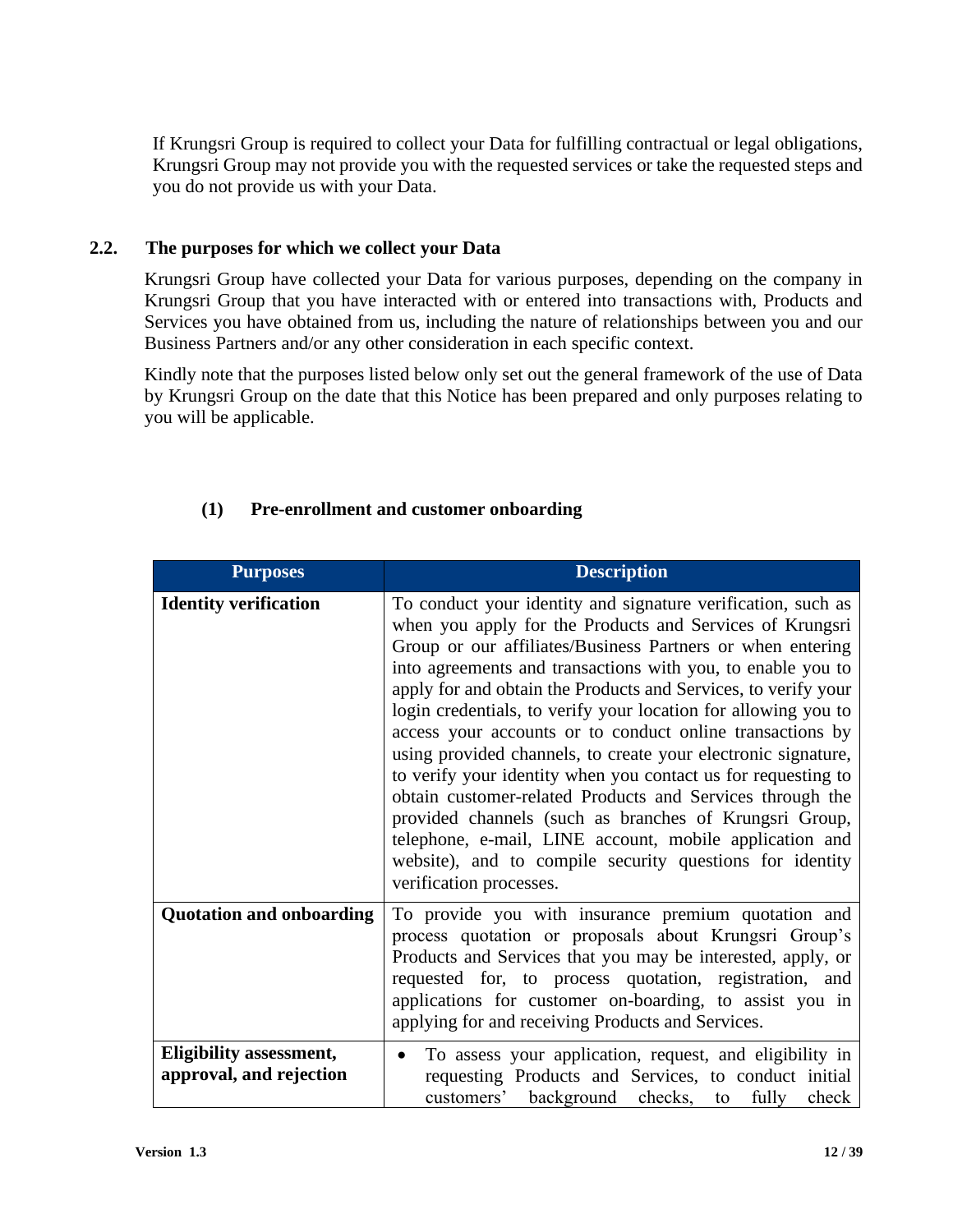| <b>Purposes</b> | <b>Description</b>                                                                                                                                                                                                                                                                                                                                                                                                                                                                                                                                                                |
|-----------------|-----------------------------------------------------------------------------------------------------------------------------------------------------------------------------------------------------------------------------------------------------------------------------------------------------------------------------------------------------------------------------------------------------------------------------------------------------------------------------------------------------------------------------------------------------------------------------------|
|                 | qualifications for requesting Products and Services, to<br>assess risks and process the eligibility assessment<br>procedures by considering background information for<br>proposing, considering, and approving Products and<br>Services which you have applied or requested for, to<br>verify relevant documents received by Krungsri Group<br>(such as customer data and assessment of acceptable risk,<br>the<br>documents<br>and<br>updated<br>corporate<br>list<br>of<br>shareholders);                                                                                      |
|                 | To offer an appropriate insurance policy or insurance<br>premium, to prepare an insurance policy, to extend the<br>warranty;                                                                                                                                                                                                                                                                                                                                                                                                                                                      |
|                 | To analyse credit risk, to conduct credit checking, to<br>prepare credit scoring, to create credit assessment models<br>in order to assess your credit reliability, to check your<br>credit status, to evaluate collaterals by way of site visits<br>or to investigate facts relating to assets and asset seizure;                                                                                                                                                                                                                                                                |
|                 | To appraise collaterals for mortgaged loans, to approve or<br>reject your request for obtaining services, to approve<br>collaterals for Products and Services, to contact you in<br>relation to Products and Services you have requested or<br>applied for (such as in the case that we have been<br>contacted by you to ask whether your request is approved<br>or rejected);                                                                                                                                                                                                    |
|                 | To allow the Department of Land Transport to inspect and<br>certify vehicles and to inspect status of vehicles and to<br>transfer ownership of vehicles to Krungsri Group which<br>is a step in credit review in case of car refinancing), to<br>register vehicles with the Department of Land Transport<br>(vehicle registration manual)                                                                                                                                                                                                                                         |
| Due diligence   | To carry out the processes and steps of customer<br>$\bullet$<br>identification and other security risk checks (including,<br>"know your customer" (KYC), and other risks and<br>security checks, to verify customer's identity and status,<br>to check the data or to conduct background checks in<br>other ways or to identify risks relating to you and/or<br>customers (such as Know Your Customer (KYC),<br>"customer due diligence" (CDD), anti-money laundering,<br>to conduct Related Parties Transaction (RPT) checks,<br>Foreign Account Tax Compliance Act (FACTA), to |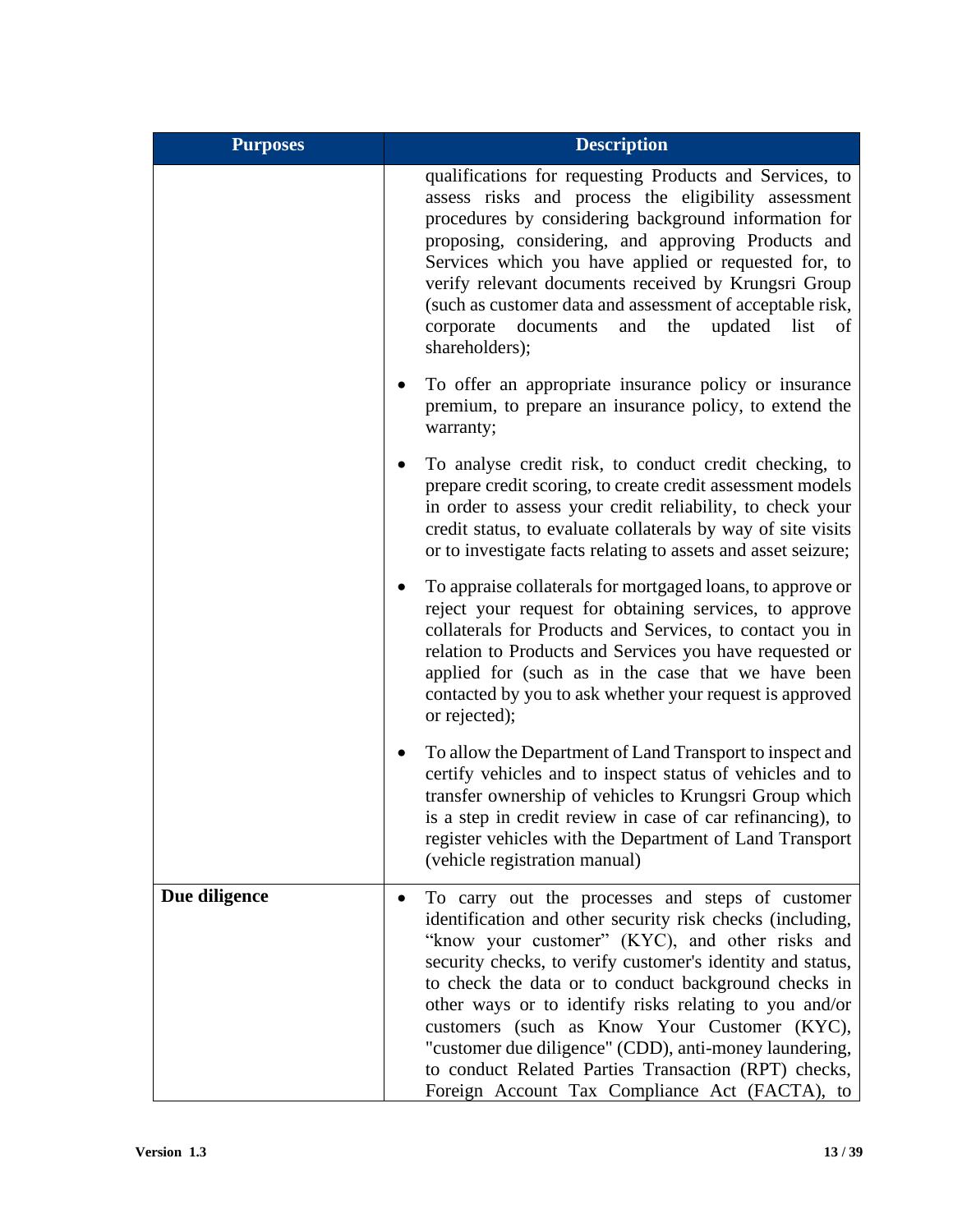| <b>Purposes</b>                          | <b>Description</b>                                                                                                                                                                                                                                                                                                                                                                                                                                                                                          |
|------------------------------------------|-------------------------------------------------------------------------------------------------------------------------------------------------------------------------------------------------------------------------------------------------------------------------------------------------------------------------------------------------------------------------------------------------------------------------------------------------------------------------------------------------------------|
|                                          | check your Data which you provided to Krungsri Group<br>against the blacklist database, to conduct other due<br>diligence and verification requirements against the public<br>database of law enforcement agencies and/or sanction<br>lists under the law and other relevant lists, including to<br>comply with sanctions, procedures or rules, to verify your<br>relationship with politicians, to carry out financial<br>transactions and payment services, including to carry out<br>transaction checks; |
|                                          | To check and assure the documents delivered by you,<br>including the eligibility and qualification for obtaining<br>Products and Services, to verify your eligibility for<br>application for obtaining Products and Services of<br>Krungsri Group, such as account opening, loan request,<br>to evaluate your loan information, to inspect the<br>registration manual before a loan can be drawn;                                                                                                           |
|                                          | To check the conflict and other necessary onboarding and<br>ongoing customer checks;                                                                                                                                                                                                                                                                                                                                                                                                                        |
|                                          | To carry out tax reporting and regulatory reporting;                                                                                                                                                                                                                                                                                                                                                                                                                                                        |
|                                          | To check customer data for the purpose of improving and<br>managing customer data of Krungsri Group's customer to<br>be up to date;                                                                                                                                                                                                                                                                                                                                                                         |
|                                          | To carry out verification and cancellation, to check your<br>account opening documents or to provide Products and<br>Services (such as private funds).                                                                                                                                                                                                                                                                                                                                                      |
| <b>Risk assessment and</b><br>management | To assess risks based on your profile and information<br>٠<br>obtained to determine eligibility for Products and<br>Services, to evaluate your application or eligibility for<br>Services and to conduct an on-going risk assessment;                                                                                                                                                                                                                                                                       |
|                                          | To carry out your risk profiling based on determined<br>criteria (such as sanction list, bankruptcy record);                                                                                                                                                                                                                                                                                                                                                                                                |
|                                          | To deal with active intra-group risk management pursuant<br>to which risks in terms of markets, credit, default,<br>processes, liquidity, and image, as well as operational and<br>legal risks must be identified, limited, and monitored;                                                                                                                                                                                                                                                                  |
|                                          | To carry out risk management of the group companies in<br>compliance with the rules and regulations of The<br>Japanese Financial Service Agency (JFSA) regulated                                                                                                                                                                                                                                                                                                                                            |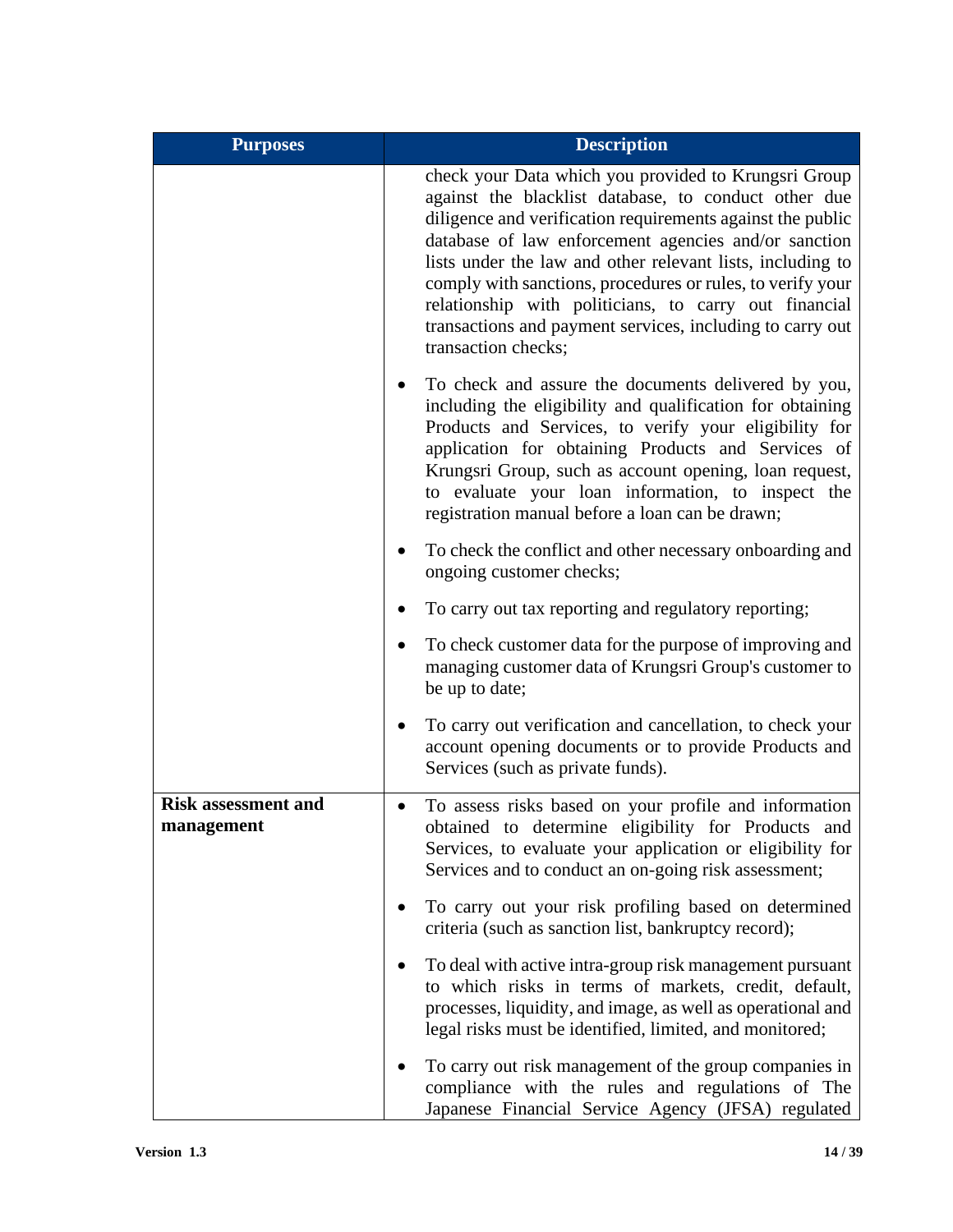| <b>Purposes</b>                                                                                                                                           | <b>Description</b>                                                                                                                                                                                                                                                                                                                                                                                                                                                                                                                                                                                                                                                                                                                                |
|-----------------------------------------------------------------------------------------------------------------------------------------------------------|---------------------------------------------------------------------------------------------------------------------------------------------------------------------------------------------------------------------------------------------------------------------------------------------------------------------------------------------------------------------------------------------------------------------------------------------------------------------------------------------------------------------------------------------------------------------------------------------------------------------------------------------------------------------------------------------------------------------------------------------------|
|                                                                                                                                                           | over the parent companies overseas and in compliance<br>with the rules of the Basel Committee on Banking<br>Supervision (BCBS)                                                                                                                                                                                                                                                                                                                                                                                                                                                                                                                                                                                                                    |
| <b>Selection of Business</b><br><b>Partners</b><br>(This objective applies)<br>when Krungsri Group<br>collects your Data as<br><b>Connected Persons</b> ) | To carry out due diligence and verify on you and status of<br>Business Partners, other due diligence and/or background<br>check or to identify risks relating to you and Business Partners<br>(including checks of public data from law enforcement<br>agencies and/or from an official sanction list), to assess<br>eligibility and qualifications of you, Business Partners, and<br>personnel in working for Krungsri Group, requesting for<br>quotations or participating in a bidding process, due diligence<br>on documents received by Krungsri Group (such as<br>company's affidavit and updated list of shareholders),<br>registration of, negotiation of and entering into contract or<br>transaction with you and/or Business Partners. |

## **(2) Providing and managing the Products and Services**

| <b>Purposes</b>                                  | <b>Description</b>                                                                                                                                                                                                                                                                                                                                                                                                                                                                                                                                                                                                                                                                                                                                                                                                                                                                                                                                                                                                                              |
|--------------------------------------------------|-------------------------------------------------------------------------------------------------------------------------------------------------------------------------------------------------------------------------------------------------------------------------------------------------------------------------------------------------------------------------------------------------------------------------------------------------------------------------------------------------------------------------------------------------------------------------------------------------------------------------------------------------------------------------------------------------------------------------------------------------------------------------------------------------------------------------------------------------------------------------------------------------------------------------------------------------------------------------------------------------------------------------------------------------|
| <b>Provision of the Products</b><br>and Services | To perform obligations under our agreements such as to<br>perform the following purposes:                                                                                                                                                                                                                                                                                                                                                                                                                                                                                                                                                                                                                                                                                                                                                                                                                                                                                                                                                       |
|                                                  | to contact and communicate with you about the<br><b>Products and Services:</b> to provide customer services and<br>support in connection with the Products and Services at<br>the request of customers (e.g., to sign an agreement with<br>you, to approve data relating to credits and to notify you<br>of the details of credits and repayment conditions, to<br>follow up on leasing/hire purchase agreements, to offer<br>Products and Services relating to insurance (e.g.,<br>Compulsory Third Party Insurance, Payment Protection<br>Insurance (PPI), to request for additional documents, to<br>renew insurance policies, and tax for use of vehicles, to<br>provide information about invoices, receipts, results of<br>your application for the Services), to initiate the Services<br>(e.g., to notify you of the account opening and activation,<br>to notify you of the account activation), to provide<br>assistance and interact with you regarding the Products<br>and Services (e.g., responding to your inquiries in relation |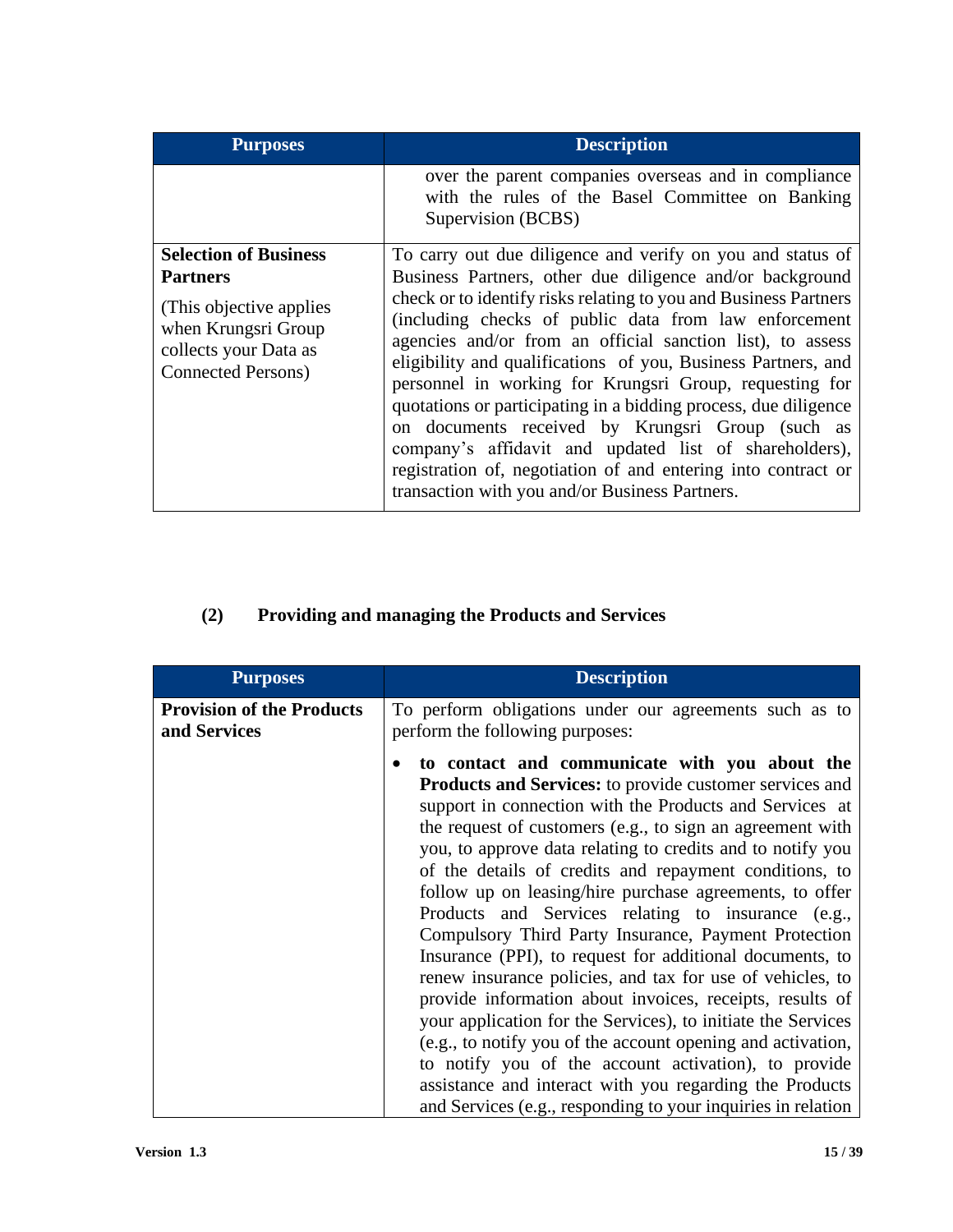| <b>Purposes</b> | <b>Description</b>                                                                                                                                                                                                                                                                                                                                                                                                                                                                                                                                                                                                                                                                                                                                                                                                                                                                                                                                                                                                                            |
|-----------------|-----------------------------------------------------------------------------------------------------------------------------------------------------------------------------------------------------------------------------------------------------------------------------------------------------------------------------------------------------------------------------------------------------------------------------------------------------------------------------------------------------------------------------------------------------------------------------------------------------------------------------------------------------------------------------------------------------------------------------------------------------------------------------------------------------------------------------------------------------------------------------------------------------------------------------------------------------------------------------------------------------------------------------------------------|
|                 | to the payment channels), to contact you via SMS, to carry<br>out your request when you apply for products or services<br>from our affiliates, MUFG Bank, Ltd.'s affiliates and/or<br>our business partners;                                                                                                                                                                                                                                                                                                                                                                                                                                                                                                                                                                                                                                                                                                                                                                                                                                  |
|                 | to issue or deliver relevant documents: to issue and<br>deliver accounts, cards, cheque, certificates, and welcome<br>pack, or other documents related to the Products and<br>Services in any form to you, to notify customers of the<br>effective date of the insurance and/or such other<br>information relating to insurance, to publish and deliver<br>documents (e.g., contracts, welcome letter, notices from<br>the National Credit Bureau, payment forms, receipts,<br>vehicle tax signs, insurance policies and/or such other<br>relevant documents, to issue and deliver notices or<br>documents<br>and/or<br>documents/notices<br>relating<br>to<br>investments (e.g., certificates for customers, notice<br>informing results of suitability test, to issue letters of<br>certification or confirmation, contracts and reports), to<br>follow up on mail delivery, to provide technical support<br>and solutions, to perform duties of relevant business units<br>(e.g., to issue a contract, to draw loans, and to repay loans); |
|                 | to take steps in relation to vehicles for certain services<br>such as leasing / hire-purchase, auto loans, to verify and<br>evaluate price and value of vehicles, to process top-up, to<br>register transfer of ownership in vehicles, to check and<br>certify vehicles at the Department of Land Transport, to<br>return registration documents upon termination of<br>contracts;                                                                                                                                                                                                                                                                                                                                                                                                                                                                                                                                                                                                                                                            |
|                 | to provide services relating to funds, to put in place<br>registration and management products or Services,<br>including cases involving government agencies, to notify<br>you when your account is opened and activated, to<br>perform contractual obligations of Krungsri Group and the<br>requested transactions of buy, sell, exchange, and transfer<br>investment unit according to your orders or other relevant<br>activities, to take steps according to an application for<br>products or Services such as mutual fund services, online<br>registration/registration on mobile phones, and account<br>debt application, to approve registration of direct<br>debit/credit, to give advice on funds, to carry out risk<br>ratings, to give notifications and additional notifications<br>about mutual funds' risks, to manage relationships and                                                                                                                                                                                       |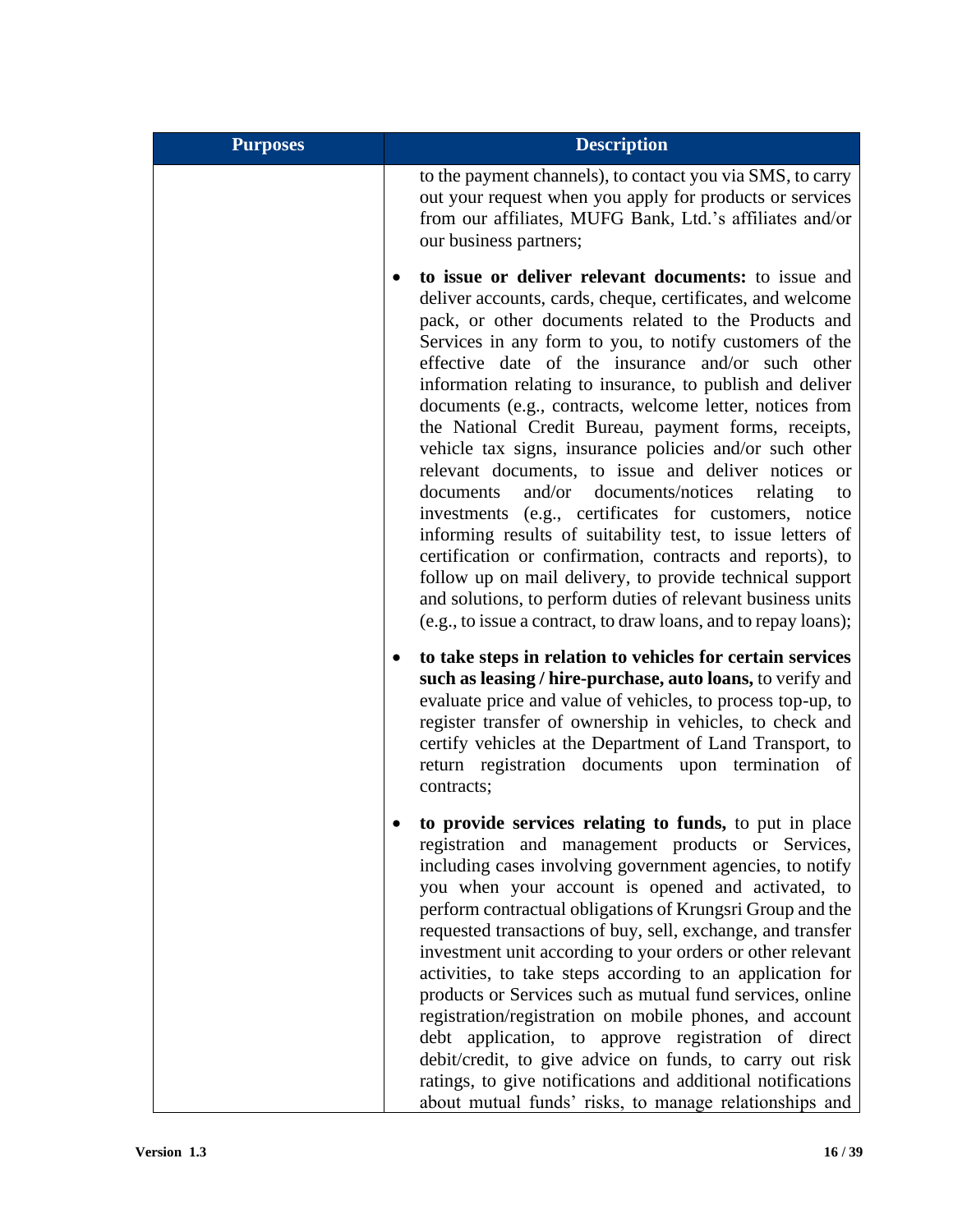| <b>Purposes</b> | <b>Description</b>                                                                                                                                                                                                                                                                                                                                                                                                                                                                                                                                                                                                                                                                                                                                                                                                                                                                                                                                                                                                                                                                                                                                                                                                                                                                                                                                                                                                                                                                                                                                                                                                                           |
|-----------------|----------------------------------------------------------------------------------------------------------------------------------------------------------------------------------------------------------------------------------------------------------------------------------------------------------------------------------------------------------------------------------------------------------------------------------------------------------------------------------------------------------------------------------------------------------------------------------------------------------------------------------------------------------------------------------------------------------------------------------------------------------------------------------------------------------------------------------------------------------------------------------------------------------------------------------------------------------------------------------------------------------------------------------------------------------------------------------------------------------------------------------------------------------------------------------------------------------------------------------------------------------------------------------------------------------------------------------------------------------------------------------------------------------------------------------------------------------------------------------------------------------------------------------------------------------------------------------------------------------------------------------------------|
|                 | actions that are necessary for the offering of Products and<br>Services, and to present information that is necessary for<br>investment decisions, to communicate with you about<br>Services, and to inform you about details relating to<br>transactions (e.g., the successful establishment of a fund,<br>the deposit of money into the funds, redemptions,<br>dissolution of funds), including information on current<br>status of funds' operations and monthly/quarterly/annual<br>market conditions or as you may request, to hold an annual<br>general meeting to comply with the funds' regulations or<br>applicable laws and requirements, to organise seminars<br>and training on products or Services of Krungsri Group, to<br>coordinate with third parties (e.g., custodians, sub-<br>managers), to provide services and activities relating to<br>Products and Services of Krungsri Group (e.g., private<br>services, amendments to<br>management<br>fund<br>and<br>maintenance of contracts relating to your applications<br>and/or in compliance with the applicable laws and<br>regulations), to maintain your profile, and to evaluate your<br>risk assessment using your risk profile, to appoint<br>sub-managers to perform work overseas or to appoint a<br>custodian to support Krungsri Group in offering Products<br>and Services, to take steps relating to due cheques, to<br>dissolve funds, to close accounts, to facilitate you when<br>you wish to apply for Products and Services from other<br>third parties, to provide support or to carry out other<br>activities relating to such Products and Services; |
|                 | to provide services relating to securities and<br>derivatives, providing financial planner/advisor,<br>securities brokerage, securities dealing, securities<br>underwriting, mutual fund management, private fund<br>management, investment advisory, securities lending and<br>borrowing, derivatives dealing, derivatives brokerage,<br>derivatives advisory, and derivatives fund management<br>services. Providing investment product and risk<br>mitigation (including third party's product). Carrying out<br>research, planning and statistical analysis, for example,<br>on your investment limit and investment behaviour, for<br>the purpose of developing our services and products;<br>to take steps relating to credit cards, to consider<br>temporary or permanent increase or decrease credit line,                                                                                                                                                                                                                                                                                                                                                                                                                                                                                                                                                                                                                                                                                                                                                                                                                           |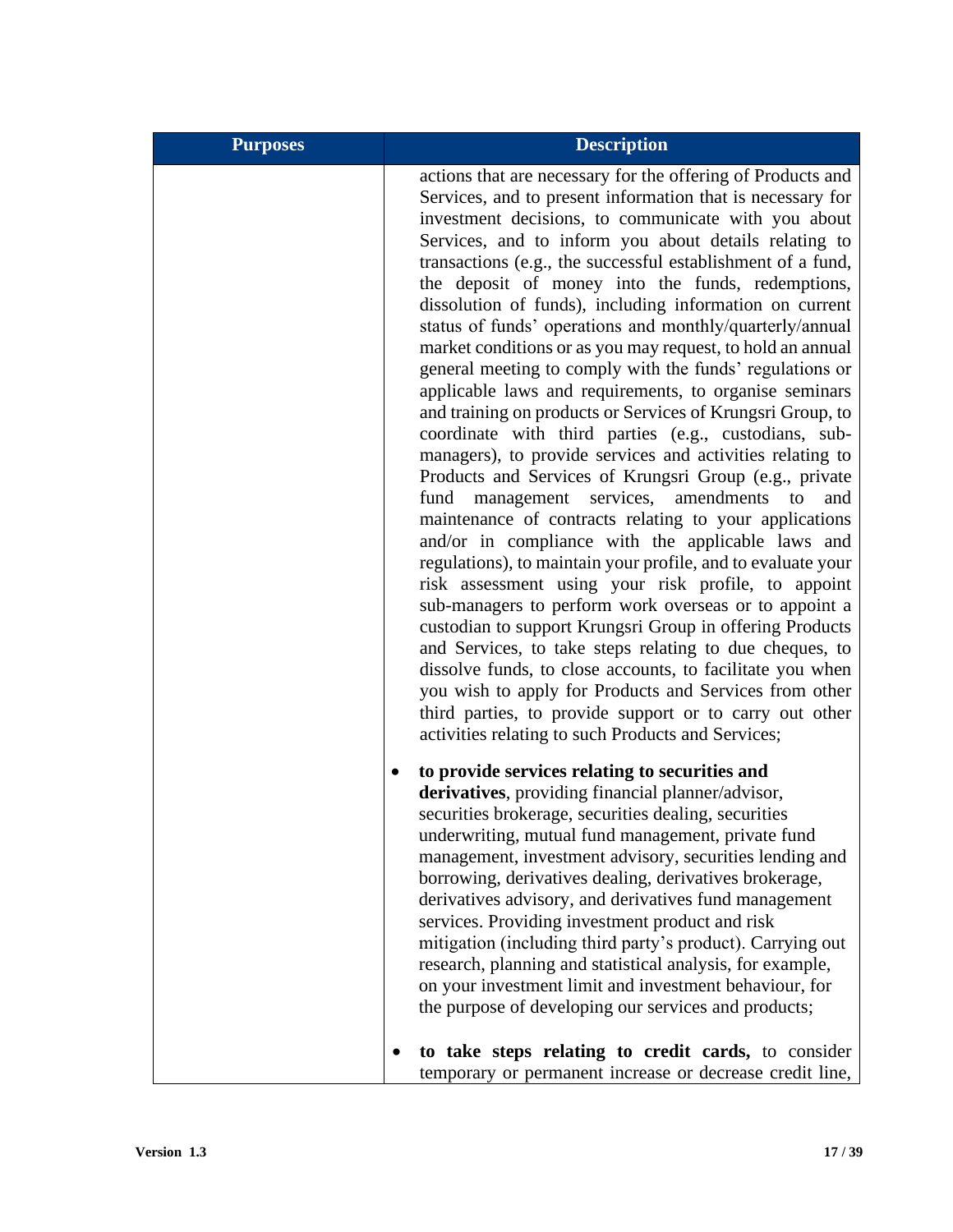| <b>Purposes</b>                                      | <b>Description</b>                                                                                                                                                                                                                                                                                                                                                                                                                               |
|------------------------------------------------------|--------------------------------------------------------------------------------------------------------------------------------------------------------------------------------------------------------------------------------------------------------------------------------------------------------------------------------------------------------------------------------------------------------------------------------------------------|
|                                                      | to upgrade or downgrade credit cards, to review credit<br>limit and to propose new credit card type;                                                                                                                                                                                                                                                                                                                                             |
|                                                      | to take steps relating to rewards, to provide point or<br>reward redemption service in some situations based on<br>financial services, customers' status, particular card, or<br>service type you have subscribed for, to issue and<br>announce rewards/prizes via media or online platforms;                                                                                                                                                    |
|                                                      | to notify you about renewal of products and services,<br>to offer, and notify about the renewal of Products and<br>Services, card renewal, loan maintenance service;                                                                                                                                                                                                                                                                             |
|                                                      | to take steps relating to insurance policy, to provide<br>insurance policy maintenance service, to renew existing<br>insurance policies, to underwrite insurance, to<br>claim<br>insurance, or to renew insurance terms, the coming into<br>force of the renewed insurance, the issuance of insurance<br>policies, to claim insurance compensation, to prepare<br>documents to be used in claiming for compensation under<br>insurance policies; |
|                                                      | to take steps relating to termination of contracts or<br>relationship, to take steps in relation to termination of<br>contracts, deposit account closure, redemption of<br>mortgaged assets, transfer of ownership in collaterals, to<br>provide quotation to customers, to close your account, and<br>to take such other steps to terminate Products and Services<br>to you;                                                                    |
|                                                      | to take other steps that are necessary for the Products<br>and Services, such as to facilitate application for<br>insurance and the use of Krungsri Group's Products and<br>Services.                                                                                                                                                                                                                                                            |
| <b>Processing of transactions</b><br>and/or payments | Processing of transactions and/or payments for the following<br>purposes:                                                                                                                                                                                                                                                                                                                                                                        |
|                                                      | to transfer money or such other benefits (including<br>facilitation of such transfer of money or other benefits),<br>to proceed with payment transactions, to manage and<br>collect fees, taxes, charges, and interest due on accounts,<br>calculate and transfer interests<br>and dividends<br>to<br>(including facilitation of such transfer);                                                                                                 |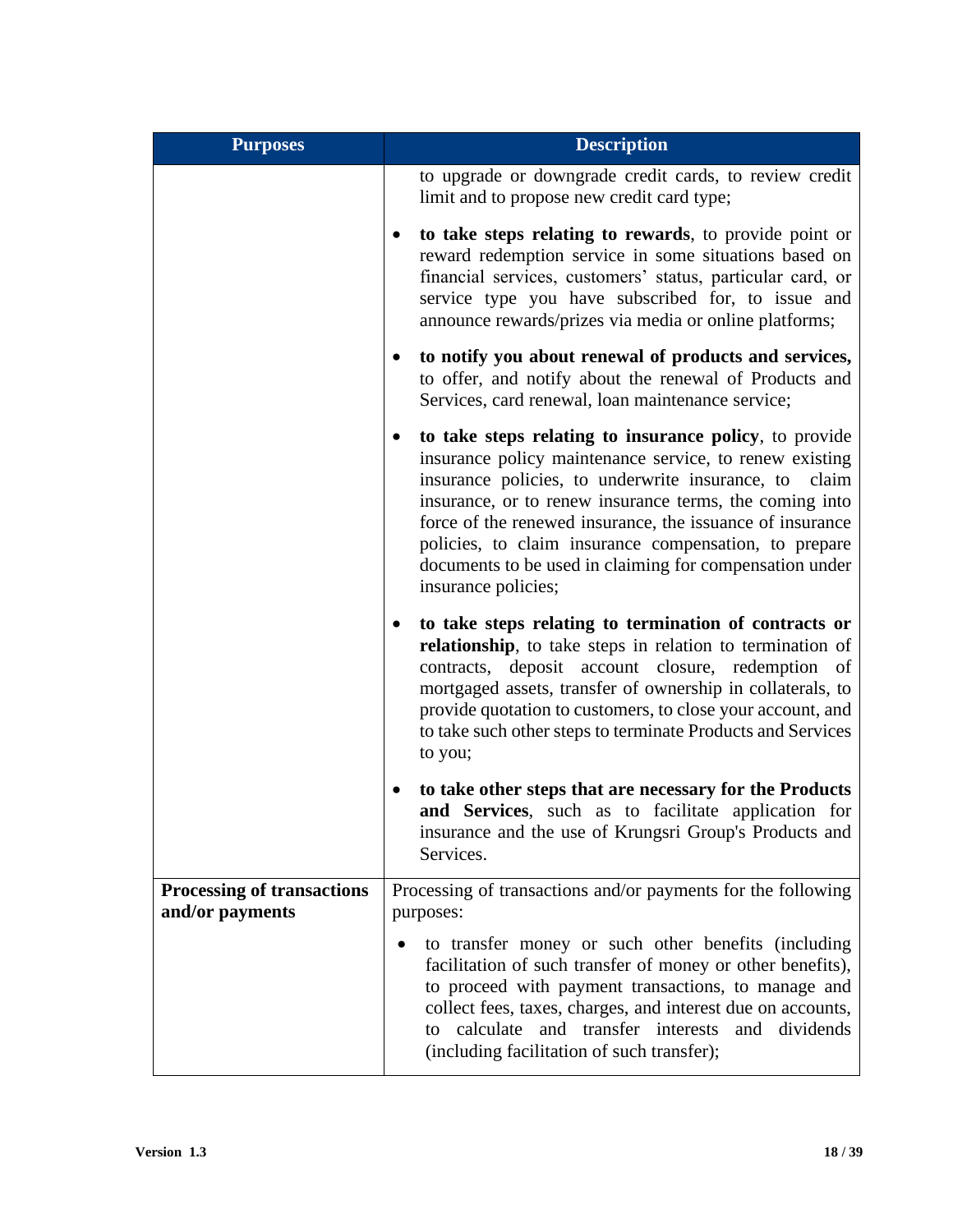| <b>Purposes</b> | <b>Description</b>                                                                                                                                                                                                                                                                                                                                                                  |
|-----------------|-------------------------------------------------------------------------------------------------------------------------------------------------------------------------------------------------------------------------------------------------------------------------------------------------------------------------------------------------------------------------------------|
|                 | to disclose information to operators and credit card<br>companies for approval and debiting, to advance debt of<br>cheque accounts, automatic account debit, installment<br>payments;                                                                                                                                                                                               |
|                 | to process and to take steps according to orders and in<br>connection with payment, remittance and transactions<br>including processes in insurance premium payment, to<br>give barcodes to customers for payment of Products and<br>Services fees and duty stamps, to take steps relating to<br>your payment and to verify completed payments, proceed<br>with recurring payments; |
|                 | to provide services relating to recurring payments, to<br>calculate interests, fees and taxes, to conduct settlements,<br>billing, refunds, processing, clearing, or reconciliation<br>activities, to issue tax invoices, receipts, and to pay stamp<br>duty, to deliver such documents, to credit your account,<br>reverse payment;                                                |
|                 | to collect money according to cheques, to restructure or<br>reconcile (such as debt restructuring);                                                                                                                                                                                                                                                                                 |
|                 | to take steps relating to financial records, to deduct<br>insurance premiums from auto loan financing limits, to<br>cancel payment, to refund upon Krungsri Group's refusal<br>to provide you with the Products and Services, to<br>investigate payment from unknown sources;                                                                                                       |
|                 | to issue and send tax invoices, quotations, receipts, and<br>statements;                                                                                                                                                                                                                                                                                                            |
|                 | to carry out credit balance, to process your direct debit<br>application for credit card bill payment, to block or<br>unblock accounts, to reinstate credit cards or suspended<br>accounts;                                                                                                                                                                                         |
|                 | to process a cancellation, confirmation, to collect, receive<br>and process for insurance premium payment;                                                                                                                                                                                                                                                                          |
|                 | to process and pass on your claims or application in case<br>you are our affiliate's or business partner's customer or<br>interested in their Products and Services (such as<br>insurance product, mutual funds, debentures, and bonds),<br>to transfer money;                                                                                                                      |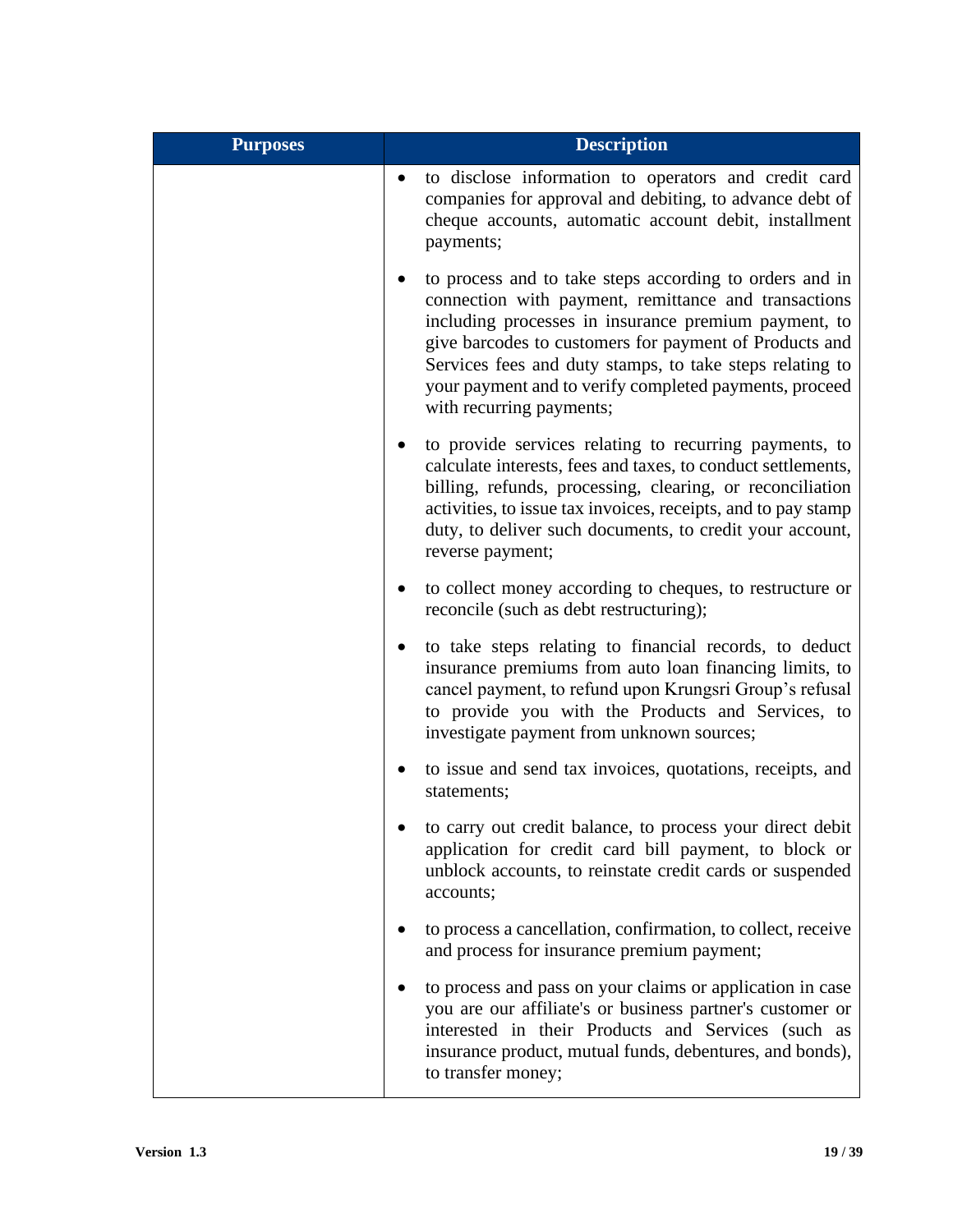| <b>Purposes</b>                      | <b>Description</b>                                                                                                                                                                                                                                                                                                                                                                                                                                                                                                                                                                                                                                                                                  |
|--------------------------------------|-----------------------------------------------------------------------------------------------------------------------------------------------------------------------------------------------------------------------------------------------------------------------------------------------------------------------------------------------------------------------------------------------------------------------------------------------------------------------------------------------------------------------------------------------------------------------------------------------------------------------------------------------------------------------------------------------------|
|                                      | to allocate capital, to carry out transactions (such as to<br>take steps relating to subscription and investment, to<br>redeem and to exchange investment units, to pay<br>dividends and such other distributions)                                                                                                                                                                                                                                                                                                                                                                                                                                                                                  |
| <b>Debt collection</b>               | Proceed with debt collection for the following purposes:                                                                                                                                                                                                                                                                                                                                                                                                                                                                                                                                                                                                                                            |
|                                      | to notify you of payment due date, outstanding balance,<br>interest, charges, to carry out our debt collection and<br>enforcement under contracts, to recover monies, to collect<br>outstanding or overdue payment, to enter into sites for<br>debt collection purposes, to deal with your account in a<br>manner that is most appropriate to your individual<br>circumstances (e.g., debt restructuring), to conduct<br>property tracing activity and attachment, to repossess<br>property, assets under a leasing agreement / hire purchase<br>agreement or assets used as collaterals, to sell debts of<br>customers and to transfer customers' history to debt<br>purchasers, to reclaim money; |
|                                      | to carry out public auction (such as to inform you about<br>details of the auction (e.g., date, time, place, and third<br>parties carrying out the public auction) and to follow up<br>on and reclaim assets that you have leased under a leasing<br>or hire-purchase agreement, to contact you for<br>redemption of reclaimed assets, to put the reclaimed<br>assets in a public auction, to contact you to increase the<br>opportunity of participating in a public auction for assets<br>reclaimed by Krungsri Group, to withdraw/transfer<br>surplus from public auction or to charge/collect<br>outstanding debt;                                                                              |
|                                      | to take steps relating to your account as may be<br>appropriate, to contact you for debt collection, to<br>manage/deduct any incentives in relation to your<br>insurance policy                                                                                                                                                                                                                                                                                                                                                                                                                                                                                                                     |
| Data modification and<br>maintenance | To modify and maintain data for the following purposes:<br>to enter your information, to manage customer database<br>$\bullet$<br>and other relevant records for Krungsri Group's Products<br>and Services, to make customers' records / data up-to-<br>date, accurate and complete, to make copies of documents<br>relating to sources of income, to keep records of business                                                                                                                                                                                                                                                                                                                      |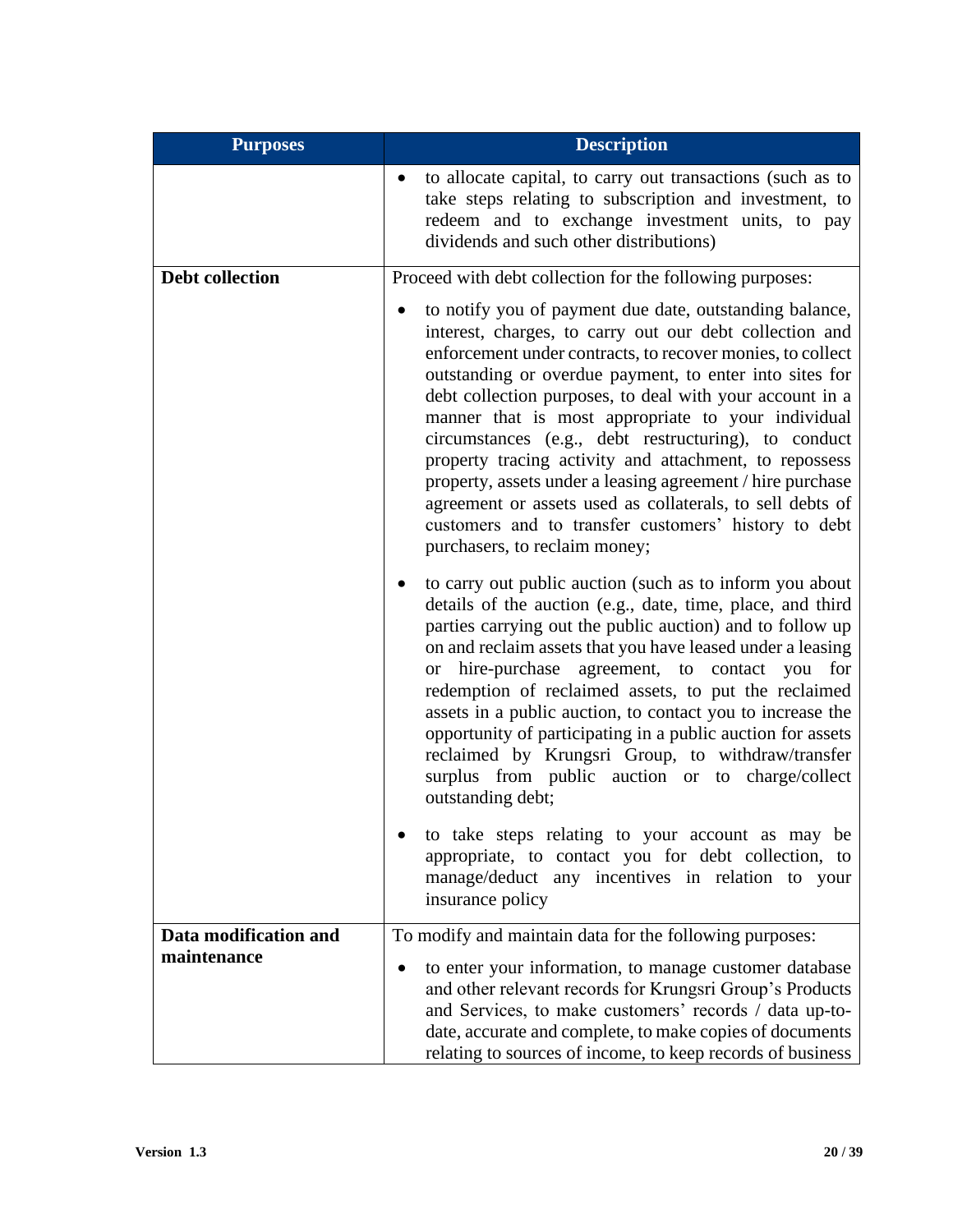| <b>Purposes</b>                                                                    | <b>Description</b>                                                                                                                                                                                                                                                                                                                                                                                                                                                                                                                                                                                                                                             |
|------------------------------------------------------------------------------------|----------------------------------------------------------------------------------------------------------------------------------------------------------------------------------------------------------------------------------------------------------------------------------------------------------------------------------------------------------------------------------------------------------------------------------------------------------------------------------------------------------------------------------------------------------------------------------------------------------------------------------------------------------------|
|                                                                                    | transactions, and to manage and maintain the business of<br>Krungsri Group;                                                                                                                                                                                                                                                                                                                                                                                                                                                                                                                                                                                    |
|                                                                                    | to take other steps to maintain data including restrict data<br>processing procedures, keep records of contracts and<br>other documents referring to you;                                                                                                                                                                                                                                                                                                                                                                                                                                                                                                      |
| <b>Customer care services</b>                                                      | To perform customer care services for the following purposes:                                                                                                                                                                                                                                                                                                                                                                                                                                                                                                                                                                                                  |
|                                                                                    | to conduct welcome calls, to handle your complaints, to<br>respond to and fulfill your inquiries or requests regarding<br>the Products and Services we provide, to accept any<br>comment/complaint, to investigate the issues you face<br>and provide you with solutions;                                                                                                                                                                                                                                                                                                                                                                                      |
|                                                                                    | to administer accounts, to make plans, take steps and<br>manage relationships (contractual) with you;                                                                                                                                                                                                                                                                                                                                                                                                                                                                                                                                                          |
|                                                                                    | to provide customer service in relation to lost, broken, or<br>$\bullet$<br>stolen or non-received cards, to suspend and cancel cards,<br>to replace cards, to consider your fee waiving request;                                                                                                                                                                                                                                                                                                                                                                                                                                                              |
|                                                                                    | to send gifts or premiums, and other customer service-<br>related activities.                                                                                                                                                                                                                                                                                                                                                                                                                                                                                                                                                                                  |
| <b>Advertising marketing,</b><br>communication of news,<br>announcements and other | To advertise marketing, communicate news, announcements<br>and other data in relation to Products and Services for the<br>following purposes:                                                                                                                                                                                                                                                                                                                                                                                                                                                                                                                  |
| data in relation to<br><b>Products and Services</b>                                | to keep you updated on our news, communications,<br>$\bullet$<br>announcements and other forms of information on our<br>existing or new Products and Services and/or those of our<br>affiliates, financial business group, business partners and<br>other entities whom we have relationship with<br>(collectively, "Related Products and Services" for the<br>purpose of this clause), to contact or otherwise inform you<br>about information on the Related Products and Services<br>which we believe may be of interest to you or the entity<br>you work for via appropriate contact channels (such as<br>mails, e-mails, text messages, telephone calls); |
|                                                                                    | to provide you with privileges and special offers for the<br>Related Products and Services, to create and display<br>online advertisements of the Related Products and<br>Services via various channels (including, on social media<br>platforms, instant messaging applications), to target our                                                                                                                                                                                                                                                                                                                                                               |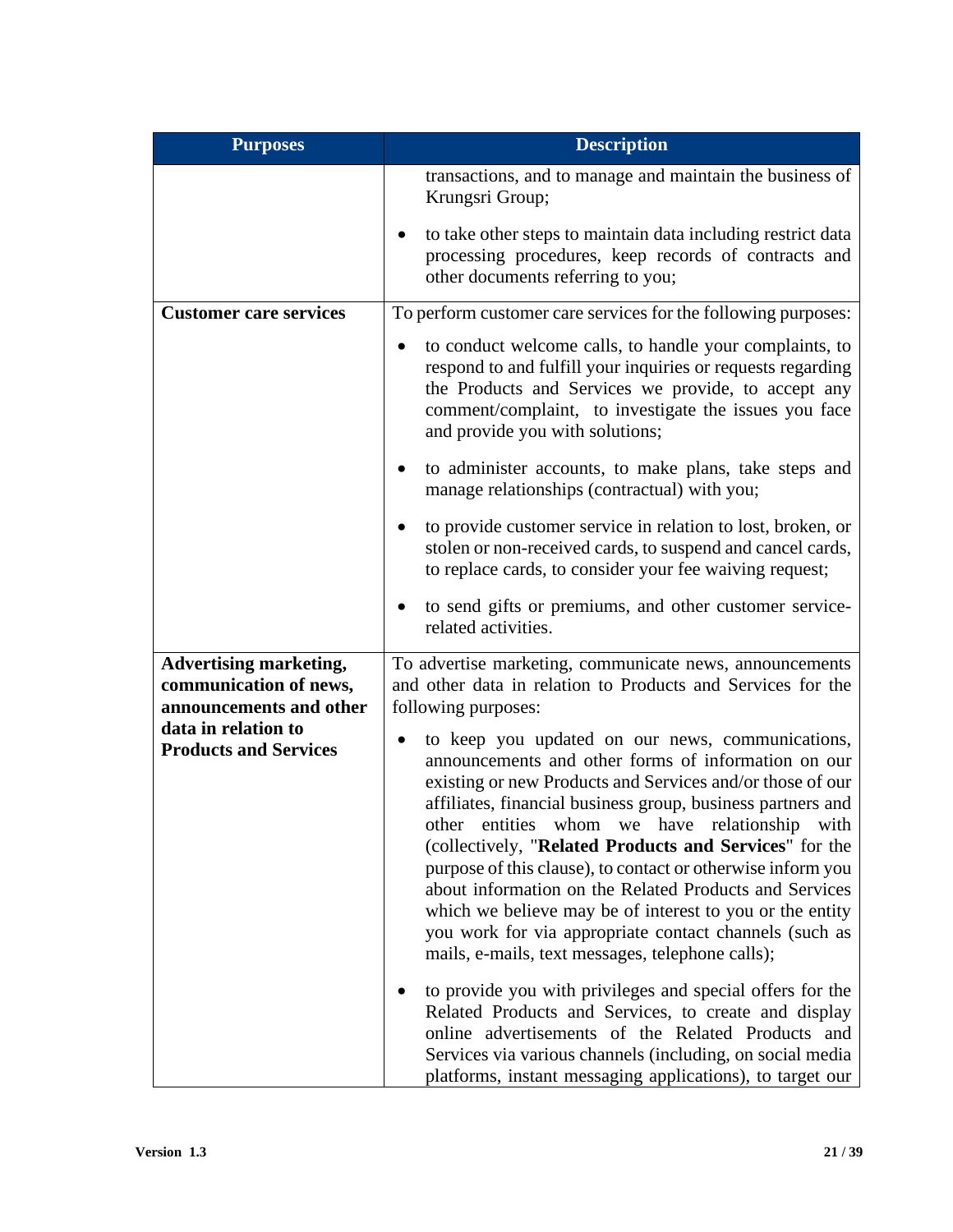| <b>Purposes</b> | <b>Description</b>                                                                                                                                                                                                                                                                                                                                                                                                 |
|-----------------|--------------------------------------------------------------------------------------------------------------------------------------------------------------------------------------------------------------------------------------------------------------------------------------------------------------------------------------------------------------------------------------------------------------------|
|                 | customers for our Related Products and Services offers or<br>promotions tailored to our customers' interests;<br>to conduct market analysis and research, to analyse<br>$\bullet$<br>customers' behaviours and segmentation, to operate<br>loyalty programs, referral programs, and other similar<br>schemes and campaigns, including marketing and sales<br>schemes and campaigns, to announce award and/or lucky |
|                 | draw prize, to evaluate or improve the effectiveness of our<br>marketing efforts and campaigns, to manage customer<br>relationships and engagement, to carry out promotion<br>planning, organising, conduct meetings and seminars, and<br>visit Krungsri Group                                                                                                                                                     |

## **(3) Services improvement**

| <b>Purposes</b>                  | <b>Description</b>                                                                                                                                                                                                                                                                                                                                                                                                                                                                                                                                                                                                                                                                                                                                                                                                                                                                                                                                         |
|----------------------------------|------------------------------------------------------------------------------------------------------------------------------------------------------------------------------------------------------------------------------------------------------------------------------------------------------------------------------------------------------------------------------------------------------------------------------------------------------------------------------------------------------------------------------------------------------------------------------------------------------------------------------------------------------------------------------------------------------------------------------------------------------------------------------------------------------------------------------------------------------------------------------------------------------------------------------------------------------------|
| <b>Service Reports</b>           | To prepare and circulate (both internally and externally)<br>reports on the provided Products and Services (including,<br>reports on performance, services performance, sales, customer<br>contact results, settlements for merchants and card network<br>companies, collateral appraisals), to prepare reports required<br>by competent authorities, analytical reports (e.g., for inactive<br>customers for initiating sales campaigns), and other reporting<br>activities for our business purposes                                                                                                                                                                                                                                                                                                                                                                                                                                                     |
| <b>Improvement of services</b>   | To improve our existing Products and Services, to develop and<br>test our new Products and Services including those from our<br>Business Partners, to develop new ways of offering our<br>Products and Services to best suit your needs and to grow our<br>business, to analyse data for system improvement (e.g., to<br>develop a model of customer segmentation for enhanced<br>efficiency in providing the Products and Services), to conduct<br>customer satisfaction surveys or of other person from which<br>Krungsri Group receive personal data (such as questionnaire<br>respondents), to conduct surveys on our staff's performance,<br>to analyse usage trends, to personalize and optimize your best<br>experiences with our products and Services (e.g., our mobile<br>applications, websites), to recognize you across different<br>browsers and devices you use, to conduct the Products and<br>Service performance monitoring and analysis |
| <b>Conduct of data analytics</b> | to examine which parts of our online channels (such as<br>our mobile applications, our websites) you visit and other                                                                                                                                                                                                                                                                                                                                                                                                                                                                                                                                                                                                                                                                                                                                                                                                                                       |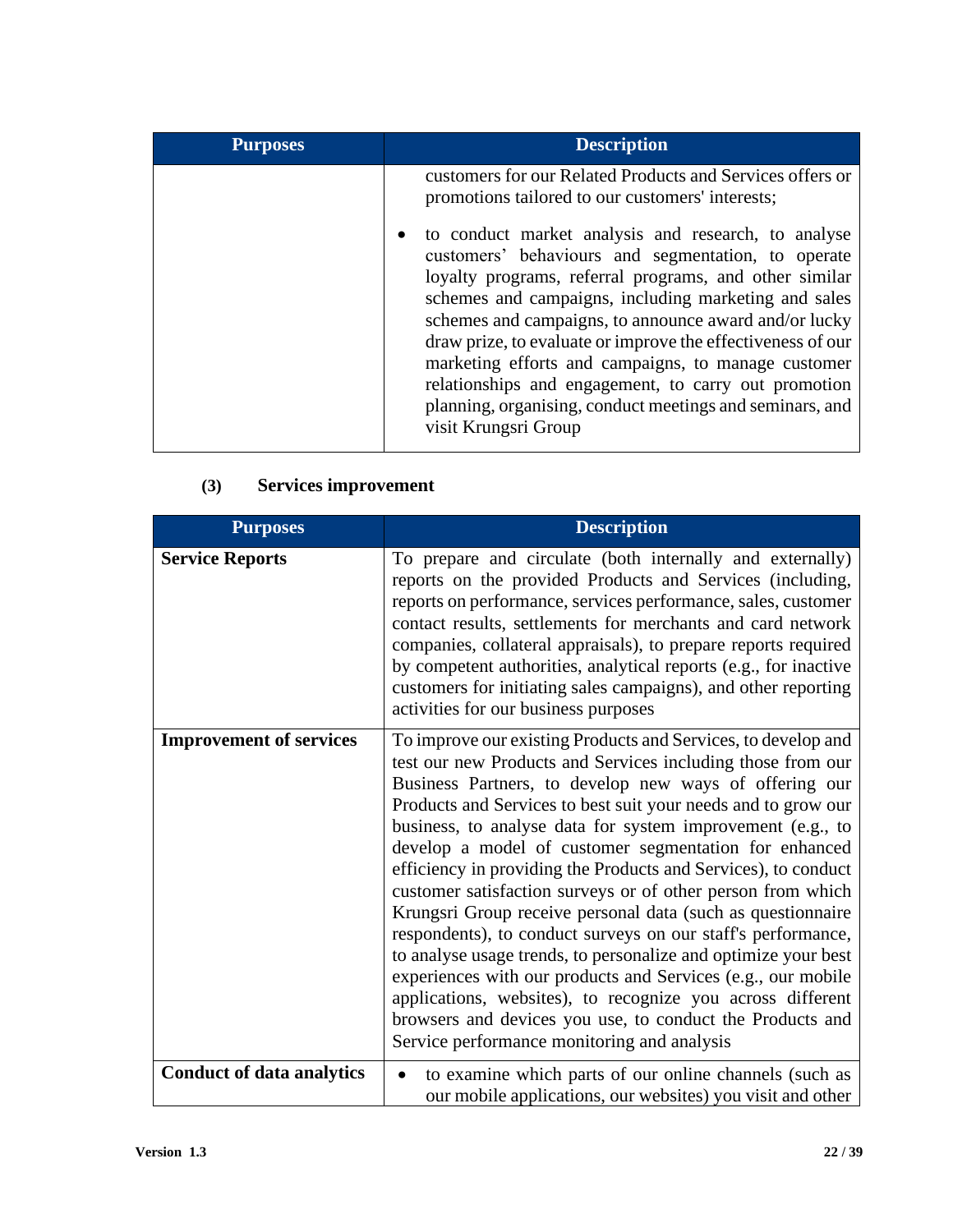| <b>Purposes</b>                                            | <b>Description</b>                                                                                                                                                                                                                                                                                                                                                                                  |
|------------------------------------------------------------|-----------------------------------------------------------------------------------------------------------------------------------------------------------------------------------------------------------------------------------------------------------------------------------------------------------------------------------------------------------------------------------------------------|
|                                                            | online channels you interact with or which aspects of<br>online channels you find most useful, to conduct traffic<br>monitoring of our online Products and Services, to<br>evaluate user interface and experiences, to test features or<br>functionalities, to identify sources of your Data;                                                                                                       |
|                                                            | to analyse data for improved business opportunities, to<br>$\bullet$<br>analyse future credit approval, to review customers'<br>credit, to identify trends of asset appraisals, to review the<br>appraisals (for collaterals);                                                                                                                                                                      |
|                                                            | to identify and solve problems to existing Products and<br>$\bullet$<br>Services, to carry out qualitative development of data                                                                                                                                                                                                                                                                      |
| <b>Krungsri Group's</b><br>websites and platforms<br>usage | To maintain, use, follow up, inspect, and manage websites and<br>platforms (including mobile applications) to facilitate and<br>allow appropriate, efficient, and safe use of websites and<br>platforms of Krungsri Group, to improve Krungsri Group's<br>website and platform layouts and contents to enable you to<br>access systems of Krungsri Group and to provide technical<br>support to you |

#### **(4) Technological system management, fraud prevention, legal compliance, and data protection**

| <b>Purposes</b>                                                          | <b>Description</b>                                                                                                                                                                                                                                                                                                                                                                                                                                                                                                                                                                          |
|--------------------------------------------------------------------------|---------------------------------------------------------------------------------------------------------------------------------------------------------------------------------------------------------------------------------------------------------------------------------------------------------------------------------------------------------------------------------------------------------------------------------------------------------------------------------------------------------------------------------------------------------------------------------------------|
| <b>Detection and prevention</b><br>of fraud including data<br>protection | To find, detect and prevent fraud risk, and resolve fraudulent<br>activities, fraudulent transactions, deception, and fraudulent<br>applications, to identify, follow up, investigate, verify, and<br>control logs of network activities, to take other steps to<br>prevent activities aimed to cause damage, fraud, or illegal<br>activities including activities relating to data maintenance, to<br>identify security events, to investigate security issues of data,<br>to protect security for life, health, property, and other rights of<br>persons, to assist with crime prevention |
| <b>Technological system</b><br>management                                | to perform penetration testing, to perform debugging and<br>$\bullet$<br>error repair, to analyse the use of our online Products and<br>Services, to carry out other data maintenance related<br>activities, to protect security of information technology<br>and to inspect information technology security and to<br>carry out other forms of data maintenance, to provide<br>technology<br>information<br>and<br>assistance<br>support<br>(Helpdesk);                                                                                                                                    |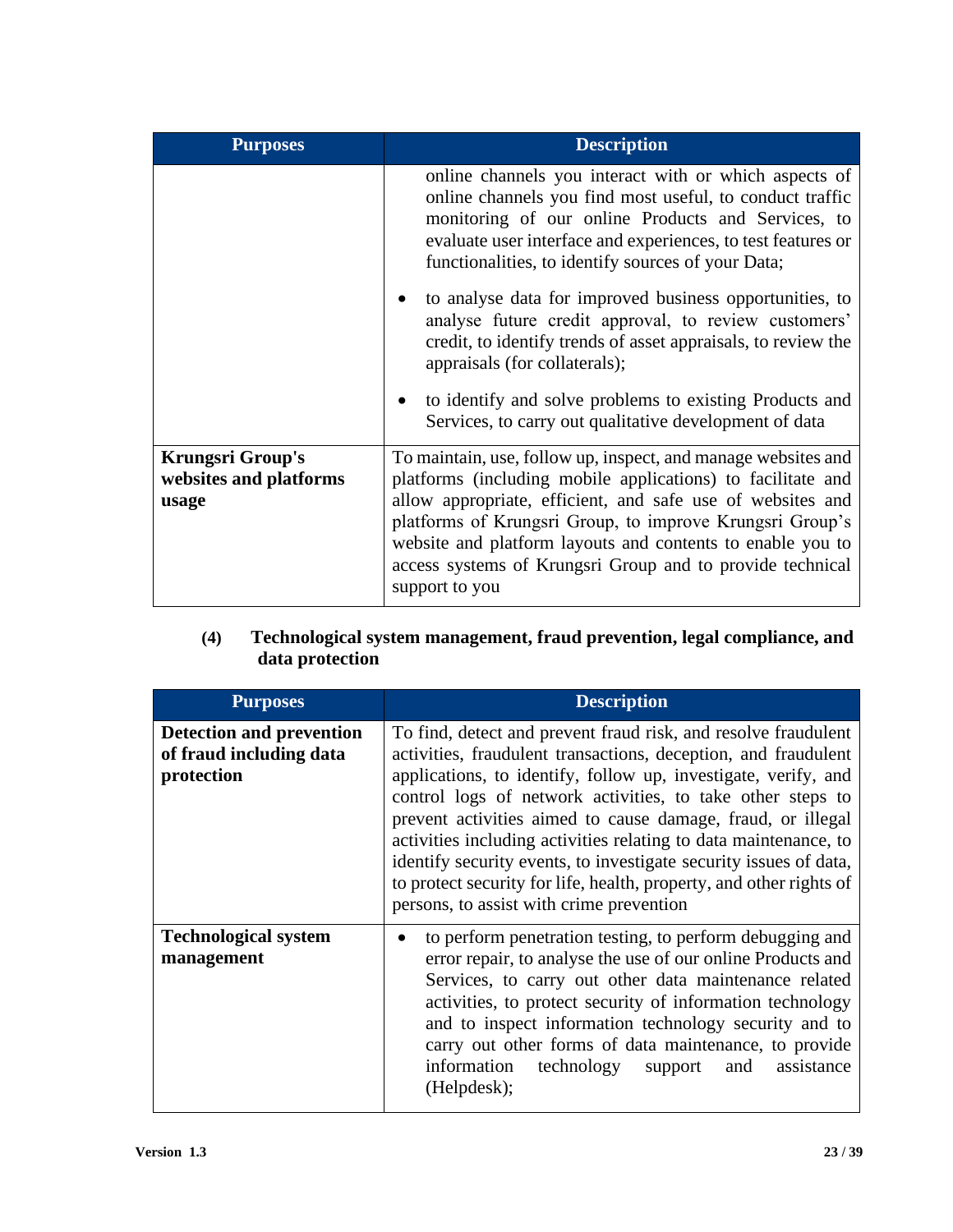| <b>Purposes</b>                                      | <b>Description</b>                                                                                                                                                                                                                                                                                                                                                                                                                                                                                                                                                                                                                                                                                                                                                                                                                                                                                                                                                                                                                                                                                                                                                                                                                                                                                                        |
|------------------------------------------------------|---------------------------------------------------------------------------------------------------------------------------------------------------------------------------------------------------------------------------------------------------------------------------------------------------------------------------------------------------------------------------------------------------------------------------------------------------------------------------------------------------------------------------------------------------------------------------------------------------------------------------------------------------------------------------------------------------------------------------------------------------------------------------------------------------------------------------------------------------------------------------------------------------------------------------------------------------------------------------------------------------------------------------------------------------------------------------------------------------------------------------------------------------------------------------------------------------------------------------------------------------------------------------------------------------------------------------|
|                                                      | to comply with technological policies, to create and<br>$\bullet$<br>maintain code and profile for you, to manage access to<br>systems which Krungsri Group has the right to access, to<br>delete inactive accounts, to use business control systems<br>to allow Krungsri Group to operate business, to identify<br>and solve problems that occur to the information<br>technology of Krungsri Group, to maintain security of<br>Krungsri Group's systems                                                                                                                                                                                                                                                                                                                                                                                                                                                                                                                                                                                                                                                                                                                                                                                                                                                                 |
| <b>Compliance with law and</b><br>dispute resolution | To comply with applicable laws (including, any subordinate<br>laws, legal or regulatory guidance, codes of conduct, orders,<br>opinions, interpretations, our and our affiliates' internal<br>policies), to sue, defend against, participate in or otherwise<br>respond to civil, criminal, or regulatory lawsuits, subpoenas,<br>legal processes, legal execution processes, regulatory<br>requirements, law enforcement requirements, to exercise our<br>legal rights or defend against legal claims (including, for debt<br>collections and recoveries on overdue accounts), to address<br>complaints and disputes, to comply with regulatory<br>requirements, for investigations and other forms of interaction<br>with government authorities, or to comply with orders of<br>government authorities which may include orders from<br>authorities outside of Thailand and/or to cooperate with<br>courts, regulatory authorities, government officials, and law<br>enforcement agencies when Krungsri Group has reasonable<br>grounds to believe that it has lawful duties to do so, and when<br>it is necessary to disclose your Data to comply with the law,<br>to resolve disputes, to report on credits, to deposit your assets<br>at the Department of Legal Execution instead of performance<br>of obligations |

## **(5) Managing Krungsri Group's businesses**

| <b>Purposes</b>            | <b>Description</b>                                              |
|----------------------------|-----------------------------------------------------------------|
| <b>Business management</b> | To operate our businesses, including without limitations, to    |
|                            | strategize and devise plan for our business and for our         |
|                            | financial; to add and test systems and processes, to manage     |
|                            | internal administration; to follow up and make references       |
|                            | (such as when we receive your request), to archive data (e.g.   |
|                            | backup and archiving in separate databases), to comply with     |
|                            | our IT policies, to ensure business continuity and the          |
|                            | availability of systems, to perform our contractual obligations |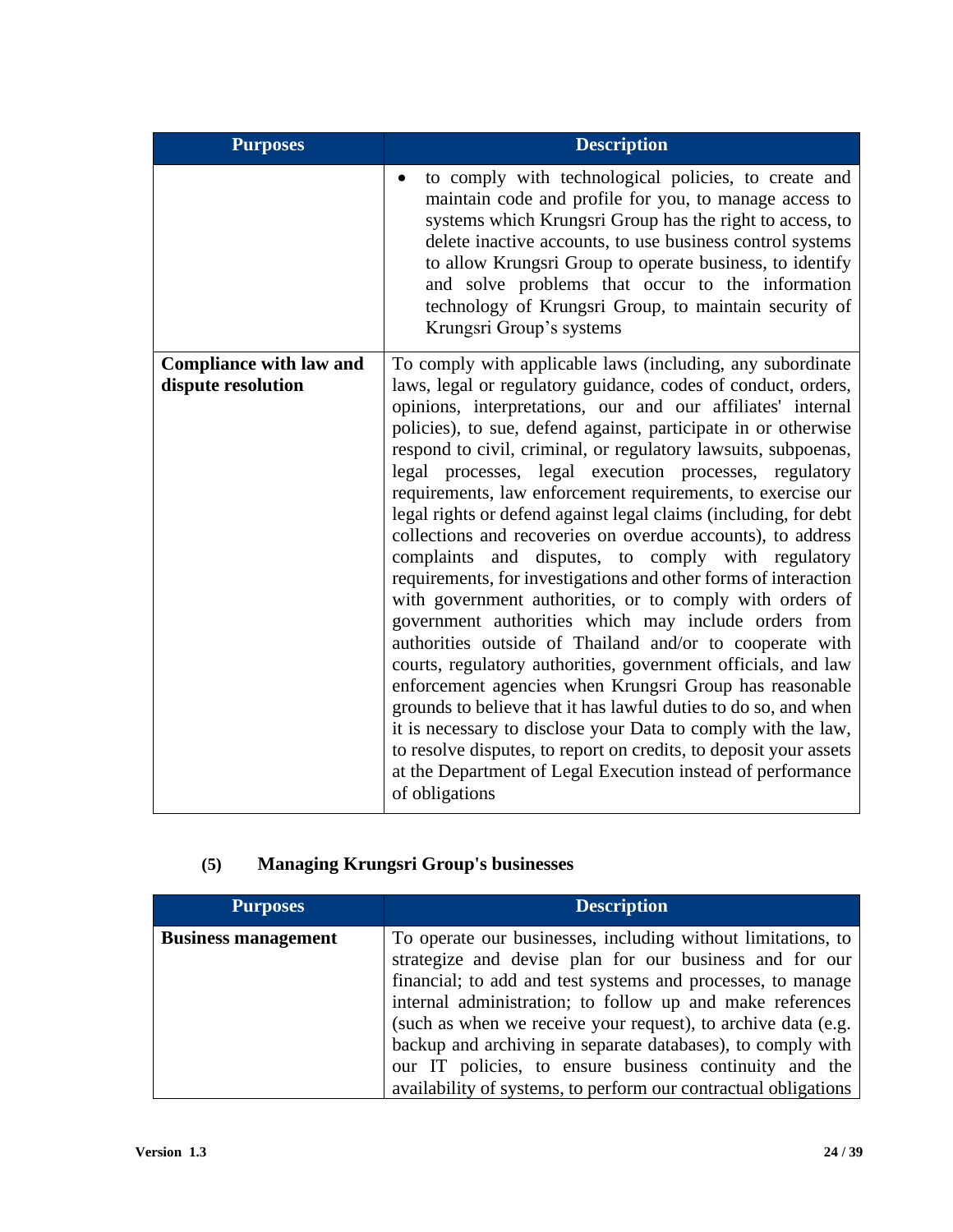| <b>Purposes</b>                                                                                                                                                                                            | <b>Description</b>                                                                                                                                                                                                                                                                                                                                                                                                                                                                                                                                                                                                                                                                                                                                                                                                                                                                                                                                                                                                                                                                                                                                                                                                                                                                                                                                                                                                         |
|------------------------------------------------------------------------------------------------------------------------------------------------------------------------------------------------------------|----------------------------------------------------------------------------------------------------------------------------------------------------------------------------------------------------------------------------------------------------------------------------------------------------------------------------------------------------------------------------------------------------------------------------------------------------------------------------------------------------------------------------------------------------------------------------------------------------------------------------------------------------------------------------------------------------------------------------------------------------------------------------------------------------------------------------------------------------------------------------------------------------------------------------------------------------------------------------------------------------------------------------------------------------------------------------------------------------------------------------------------------------------------------------------------------------------------------------------------------------------------------------------------------------------------------------------------------------------------------------------------------------------------------------|
|                                                                                                                                                                                                            | to which we are party (such as contracts with our business<br>partners, service providers or other asset management<br>companies), or under which we are acting as a broker or an<br>agent; to perform risk control, to practice corporate<br>governance, to manage finance and accounting, to audit and<br>administer the<br>business, to comply with the regulation,<br>including internal control requirements and internal audits, to<br>comply with internal policies and procedures in accordance<br>with the internal rules of corporate governance and good<br>governance practices.                                                                                                                                                                                                                                                                                                                                                                                                                                                                                                                                                                                                                                                                                                                                                                                                                               |
| <b>Corporate transactions</b>                                                                                                                                                                              | In the event of sales, transfers, mergers, reorganizations, or<br>similar events, Krungsri Group must disclose and transfer<br>your Data to one or more third parties as part of that<br>transaction.                                                                                                                                                                                                                                                                                                                                                                                                                                                                                                                                                                                                                                                                                                                                                                                                                                                                                                                                                                                                                                                                                                                                                                                                                      |
| <b>Supply of Products and</b><br><b>Services and</b><br>communication about<br>business operations<br>(This objective applies<br>when Krungsri Group<br>collects your Data as<br><b>Connected Persons)</b> | to purchase Products and Services from Business Partners<br>$\bullet$<br>of Krungsri Group (such as to create and deliver purchase<br>orders to you or to Business Partners), to contact you when<br>you or Business Partners sell Products and Services to<br>Krungsri Group, to take steps about payment, to plan, to<br>perform and to manage contractual relationship with you<br>or Business Partners, to supervise performance of<br>contracts and compliance with policies of Krungsri Group<br>or Business Partners and to comply with internal<br>regulations of Krungsri Group's affiliates (including to<br>and correct non-compliance with such<br>investigate<br>regulations or policies);<br>to perform capital management and business transaction<br>(such as transaction in relation to subscription and<br>investment with you or Business Partners);<br>to communicate with you or Business Partners about<br>business operations (such as to communicate with<br>Business Partners about projects of Krungsri Group or<br>projects of Business Partners) or about other business<br>opportunities (such as to respond to queries or requests, to<br>inform you and to distribute published materials which<br>you may be interested) and to facilitate to you or Business<br>Partners while participating in project(s) with Krungsri<br>Group including organizing events and any related<br>meeting; |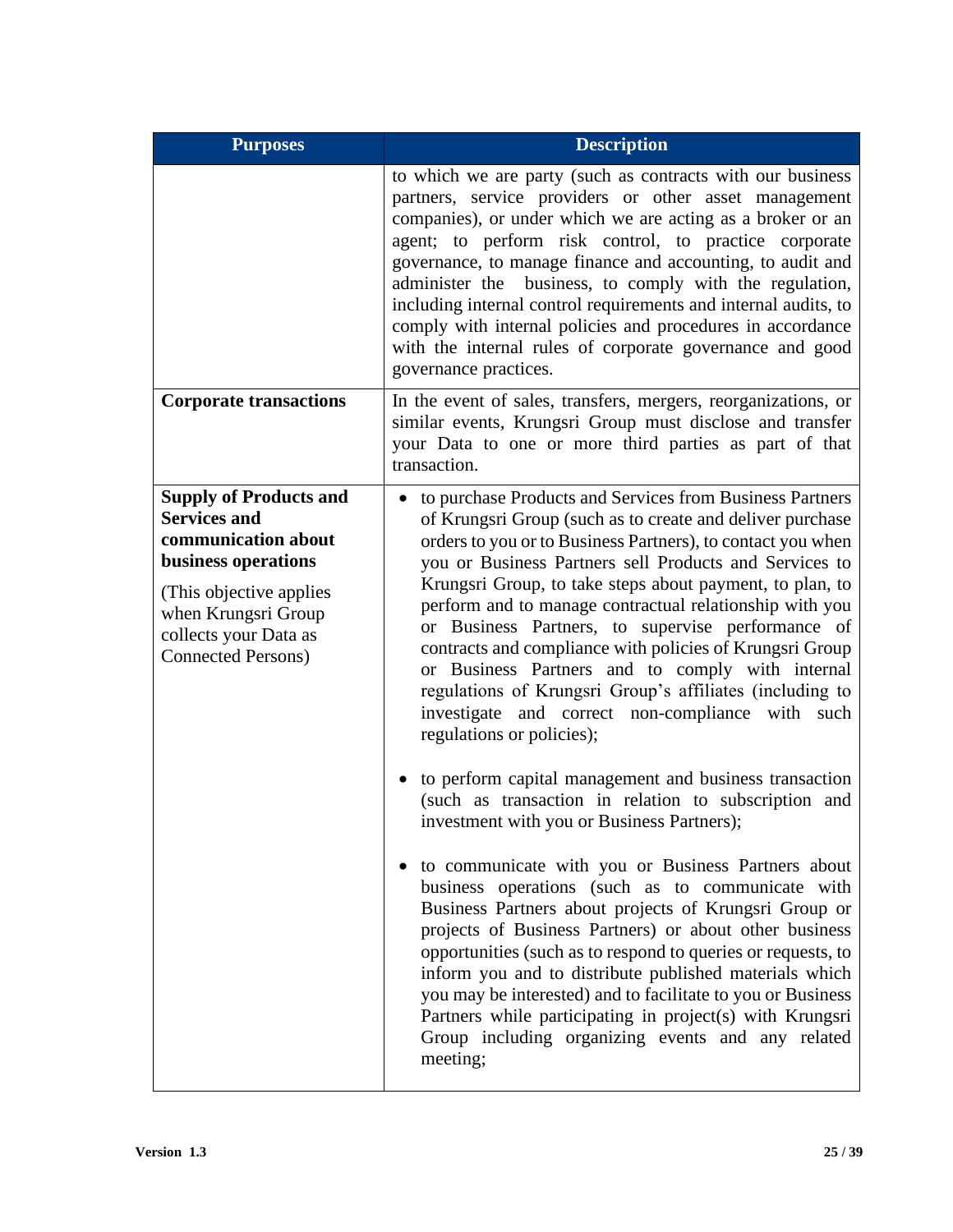| <b>Purposes</b> | <b>Description</b>                                                                                                                                                                                                                                                                                                                                                                                                                                                       |
|-----------------|--------------------------------------------------------------------------------------------------------------------------------------------------------------------------------------------------------------------------------------------------------------------------------------------------------------------------------------------------------------------------------------------------------------------------------------------------------------------------|
|                 | to input your or Business Partners' data, to collect, record,<br>and manage your data or of Business Partners including<br>other related records for Services providing by Krungsri<br>Group, to update your or Business Partners' data to be<br>present and accurate, to copy or reproduce documents on<br>source of incomes, to record business transactions and<br>operations, management and maintenance of data<br>regarding business operations of Krungsri Group; |
|                 | • to perform on closing or existing of contracts or any other<br>performances so as to terminate business relationship with<br>you or Business Partners.                                                                                                                                                                                                                                                                                                                 |

#### **(6) Relationships with shareholders of companies in Krungsri Group**

| <b>Purposes</b>                                                                 | <b>Description</b>                                                                                                                                                                                                                |
|---------------------------------------------------------------------------------|-----------------------------------------------------------------------------------------------------------------------------------------------------------------------------------------------------------------------------------|
| <b>Management relating to</b><br>shareholders of companies<br>in Krungsri Group | To verify identity and signature such as when you contact,<br>carry out transactions, exercise your statutory rights as a<br>shareholder of Krungsri Group companies or when you<br>exercise rights on behalf of shareholders     |
|                                                                                 | To manage shareholders' meeting, to attend shareholders'<br>meetings, to exercise votes, to abstain from voting, to<br>issue/transfer share certificates, to sell shares, shareholders'<br>register, or other relevant documents. |

#### **2.3 Sensitive Personal Data**

Krungsri Group will only collect, use, or disclose sensitive personal data based on your explicit consent, for establishment, defence, compliance with or exercise of legal claims, for satisfying legal obligations in relation to substantial public interests or otherwise as permitted by law. Where consent is required, we will separately ask for your consent using the appropriate means. Categories of sensitive personal data that we may collect from you depend on factors including which Krungsri Group companies that you may contact.

| <b>Categories of sensitive</b><br>personal data | <b>Purposes</b>                                          |
|-------------------------------------------------|----------------------------------------------------------|
| <b>Criminal Records</b>                         | To collect and use your criminal records for detecting,  |
|                                                 | preventing, and prosecuting unlawful acts and fraudulent |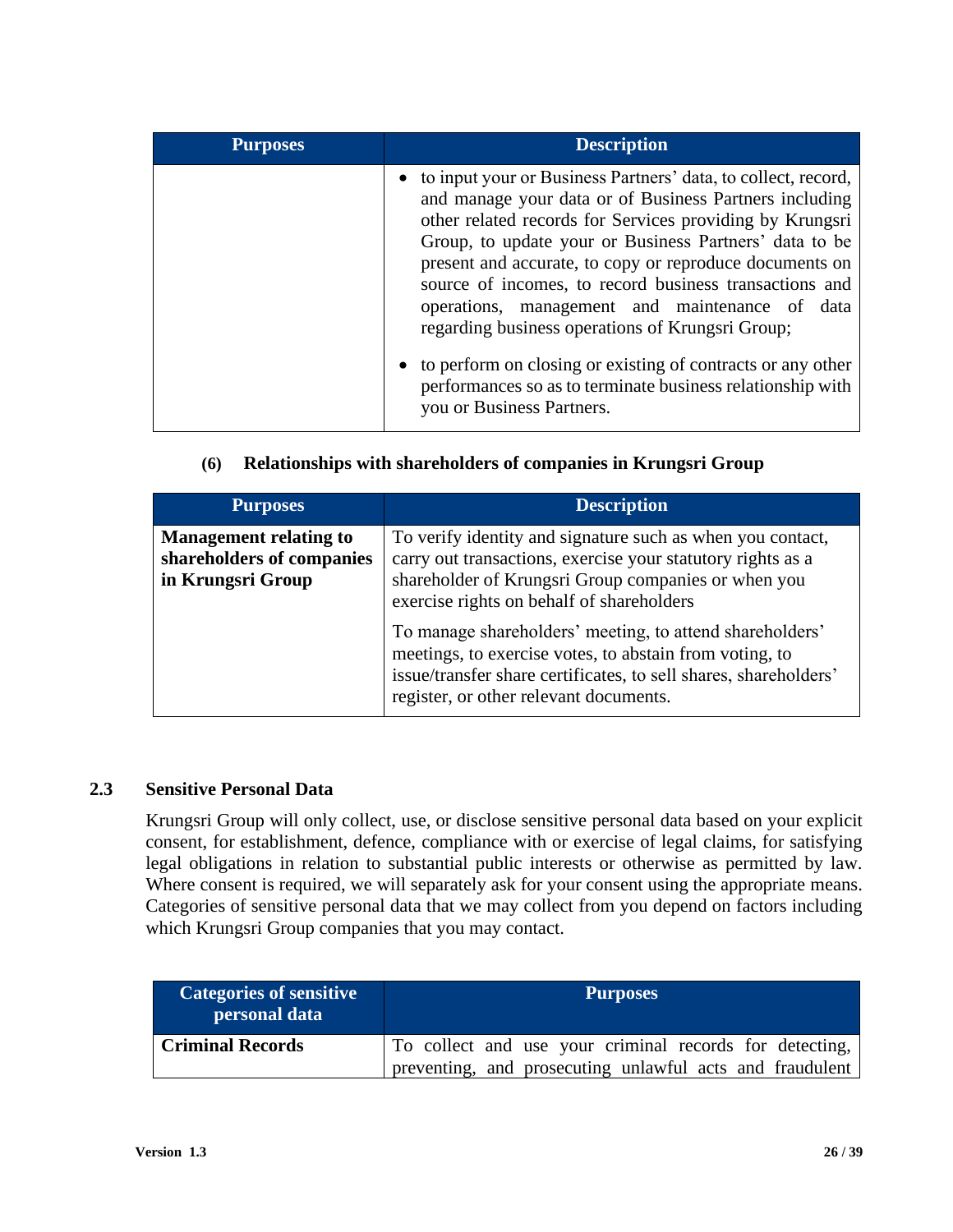| <b>Categories of sensitive</b><br>personal data                               | <b>Purposes</b>                                                                                                                                                                                                                                                                                                                                                                                                                                                                                                                                                                                                                                                                                                                                                                                                                                                                           |
|-------------------------------------------------------------------------------|-------------------------------------------------------------------------------------------------------------------------------------------------------------------------------------------------------------------------------------------------------------------------------------------------------------------------------------------------------------------------------------------------------------------------------------------------------------------------------------------------------------------------------------------------------------------------------------------------------------------------------------------------------------------------------------------------------------------------------------------------------------------------------------------------------------------------------------------------------------------------------------------|
|                                                                               | conduct and for compliance with the requirements of<br>applicable laws and regulations.                                                                                                                                                                                                                                                                                                                                                                                                                                                                                                                                                                                                                                                                                                                                                                                                   |
| <b>Biometric data</b>                                                         | We need to collect and use your biometric data (e.g., your<br>facial and fingerprint data) for customer identity verification,<br>for underwriting processes for credit card issuance and/or<br>personal loan approval, for authentication, for applying,<br>accessing and/or taking any other steps to use the Products and<br>Services of Krungsri Group (e.g., by accessing or opening an<br>account via our mobile application or at our branch)<br>In addition, we may also collect your voice to verify your<br>identity to resolve issues of which you inform us and may                                                                                                                                                                                                                                                                                                           |
|                                                                               | disclose your voice data to speech recognition service<br>providers for tuning and analysing your voice data.                                                                                                                                                                                                                                                                                                                                                                                                                                                                                                                                                                                                                                                                                                                                                                             |
| <b>Religion data</b>                                                          | In general, we do not require religion data from you in offering<br>our Products and Services. In practice, however, we may<br>inevitably receive religion data from you (e.g., by a scanned<br>copy of your national identification card accompanying<br>agreements, Products and Service applications or for verifying<br>identity of authorized directors of a company). In such a case,<br>we will protect your religion data under the applicable laws.                                                                                                                                                                                                                                                                                                                                                                                                                              |
| <b>Disability data</b>                                                        | If you have a disability, Krungsri Group may collect, use, or<br>disclose your disability data including your fingerprints for<br>the purposes of entering into contracts between you and<br>Krungsri Group (e.g., if you are disabled and cannot sign your<br>name in a contract with Krungsri Group, then Krungsri Group<br>will request for your fingerprints instead), for the purposes of<br>compliance with a law to achieve the purposes with respect to<br>substantial public interest in order to protect the fundamental<br>rights and interest of the data subject (e.g. in the event that the<br>customer redeems investment units of tax benefit funds before<br>maturity or in violation of the regulatory conditions with<br>respect to tax exemption, it is necessary for the customer to<br>present proof of disability in order to enjoy withholding tax<br>exemption). |
| Personal data about<br>vulnerable customers may<br>be sensitive personal data | If Krungsri Group, taking into account your personal<br>circumstances, considers that you are a customer with<br>characteristics of vulnerability according to the relevant<br>notifications of the Bank of Thailand or the Office of<br>Securities and Exchange Commission, including hearing or<br>visual impairment, having health conditions or other<br>characteristics of vulnerability, Krungsri Group will provide                                                                                                                                                                                                                                                                                                                                                                                                                                                                |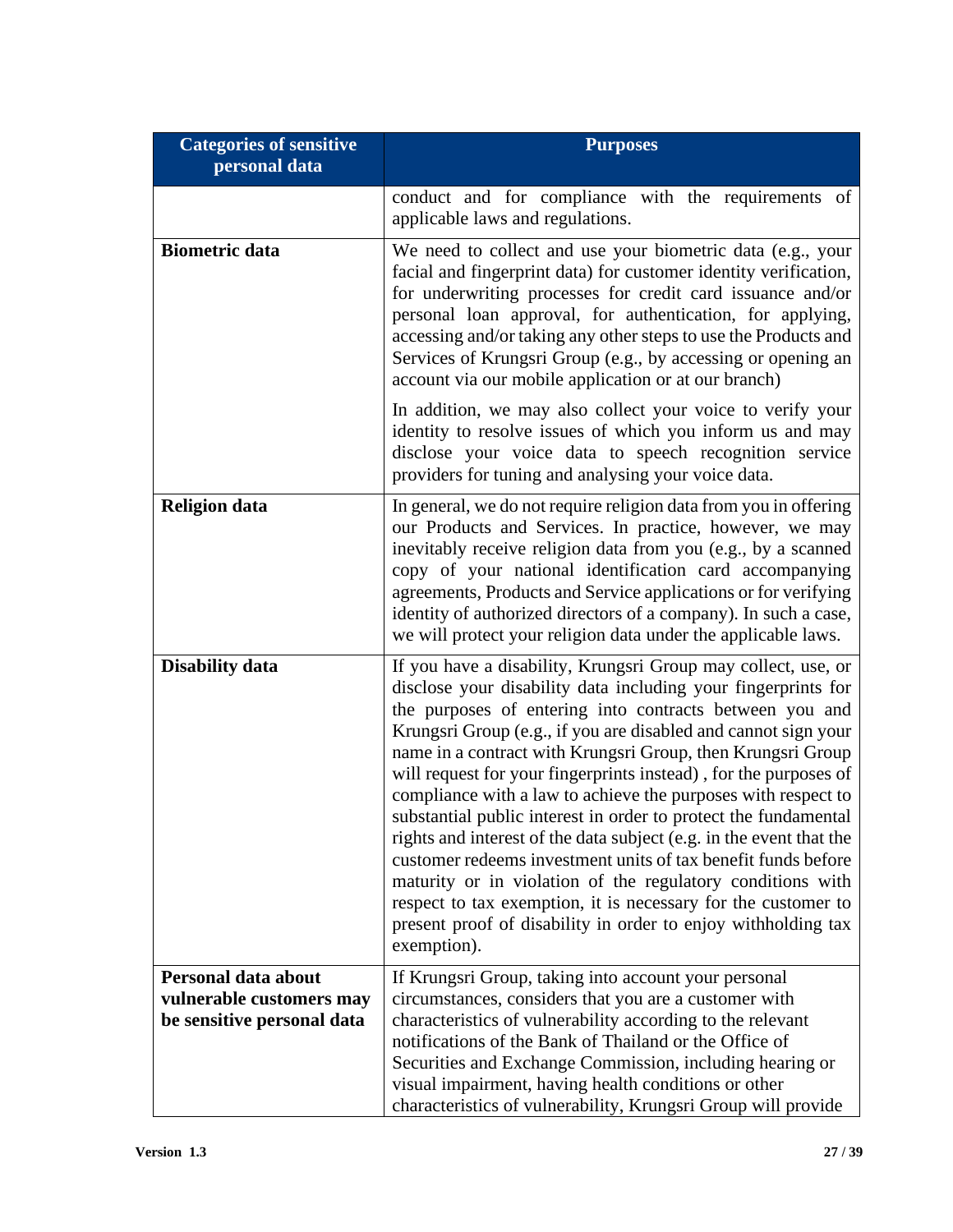| <b>Categories of sensitive</b><br>personal data | <b>Purposes</b>                                                                                                                                                                                                                                                                                                                                                                                                                                                                                                                                                                                                                                  |
|-------------------------------------------------|--------------------------------------------------------------------------------------------------------------------------------------------------------------------------------------------------------------------------------------------------------------------------------------------------------------------------------------------------------------------------------------------------------------------------------------------------------------------------------------------------------------------------------------------------------------------------------------------------------------------------------------------------|
|                                                 | you with a level of care that is appropriate for a vulnerable<br>customer when communicating with you or providing you<br>with our services. To ensure the fair treatment of vulnerable<br>customers and to comply with the requirements under the<br>notifications, Krungsri Group is required to collect data on<br>vulnerability, including, health data and disability data, that<br>may be sensitive personal data under the applicable data<br>protection laws, and to analyse the Data of vulnerable<br>customers to identify their customer groups so as to offer<br>products and services that are suitable for their<br>circumstances. |

### **3. Who we disclose your Data to**

Krungsri Group may disclose your Data to the following parties for the purposes described in section 2 above, depending on the context of your relationship with us, Krungsri Group companies that you have interacted with, and the nature of Products and Services you obtain from us:

| <b>Categories of recipients of</b><br>personal data | <b>Descriptions</b>                                                                                                                                                                                                                                                                                                                                                |
|-----------------------------------------------------|--------------------------------------------------------------------------------------------------------------------------------------------------------------------------------------------------------------------------------------------------------------------------------------------------------------------------------------------------------------------|
| <b>Affiliates</b>                                   | Krungsri Group may disclose your Data to other companies<br>within Krungsri Group, our affiliates, as well as other entities<br>in Krungsri Group companies including MUFG Bank, Ltd.<br>and MUFG group companies in Thailand and in other<br>countries, including without limitations, Japan, Singapore, the<br>United States of America, and the United Kingdom. |
|                                                     | We may also disclose your Data to centralized storage systems<br>or process it at a central point within Krungsri Group, our<br>affiliates, and such other companies within Krungsri Group<br>for the purpose of efficiency.                                                                                                                                       |
| <b>Service providers</b>                            | Krungsri Group may engage other companies to provide<br>services for us and to support us in our business operation<br>(e.g., outsourcers, representatives of sub-contractors). We<br>may disclose your Data to these service providers, or they may<br>collect your Data on our behalf, for various business purposes,<br>including customer services.            |
|                                                     | For example, we engage and outsource some of our business<br>functions to infrastructure, IT and/or software service                                                                                                                                                                                                                                               |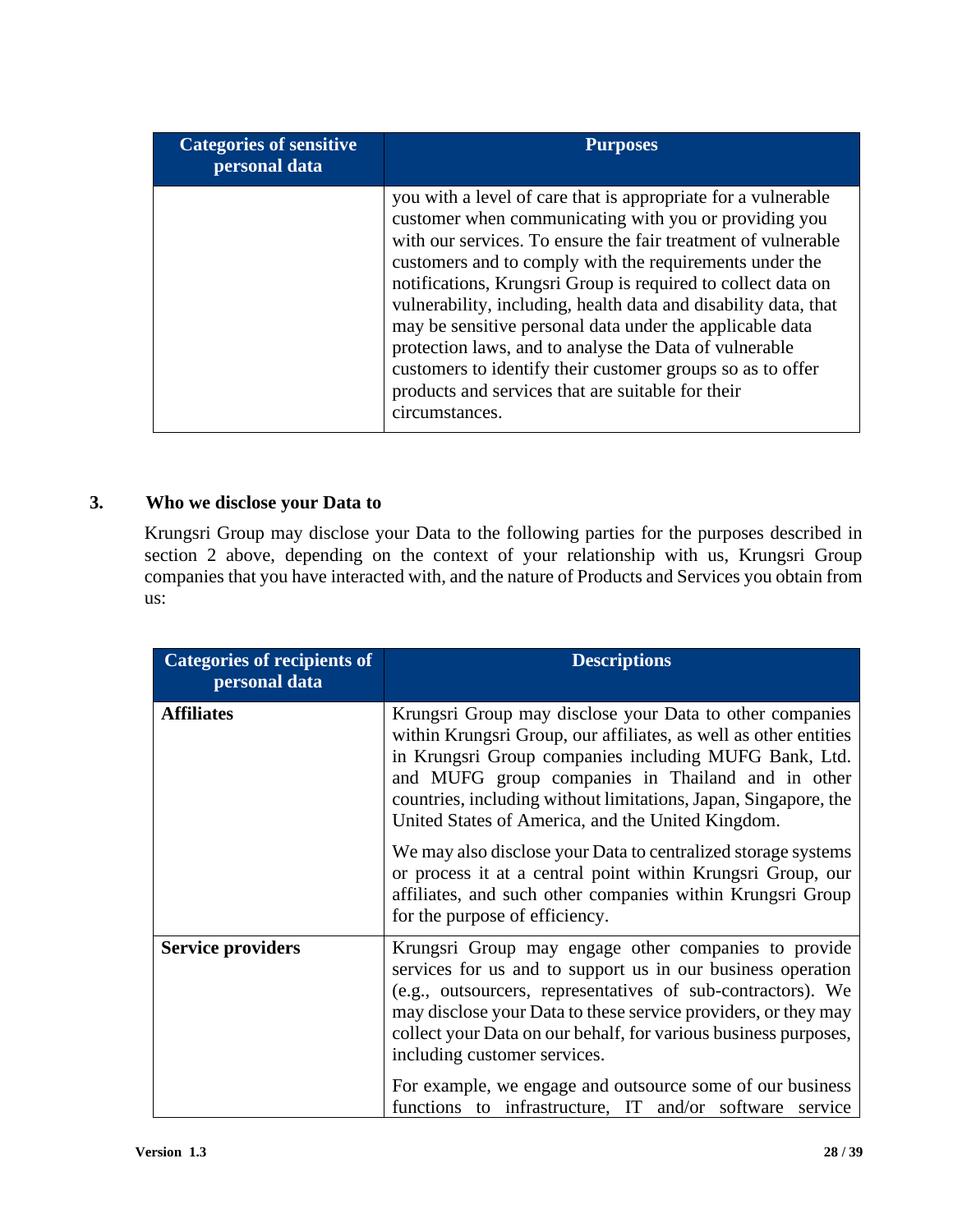| <b>Categories of recipients of</b><br>personal data | <b>Descriptions</b>                                                                                                                                                                                                                                                                                                                                                                                                                                                                                                                                                                                                                                                                                                                                                                                                                                                                                                                                                                                                                                                                                                                                                                                                                                                                                                                                                                                                                                                                                                                                                                                                                                                                                                                                                                                                                                  |
|-----------------------------------------------------|------------------------------------------------------------------------------------------------------------------------------------------------------------------------------------------------------------------------------------------------------------------------------------------------------------------------------------------------------------------------------------------------------------------------------------------------------------------------------------------------------------------------------------------------------------------------------------------------------------------------------------------------------------------------------------------------------------------------------------------------------------------------------------------------------------------------------------------------------------------------------------------------------------------------------------------------------------------------------------------------------------------------------------------------------------------------------------------------------------------------------------------------------------------------------------------------------------------------------------------------------------------------------------------------------------------------------------------------------------------------------------------------------------------------------------------------------------------------------------------------------------------------------------------------------------------------------------------------------------------------------------------------------------------------------------------------------------------------------------------------------------------------------------------------------------------------------------------------------|
|                                                     | provider including, data and/or document storage, cloud<br>service, software, platform, network, website developer,<br>postal mail service providers, delivery or logistic service<br>providers, destruction service providers, document delivery<br>service providers, administrative and business support service<br>providers, payment service providers, card embossing service<br>providers, printing service providers for billing and/or letters,<br>warehouse, debt collectors, point redemption management<br>service providers, loyalty management service providers,<br>research agencies, analytics service providers, infrastructure<br>providers, marketing agencies; email sending service<br>providers; SMS sending service providers, data entry service<br>providers, credit scoring service providers; telesales service<br>agents, data collection service providers, attachment service<br>providers, document printing service providers, ownership<br>transfer service providers, telecommunication<br>service<br>providers, crowd funding service providers, internet service<br>providers, mobile phone service providers, digital ID service<br>providers, advertisement service providers, social network<br>service providers, administrative service providers, credit<br>reference service providers, risk management service<br>providers, news reporters, public relations service providers<br>and/or dispatcher, payment network service providers,<br>business administrative and support service providers,<br>document collection and destruction service providers, data<br>backup service providers, representatives of telesales service<br>providers, asset registration service providers, appraisal<br>service providers, property inspection service providers, and<br>public auction service providers. |
|                                                     | In addition, we may also disclose and/or transfer your Data to<br>service providers of insurance companies (e.g., loss surveyors,<br>loss adjustors, hospitals, garages, and counterparty's insurance<br>companies).                                                                                                                                                                                                                                                                                                                                                                                                                                                                                                                                                                                                                                                                                                                                                                                                                                                                                                                                                                                                                                                                                                                                                                                                                                                                                                                                                                                                                                                                                                                                                                                                                                 |
|                                                     | Krungsri Group will disclose your Data to other service<br>partners of Krungsri Group where Krungsri Group collects<br>your Data from you as a Connected Person of Business<br>Partners.                                                                                                                                                                                                                                                                                                                                                                                                                                                                                                                                                                                                                                                                                                                                                                                                                                                                                                                                                                                                                                                                                                                                                                                                                                                                                                                                                                                                                                                                                                                                                                                                                                                             |
| <b>Professional advisors</b>                        | Krungsri Group may disclose your Data to professional<br>advisors relating to audit, legal, accounting, and tax services<br>who assist in our business operations and defending or<br>bringing any legal claims, initiating, and managing auction or                                                                                                                                                                                                                                                                                                                                                                                                                                                                                                                                                                                                                                                                                                                                                                                                                                                                                                                                                                                                                                                                                                                                                                                                                                                                                                                                                                                                                                                                                                                                                                                                 |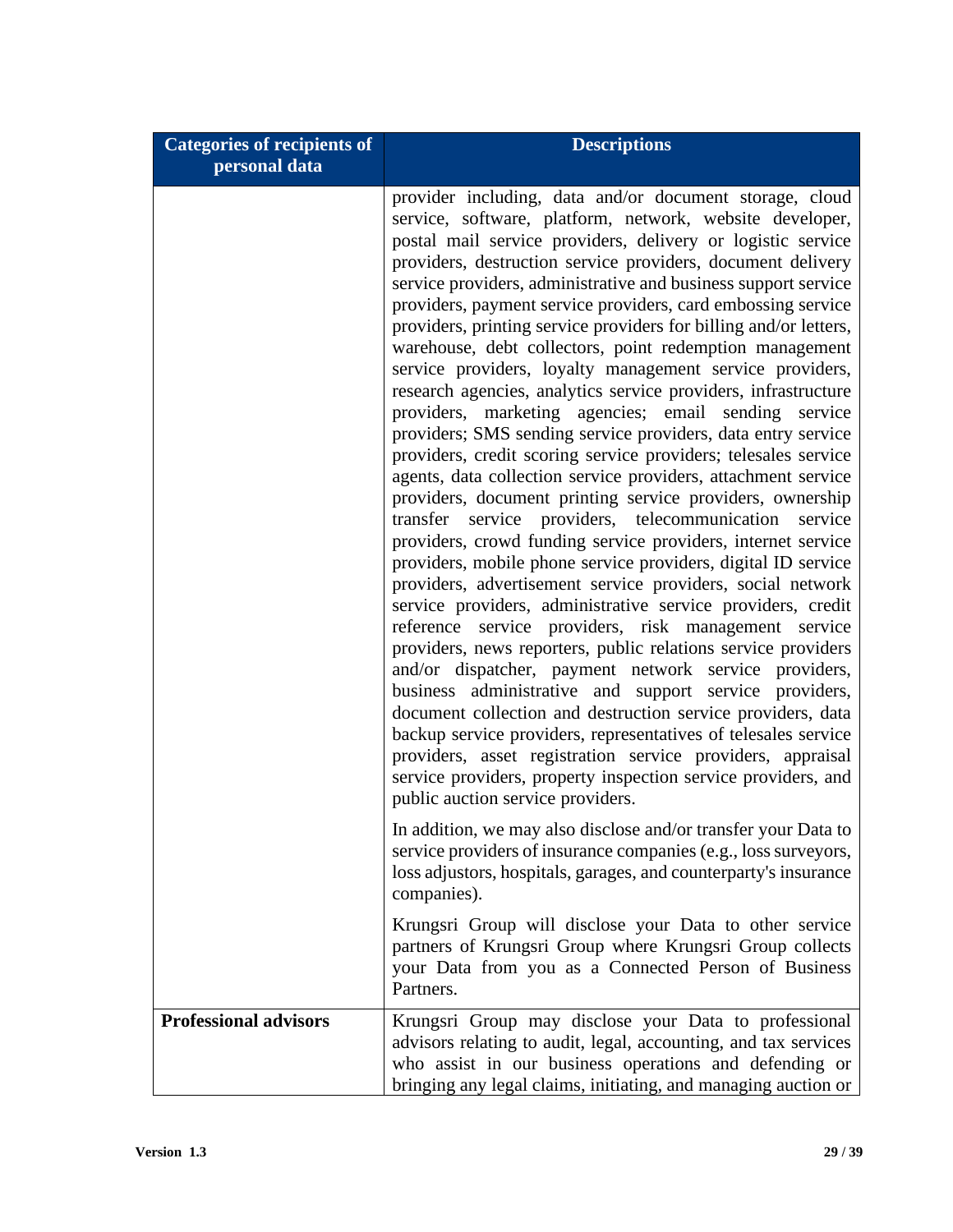| <b>Categories of recipients of</b><br>personal data                 | <b>Descriptions</b>                                                                                                                                                                                                                                                                                                                                                                                                                                                                                                                                                                                                                                                                                                                                                                                                                                                                                                                                                                                                                                                                                                                                                                                                                                                                                                                                                                         |
|---------------------------------------------------------------------|---------------------------------------------------------------------------------------------------------------------------------------------------------------------------------------------------------------------------------------------------------------------------------------------------------------------------------------------------------------------------------------------------------------------------------------------------------------------------------------------------------------------------------------------------------------------------------------------------------------------------------------------------------------------------------------------------------------------------------------------------------------------------------------------------------------------------------------------------------------------------------------------------------------------------------------------------------------------------------------------------------------------------------------------------------------------------------------------------------------------------------------------------------------------------------------------------------------------------------------------------------------------------------------------------------------------------------------------------------------------------------------------|
|                                                                     | taking other legal actions such as depositing properties instead<br>of performing obligations.                                                                                                                                                                                                                                                                                                                                                                                                                                                                                                                                                                                                                                                                                                                                                                                                                                                                                                                                                                                                                                                                                                                                                                                                                                                                                              |
|                                                                     | Krungsri Group will disclose your Data to Business Partners<br>who are other professional advisors of Krungsri Group where<br>Krungsri Group collects your Data from you as a Connected<br>Person of Business Partners who are professional advisors of<br>Krungsri Group.                                                                                                                                                                                                                                                                                                                                                                                                                                                                                                                                                                                                                                                                                                                                                                                                                                                                                                                                                                                                                                                                                                                  |
| <b>Business Partners</b>                                            | Krungsri Group may disclose your Data to companies that we<br>have collaborated with to offer or enhance services to our<br>existing or prospective customers (e.g., airlines, hotels, fitness<br>service<br>telecommunications<br>providers,<br>centres,<br>debt<br>management and restructuring company).                                                                                                                                                                                                                                                                                                                                                                                                                                                                                                                                                                                                                                                                                                                                                                                                                                                                                                                                                                                                                                                                                 |
|                                                                     | For example, your Data may be disclosed to merchants from<br>which you purchase Products and Services for such purposes<br>as processing your purchase orders, preparing, and delivering<br>Products and Services you order, to co-project/event<br>organizers, to co-investors, to co-branded partners, our<br>insurer, and reinsurer partners (e.g., automotive insurance,<br>health insurance, property insurance, travel insurance,<br>personal accident insurance, life insurance), agents, vendors,<br>merchants who send financing applications of customers to<br>Krungsri Group, telecommunications service providers,<br>payment platform and counter service providers, survey<br>service providers, marketing service providers, advertisement<br>materials and sales promotion service providers, banks and<br>other financial institutions, asset management companies,<br>securities companies, marketing companies, representatives<br>of financial institutions, telephone number service providers,<br>providers of platform for financial Products and Services, real<br>property merchants who send your credit applications to<br>Krungsri Group, property developer selling agent<br>Krungsri Group will disclose your Data to Business Partners<br>where Krungsri Group collects your Data from you as a<br>Connected Person of Business Partners of Krungsri Group. |
| Financial institutions,<br>credit bureau, or<br>insurance companies | Krungsri Group may also disclose your Data to financial<br>specialists who provide financial service support to Krungsri<br>Group (e.g., other banks, financial institutions, credit bureaus,<br>debt collectors debt management organisations, payment<br>service providers, service providers for exchanging secure<br>financial transaction messages, worldwide payments, and<br>credit transactions, processing electronic<br>transactions                                                                                                                                                                                                                                                                                                                                                                                                                                                                                                                                                                                                                                                                                                                                                                                                                                                                                                                                              |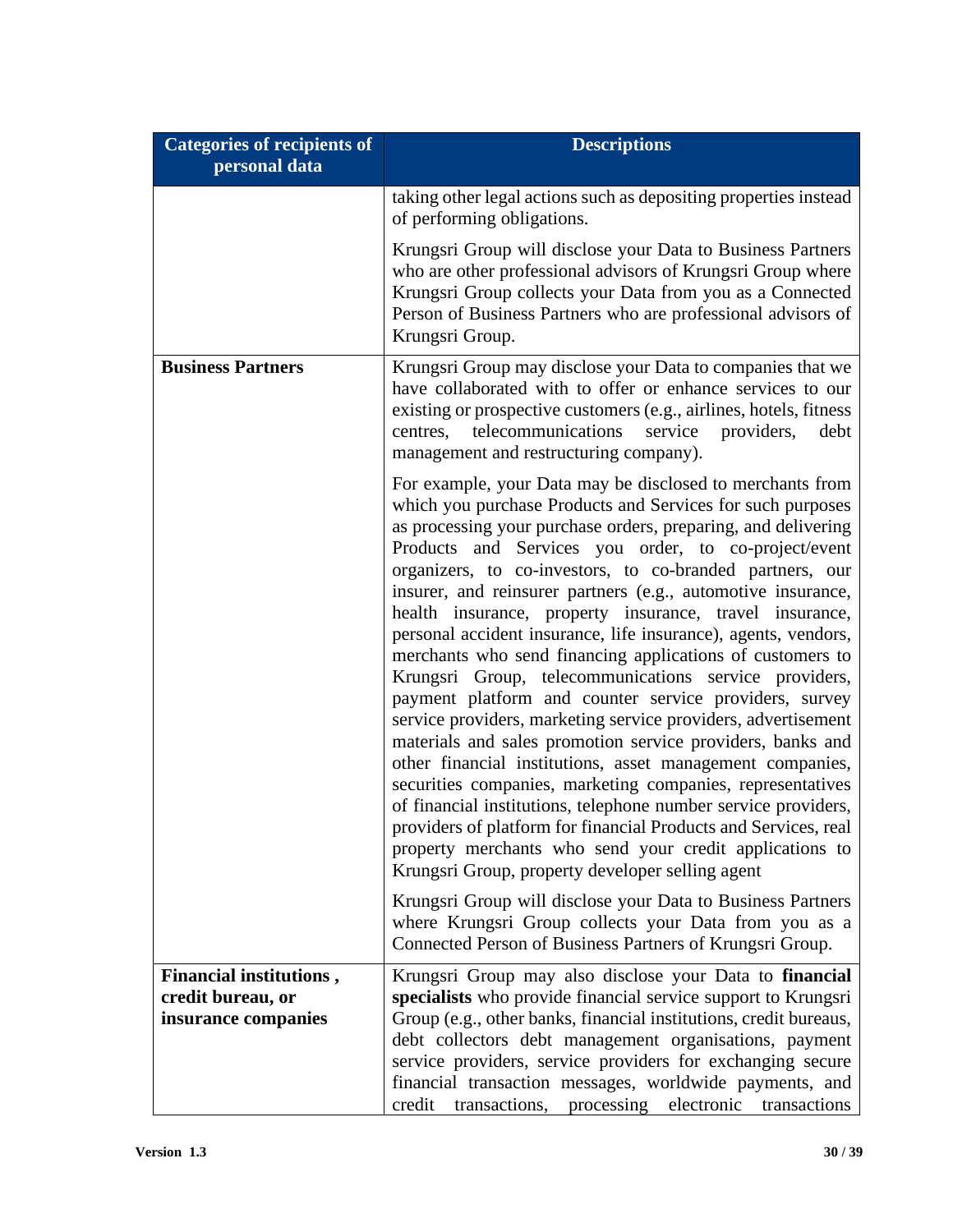| <b>Categories of recipients of</b><br>personal data                   | <b>Descriptions</b>                                                                                                                                                                                                                                                                                                                                                                                                                                                                                     |
|-----------------------------------------------------------------------|---------------------------------------------------------------------------------------------------------------------------------------------------------------------------------------------------------------------------------------------------------------------------------------------------------------------------------------------------------------------------------------------------------------------------------------------------------------------------------------------------------|
|                                                                       | worldwide including domestic and international securities<br>transactions, payment transactions and credit reference<br>services), agencies performing the duty of quality assurance,<br>agencies providing anti-fraud services, agencies providing<br>debt collection and attachment services, providers of property<br>tracing services, securities asset management companies,<br>registrar services, beneficiaries, counterparties,<br>banks,<br>financial institutions, and credit card companies. |
|                                                                       | In addition, we as an insurance broker may disclose your Data<br>to our partners who are insurance companies (such as<br>automotive insurance companies, property, or life insurance<br>companies).                                                                                                                                                                                                                                                                                                     |
| Third parties as an<br>authorised or permitted<br>person by you       | Krungsri Group may disclose your Data based on your<br>consent or your instruction such as to Business Partners of<br>Krungsri Group.                                                                                                                                                                                                                                                                                                                                                                   |
| Third parties as assignees,<br>transferees, or novatees               | Krungsri Group may assign, transfer, or novate our rights or<br>obligations to a third party in accordance with an agreement<br>between you and Krungsri Group. We may disclose or transfer<br>your Data to assignees, transferees, or novatees, including<br>prospective assignees, transferees, or novatees.                                                                                                                                                                                          |
| Third parties who act on<br>your behalf or provide<br>services to you | Krungsri Group may disclose or transfer your Data to<br>representatives/your employer, sponsor, and third parties that<br>have roles in delivering services to you or someone acting on<br>your behalf that may provide us with information about you<br>(e.g., hospitals, garages, etc.).                                                                                                                                                                                                              |
| Third parties connected<br>with corporate<br>transactions             | Krungsri Group may disclose or transfer your Data to our<br>Partners, investors,<br>significant<br><b>Business</b><br>shareholders,<br>assignees, prospective assignees, transferees, or prospective<br>transferees in the event of any reorganization, merger,<br>acquisition, sale, purchase, joint venture, assignment,<br>dissolution, or any similar event involving the transfer or other<br>disposal of all or any portion of our business, assets, or stock.                                    |
| <b>Government authorities</b><br>and others organisations             | Krungsri Group may disclose your Data for legal or necessary<br>purposes to government entities or regulatory bodies (e.g., the<br>Bank of Thailand, The Office of Securities and Exchange<br>Commission, the Revenue Department, the Anti-Money<br>Laundering Office, Thailand Securities Depository Company<br>Limited, the Department of Provincial Administration, police<br>officers, courts, the Legal Execution Department, the<br>Department of Land Transport, the Office of the Consumer      |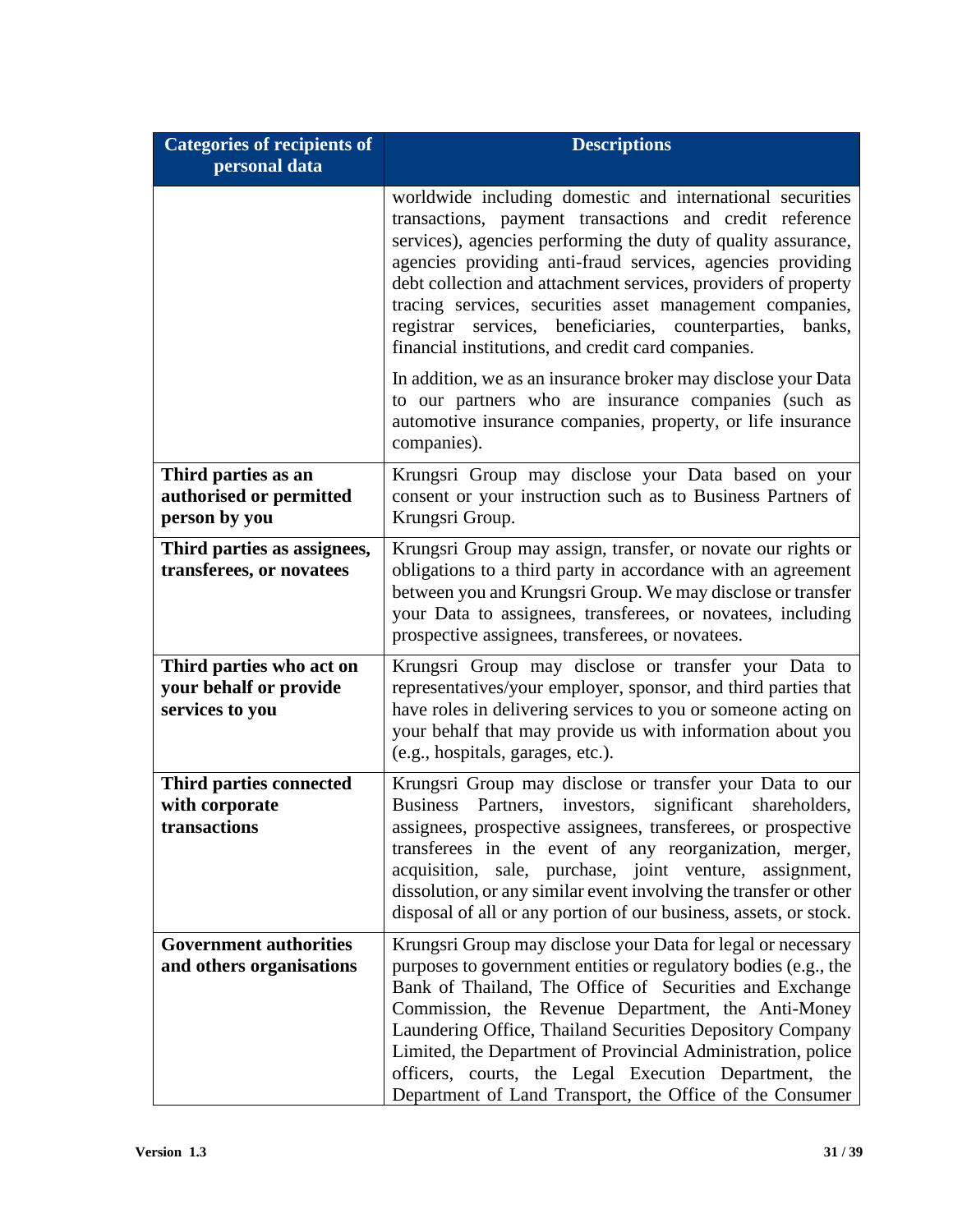| <b>Categories of recipients of</b><br>personal data | <b>Descriptions</b>                                                                                                                                                                                                                                                                                                                                                                                                                                                                                                                                                                                                                                                       |
|-----------------------------------------------------|---------------------------------------------------------------------------------------------------------------------------------------------------------------------------------------------------------------------------------------------------------------------------------------------------------------------------------------------------------------------------------------------------------------------------------------------------------------------------------------------------------------------------------------------------------------------------------------------------------------------------------------------------------------------------|
|                                                     | Protection Board, agencies performing the duty of registering<br>collaterals, collaterals that are scripless securities, registering<br>share pledges, and registering vehicles (when you purchase<br>compulsory insurance), the Office of Insurance Commission<br>(for the purpose of collecting, using and/or disclosing of your<br>Data to the Office of Insurance Commission, and for the<br>purpose of regulating and promoting insurance business<br>according to Insurance Commission Act, Non-Life Insurance<br>Act, Life Insurance Act, and in accordance with privacy<br>policy of the Office of Insurance Commission by visiting at<br>https://www.oic.or.th). |
|                                                     | We may also need to disclose personal data to other agencies<br>for legal, regulatory, and other purposes which are significant<br>and in the case that we receive a request from regulatory<br>agencies or government agencies for the purposes of<br>complying with the laws, lawful orders, audits, or legal<br>procedures/claims.                                                                                                                                                                                                                                                                                                                                     |
| <b>Service providers of</b><br>insurance company    | Krungsri Group may disclose and/or transfer your Data to<br>service providers of insurance companies such as loss<br>surveyors, loss adjustors, hospitals, garages counterparty's<br>insurance companies.                                                                                                                                                                                                                                                                                                                                                                                                                                                                 |
| <b>E-commerce platforms</b>                         | Krungsri Group may disclose and/or transfer your Data to e-<br>commerce platforms if you apply for their services.                                                                                                                                                                                                                                                                                                                                                                                                                                                                                                                                                        |
| Other categories of data<br>recipients              | Krungsri Group may disclose your Data to other categories<br>of recipients, including members of the National Digital ID<br>(NDID) platform, your insurer, your contact persons and/or<br>family members, your employers, non-profitable<br>foundations, hospitals,<br>organizations<br><sub>or</sub><br><b>or</b><br>other<br>organizations in connection with our Products and Services<br>and/or your rewards donations and redemptions.                                                                                                                                                                                                                               |
|                                                     | Examples of these other types of recipients include:                                                                                                                                                                                                                                                                                                                                                                                                                                                                                                                                                                                                                      |
|                                                     | When you apply for a loan, we may disclose your Data to<br>third parties to approve security for the loans or to<br>enforce such security upon your default (such as Thai<br><b>Credit Guarantee Corporation</b> )                                                                                                                                                                                                                                                                                                                                                                                                                                                        |
|                                                     | We may disclose to the Valuers Association of Thailand<br>your Data including other necessary data relating to the                                                                                                                                                                                                                                                                                                                                                                                                                                                                                                                                                        |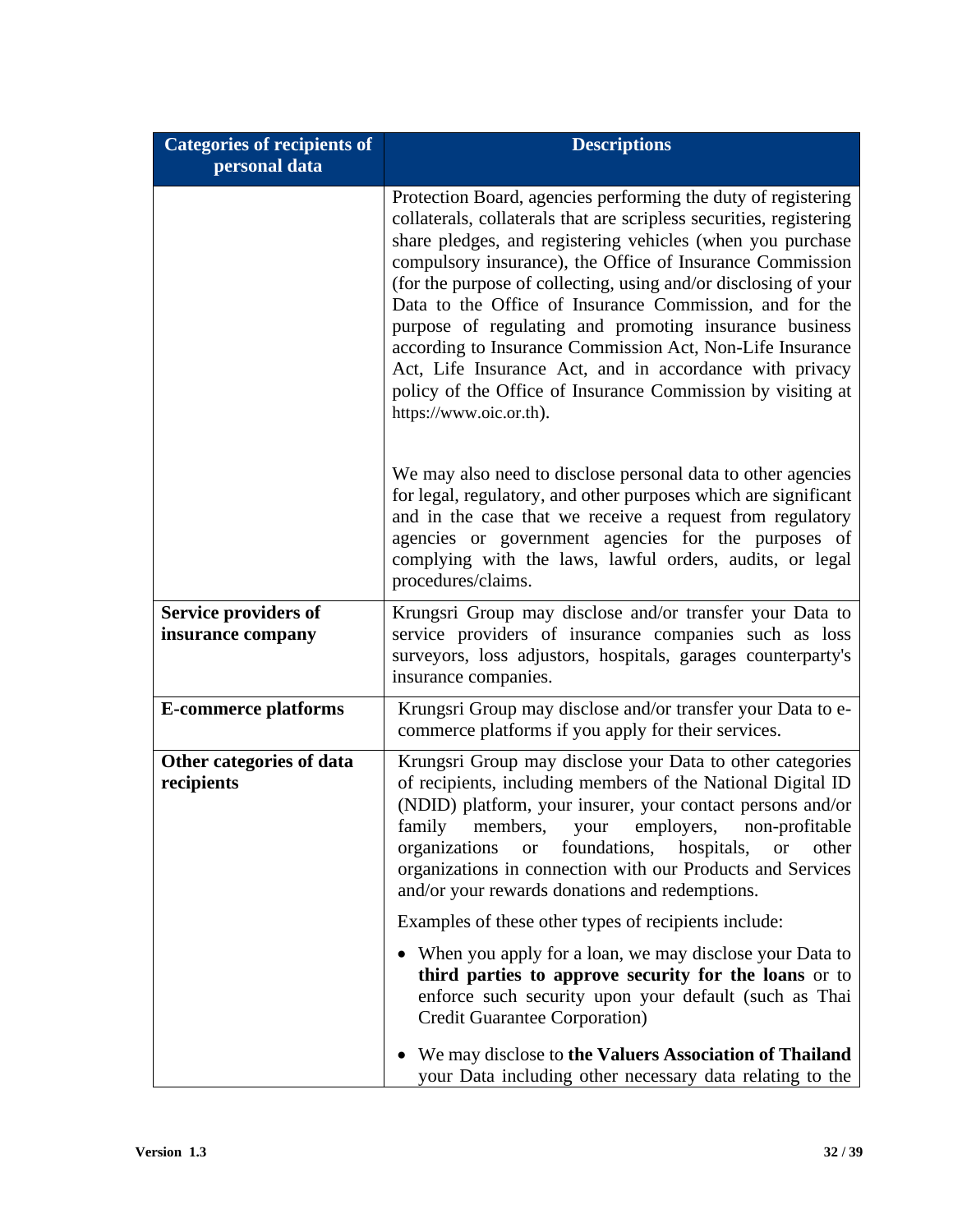| <b>Categories of recipients of</b><br>personal data | <b>Descriptions</b>                                                                                                                                                                                                                                                                                                                                                                                                                                                                                                             |
|-----------------------------------------------------|---------------------------------------------------------------------------------------------------------------------------------------------------------------------------------------------------------------------------------------------------------------------------------------------------------------------------------------------------------------------------------------------------------------------------------------------------------------------------------------------------------------------------------|
|                                                     | collaterals provided by you in order to appraise your<br>collaterals.                                                                                                                                                                                                                                                                                                                                                                                                                                                           |
|                                                     | • We may disclose your Data to other agencies which are<br>members of digital identity authentication service<br>providers to verify and authenticate your identity when<br>you apply for Products and Services (such as members of<br>Digital ID (NDID)).                                                                                                                                                                                                                                                                      |
|                                                     | • We may disclose your Data to credit card issuers who<br>have issued you a credit card that you use in purchasing<br>goods or services from merchants who are our Business<br>Partners to process data and complete payment<br>transactions.                                                                                                                                                                                                                                                                                   |
|                                                     | • We may disclose your Data to <b>a car sale agent</b> to notify<br>results of auto loans and relevant details when you are a<br>customer of auto loan products.                                                                                                                                                                                                                                                                                                                                                                |
|                                                     | • We may disclose your Data to persons responsible for<br>managing and taking steps relating to public auctions<br>of vehicles repossessed by us to distribute information<br>about public auctions when you are a customer of our auto<br>loan products and are in default of repayment to us.                                                                                                                                                                                                                                 |
|                                                     | • We may disclose your Data to persons involved in<br>providing Products and Services to you (e.g., a contact<br>person designated by you for Krungsri Group to contact<br>for purposes of debt collection, guarantors, your family<br>members, persons having the possession of property under<br>a leasing/hire purchase agreement).                                                                                                                                                                                          |
|                                                     | We may disclose your Data to representatives, employers,<br>persons providing support to you, and other third parties<br>having the duty to provide services to you.                                                                                                                                                                                                                                                                                                                                                            |
|                                                     | • We may disclose your Data to persons involved in<br>services that you have received from Krungsri Group<br>such as sellers of vehicles who forward a loan application<br>to Krungsri Group, broker, agents, debt purchasers,<br>persons involved in services that you have received (e.g.,<br>a contact person designated by you for Krungsri Group to<br>contact for purposes of debt collection, guarantors, your<br>family members, persons having the possession of<br>property under a hire purchase agreement), or bank |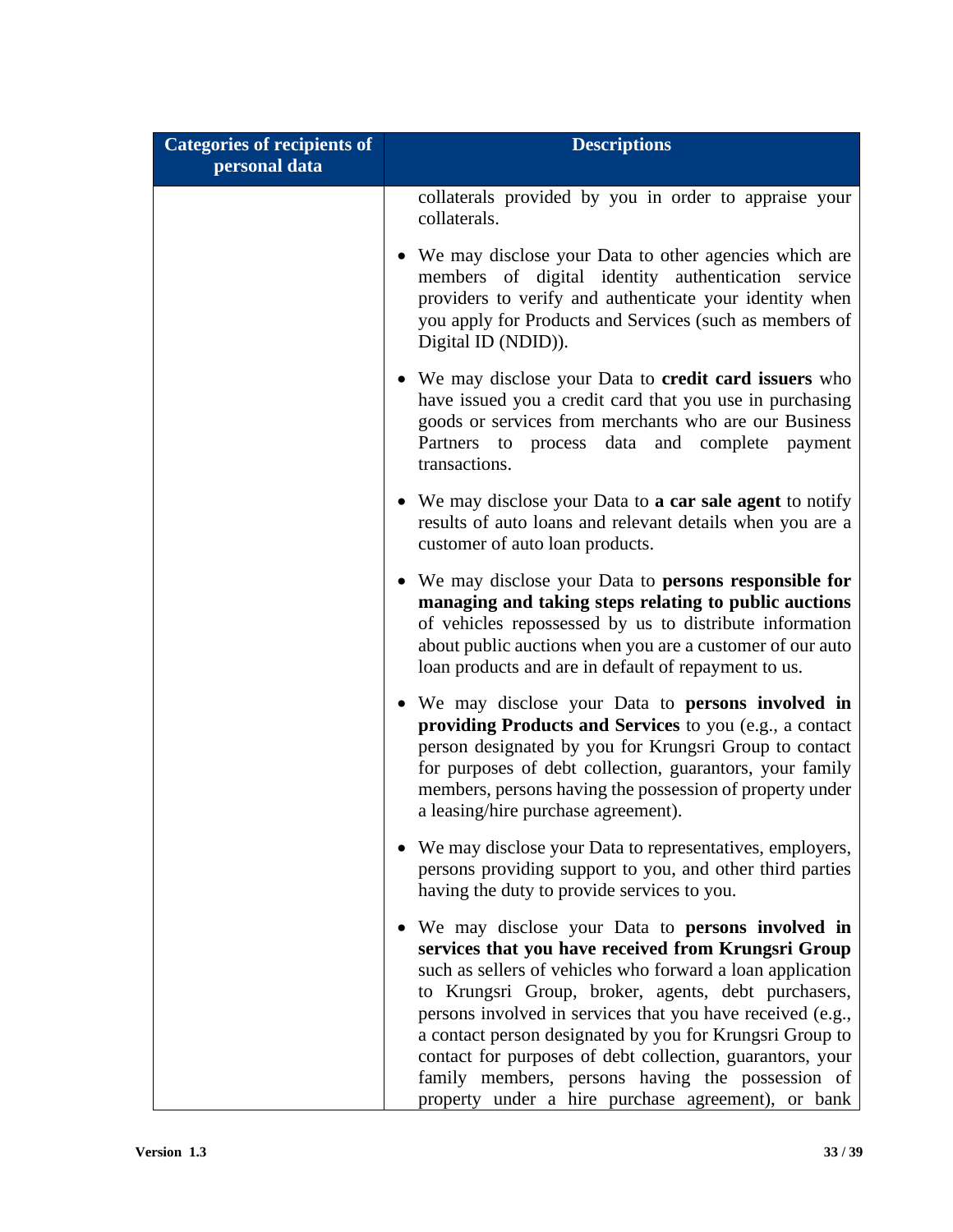| <b>Categories of recipients of</b><br>personal data | <b>Descriptions</b>                                                                                                                                                                                                                                                                                                                                                                                                                                                                                                                                                                                                                                                                                                                                                                                                                                                                                                                                                                                                                                                               |
|-----------------------------------------------------|-----------------------------------------------------------------------------------------------------------------------------------------------------------------------------------------------------------------------------------------------------------------------------------------------------------------------------------------------------------------------------------------------------------------------------------------------------------------------------------------------------------------------------------------------------------------------------------------------------------------------------------------------------------------------------------------------------------------------------------------------------------------------------------------------------------------------------------------------------------------------------------------------------------------------------------------------------------------------------------------------------------------------------------------------------------------------------------|
|                                                     | arrangements used by us in managing your payment and<br>card payment service providers, persons handling claims<br>and values of Krungsri Group, property tracing and<br>attachment agents, those who are joint customers in your<br>accounts, representatives who have forwarded your<br>applications to us, insurance companies, investment<br>planners who have forwarded your applications to us,<br>assignees and/or persons accepting transfer of duties,<br>members of digital identity authentication service<br>providers to verify and authenticate your identity<br>(including Identity Provider (IdP), Relying Parties (RP),<br>and Authoritative Sources (AS)), representatives, your<br>employers, sponsors, your third parties who have roles and<br>duties in providing services to you, FundConnext<br>Platform, payment system service providers (such as<br>FinNet), security depositors/custodians (such as Thailand<br>Securities Depository Company Limited), Association of<br>Investment Management Companies, persons accepting<br>collaterals/pledgee). |

#### **4. Transfer of your Data to other countries**

We may need to transfer your Data to our affiliates, third parties located overseas (e.g., Japan, Singapore, Taiwan, Vietnam, Israel, India, Australia, the United States of America, the United Kingdom and the European Union Countries ) including Cloud platforms for achieving our business purposes or for your benefit, depending on which Krungsri Group companies that you have interactions with, such as when we use systems and services and transfer your Data to our service providers operating outside Thailand for credit scoring as part of our underwriting process or when we provide you with remittance service. We may need to forward and transfer your Data to representative banks to complete your transactions or to our Business Partners in abroad for introducing of any potential investment project and for any performances in relation to such projects, or when you apply for products or services from our affiliates or business partners. In addition, we may need to transfer your Data overseas via our payment networking provider for approving and settling the transactions you request. We may also transfer your Data to an overseas Master Fund to comply with the regulations of the Master Fund, including applicable laws and regulations. We may also disclose your Data to an overseas Sub-Manager for the purposes of managing investments. In addition, we may store your Data in our server (such as in Singapore) to provide information technology support outside of Thailand. We may also disclose or transfer your Data to our parent company, affiliates, and relevant regulators and government authorities of other countries for which the Personal Data Protection Committee under the Act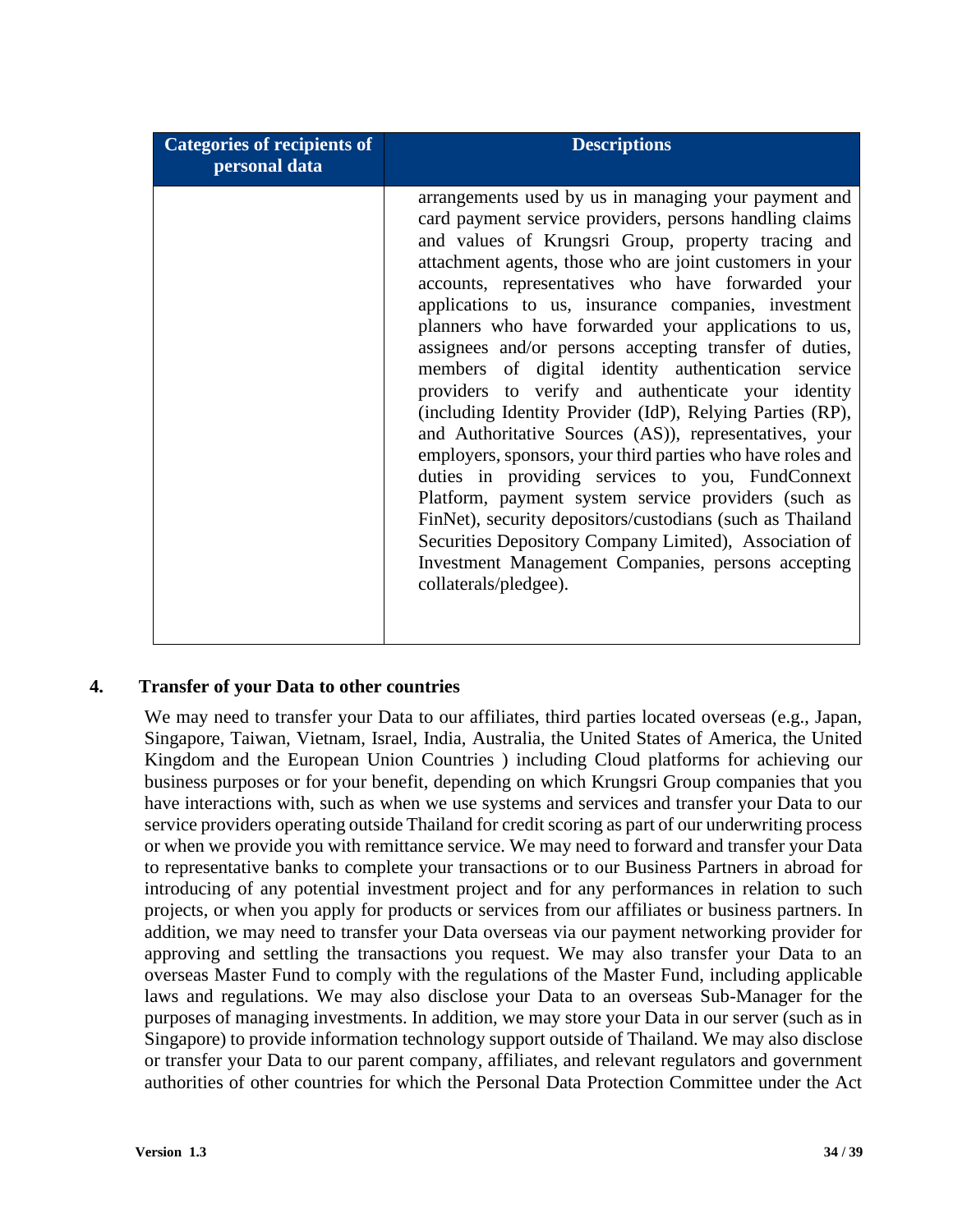has not ruled that this country has adequate data protection standards at the time when this Notice is prepared.

When we need to transfer your Data to a country with data protection standards that are not equivalent to that of Thailand, we will ensure that there shall be sufficient data protection measures for the transferred Data, or the transfer is otherwise permitted in accordance with the applicable data protection law. For example, prior to transferring your Data to the applicable third parties, we may require such third parties to represent and warrant that the transferred data will be protected by data protection standards which are equivalent to those required in Thailand.

#### **5. How long we will store your personal data**

We will store your Data only for as long as it is necessary for the purposes for which it was collected, as explained in this Notice and in accordance with the applicable law. However, we may retain your Data for a longer period to comply with applicable laws and regulations and our internal policy or with regard to our operational requirements, such as proper account information maintenance, facilitating client relationship management, and responding to legal claims or regulatory requests.

#### **6. Your rights**

Subject to the provisions of data protection law, you have a number of rights regarding the collection, use, disclosure and/or transfer of your personal data, including the rights

- **(1)** to **access**: you can access and obtain a copy of information relating to the collection, use, disclosure and/or transfer of your personal data, and a copy of your personal data, or request that we disclose the acquisition of your personal data without your consent;
- **(2)** to **rectify**: where you consider that your personal data is inaccurate, not up-to-date, or incomplete, you can require that such Personal Data be modified accordingly;
- **(3)** to **erase or destroy**: you can request the deletion, destruction, or anonymization of your personal data to the extent permitted by law;
- **(4)** to **restrict**: you can request the restriction of the use of your personal data, for example in the case you found that your personal data is inaccurate, you can request to restrict the use of such data until it is modified;
- **(5)** to **object**: You have the right to object to the collection, use, or disclosure of your personal data including for direct marketing purposes in any case, which covers profiling related to such direct marketing;
- **(6)** to **withdraw your consent**: where you have given your consent for the collection, use, or disclosure of personal data, you have the right to withdraw your consent at any time;
- **(7)** to **data portability**: where legally applicable, you have the right to request us to provide your personal data in a structure, commonly used and machine-readable format using tools or devices which function automatically and by which personal data can be used and disclosed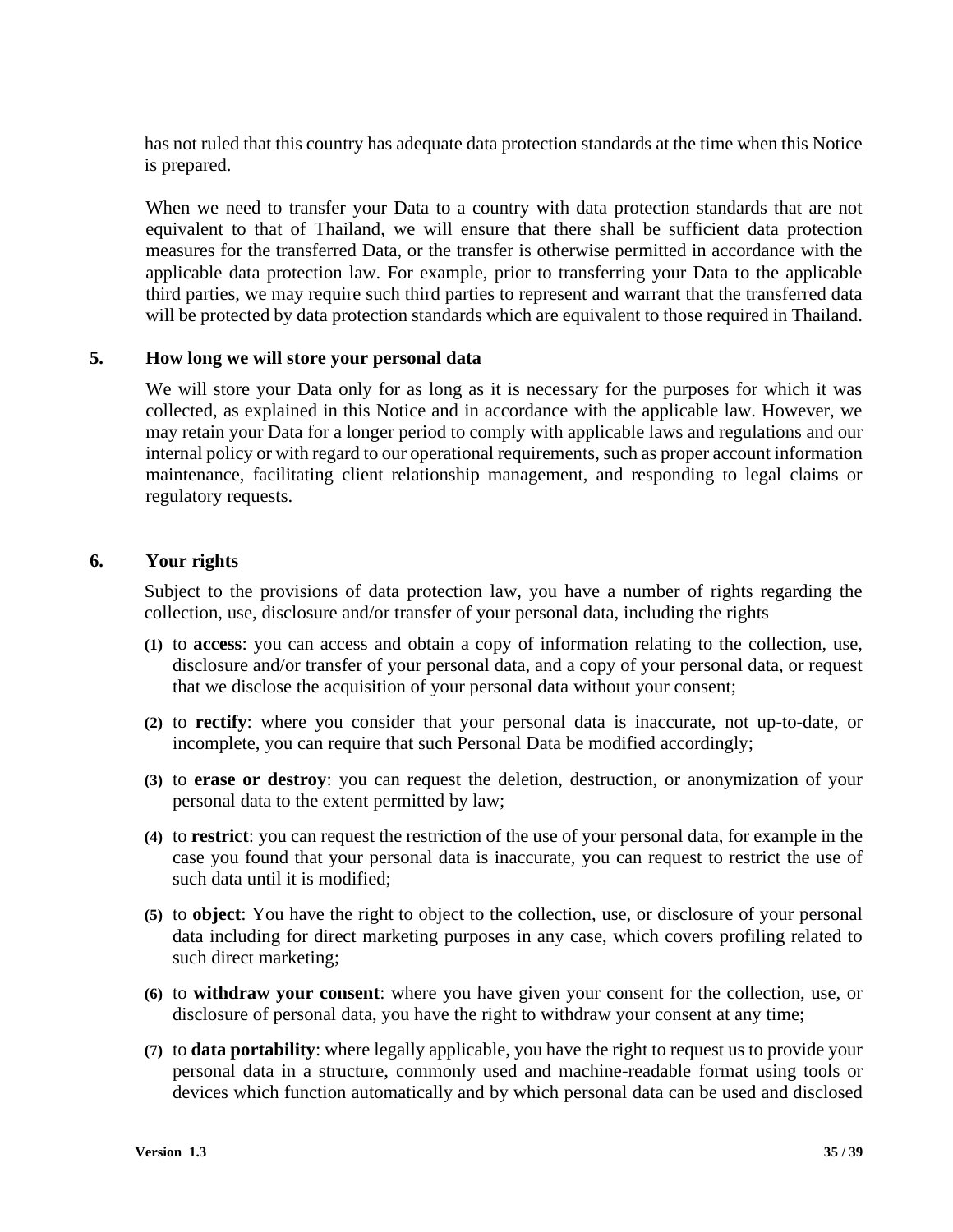in automatic mode; and transmit or transfer your personal data in such format to another organization; and

**(8)** to **lodge complaints in case you notice that Krungsri Group does not comply with the data protection laws**: you are entitled to lodge a complaint with the competent authority regarding the collection, use, and/or disclosure of your personal data by us or on our behalf. Before approaching the competent authority, we would, however, appreciate the chance to deal with your concerns, so please contact us in the first instance.

You may contact Bank of Ayudhya Public Company Limited to exercise your right, when the law comes into effect, by using any of the following channels.

| Data subject right           | <b>Call Center 1572</b> | <b>Krungsri Branch</b> | <b>Electronic Channel</b> |
|------------------------------|-------------------------|------------------------|---------------------------|
| Right to withdraw<br>consent |                         |                        |                           |
| Other rights                 |                         |                        |                           |

In case you would like to exercise your right with Krungsri Asset Management Company Limited, you may exercise your right by using any of the following channels.

| Data subject right           | <b>Telephone</b> | <b>Office</b>                                                  | <b>Electronic Channel</b> |
|------------------------------|------------------|----------------------------------------------------------------|---------------------------|
| Right to withdraw<br>consent | Tel. 02-657-5757 | Contact Krungsri Asset<br><b>Management Company</b><br>Limited |                           |
| Other rights                 | Tel. 02-657-5757 | Contact Krungsri Asset<br><b>Management Company</b><br>Limited | ۰                         |

Your request to exercise any of the above rights as a data subject may be limited by the law. There may be certain cases where we can reasonably and lawfully decline your request, for example, due to legal obligations or court orders.

#### **7. Security measures for protecting Data**

Krungsri Group implements the policies and security measures for protecting Data, including management measures, technical protection and physical protection measures regarding the access or control of the use of Data in accordance with this Notice as well as policies provided for personnel of both internal and external corporates who have recognised the importance of Data security strictly. In addition, if Krungsri Group acknowledges that countries of the counterparties which we may transfer Data to has insufficient data-protection standards, we will procure them to have adequate data-protection standards.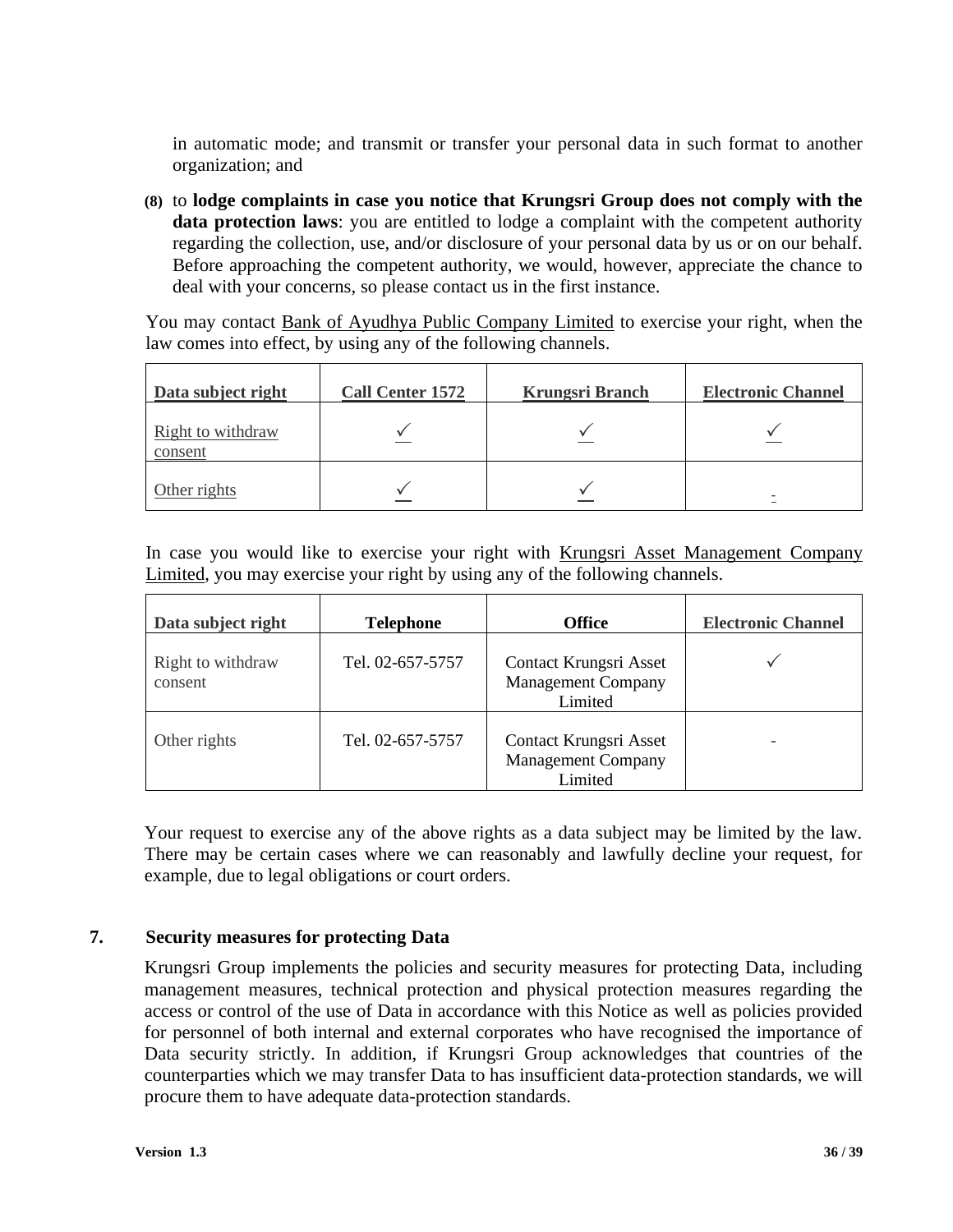#### **8. Links to other third party websites**

For website users, our Products and Services may contain links to social networks, platforms, and other websites that are operated by third parties. While we try to link only to websites that share our high standards for privacy, we do not take responsibility for the content or the data protection standards employed by such other websites. Unless this Notice otherwise provides, any personal data you provide to any such third-party website will be collected by that party and not by us and will be subject to that party's privacy notice/policy (if any), rather than this Notice. In such a situation, we will have no control over, and shall not be responsible for, that party's use of your personal data.

#### **9. Contact us**

If you have any questions, comments, or concerns about our privacy practices, please contact us at the appropriate address below. We will respond to your requests as soon as possible and provide you with additional privacy-related information.

**E-mail**: dpo.compliance@krungsri.com

**Address**: Bank of Ayudhya Public Company Limited (Head office) 1222 Rama III Road, Bang Phongphang, Yan Nawa, Bangkok 10120 Thailand

#### **Telephone**: 0-2296-2000

Additional information on how to reach our Data Protection Officers is provided in the attachment to this Notice.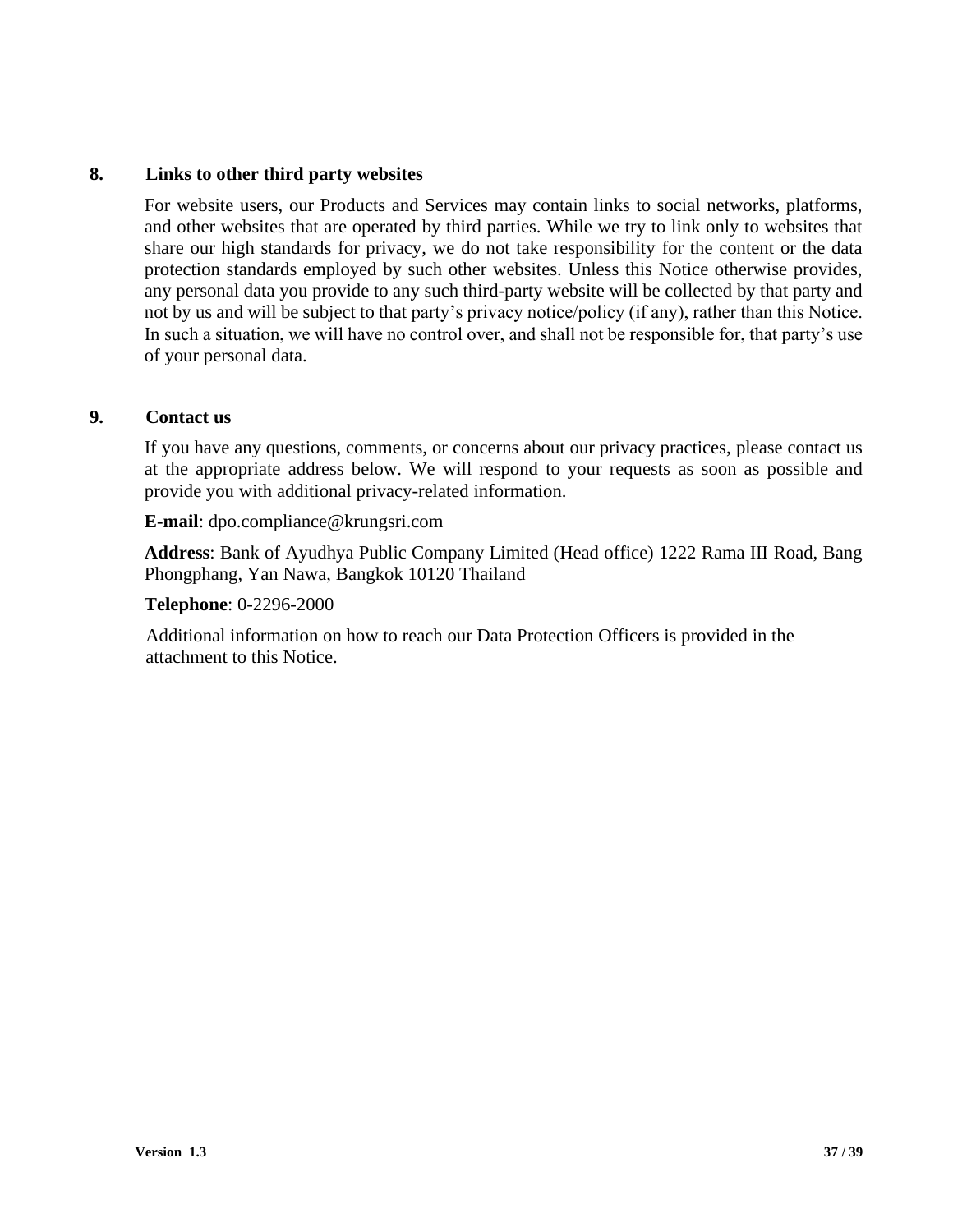#### **Attachment**

# **Name List of Krungsri Group's Companies**

|           | <b>Company's Name</b>                                   | <b>Contact Details</b>                                                                                                                                             |
|-----------|---------------------------------------------------------|--------------------------------------------------------------------------------------------------------------------------------------------------------------------|
| (1)       | Bank of Ayudhya Public Company Limited                  | Email: dpo.compliance@krungsri.com                                                                                                                                 |
|           | (BAY)                                                   | Address: Bank of Ayudhya Public Company<br>Limited (Head Office), 1222 Rama III Rd.,<br>Bang Phongphang, Yan Nawa, Bangkok 10120                                   |
|           |                                                         | Telephone: 0-2296-2000                                                                                                                                             |
| (2)       | Krungsri Consumer Group Companies                       | Email: dpo.ksconsumer@krungsri.com                                                                                                                                 |
|           | (KSC) comprising:<br>Ayudhya Capital Services Co., Ltd. | Address: Krungsri Ploenchit Tower, 550<br>Ploenchit Rd., Lumpini, Pathumwan, Bangkok<br>10330                                                                      |
|           | (AYCAP)                                                 | Telephone: 0-2627-8000                                                                                                                                             |
| $\bullet$ | Krungsriayudhya Card Co., Ltd. (KCC)                    |                                                                                                                                                                    |
| $\bullet$ | General Card Services Limited (GCS)                     |                                                                                                                                                                    |
|           | Krungsri General Insurance Broker Limited<br>(KGIB)     |                                                                                                                                                                    |
|           | Krungsri Life Assurance Broker Limited<br>(KLAB)        |                                                                                                                                                                    |
| (3)       | Ayudhya Capital Auto Lease Public                       | Email: dpo.ksauto@krungsri.com                                                                                                                                     |
|           | Company Limited (AYCAL)                                 | Address: Krungsri Ploenchit Tower, 16 <sup>th</sup> Floor,<br>550 Ploenchit Rd., Lumpini, Pathumwan,<br>Bangkok 10330                                              |
|           |                                                         | Telephone: 0-2627-6010, 0-2740-7400                                                                                                                                |
| (4)       | Ayudhya Development Leasing Co., Ltd.                   | Email: dpo-adlc@krungsrileasing.com                                                                                                                                |
| (ADLC)    |                                                         | Address: Krungsri Ploenchit Tower, 14th Floor,<br>550 Ploenchit Rd., Lumpini, Pathumwan,<br>Bangkok 10330                                                          |
|           |                                                         | Telephone: 0-2208-2300                                                                                                                                             |
| (5)       | Krungsri Asset Management Company                       | Email: dpo.ksam@krungsri.com                                                                                                                                       |
|           | Limited. (KSAM)                                         | Address: Ploenchit Tower, 1st - 2 <sup>nd</sup> Floor (Zone<br>A) and $12th$ and $18th$ Floor (Zone B), 898<br>Ploenchit Rd., Lumpini, Pathumwan, Bangkok<br>10330 |